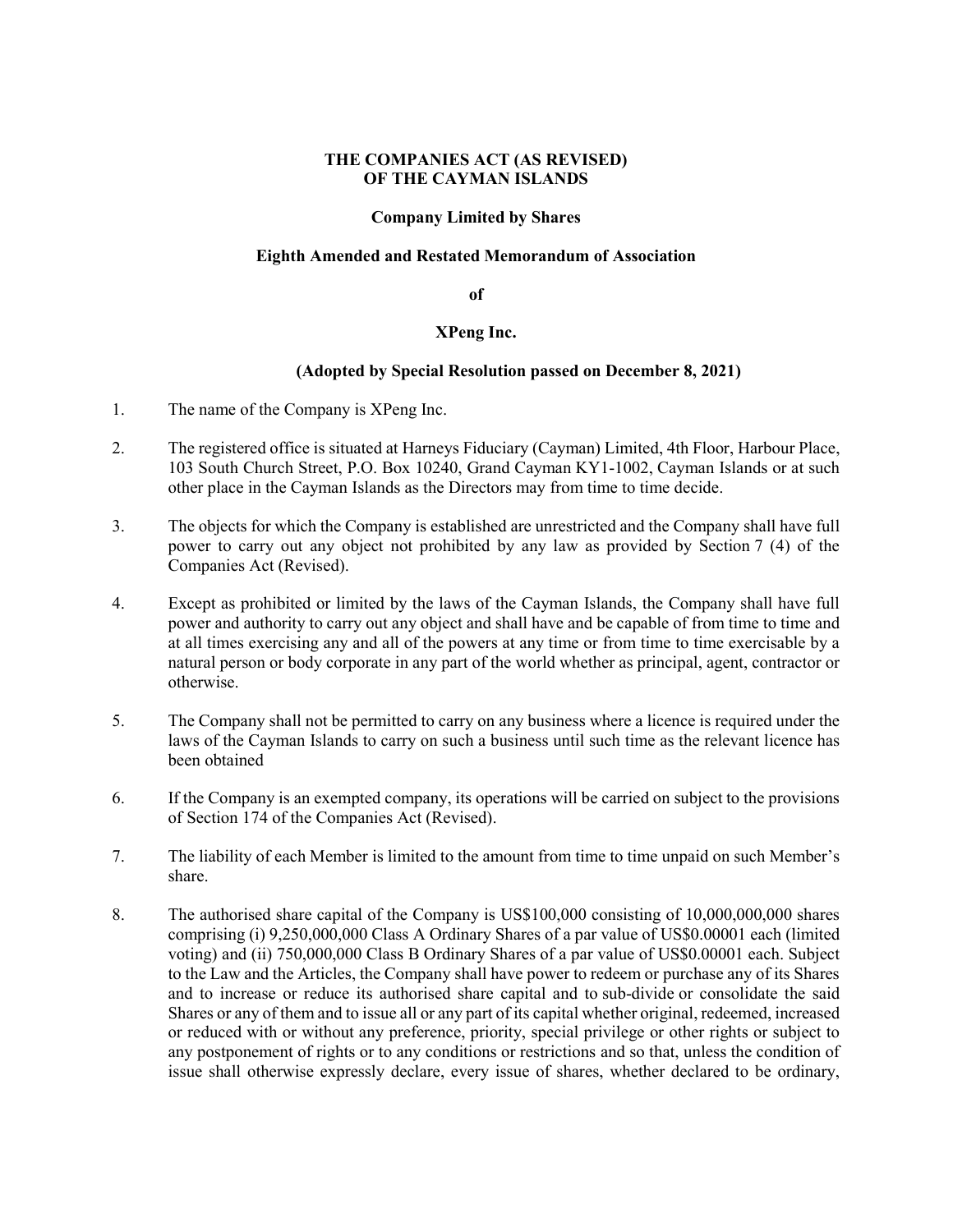preference or otherwise, shall be subject to the power on the part of the Company hereinbefore contained.

- 9. The Company may exercise the powers contained in the Law to transfer and be registered by way of continuation as a body corporate limited by shares under the laws of any jurisdiction outside the Cayman Islands and to be de-registered in the Cayman Islands.
- 10. Capitalised terms used and not defined in this Memorandum of Association shall bear the same meaning as those given in the Articles of Association of the Company.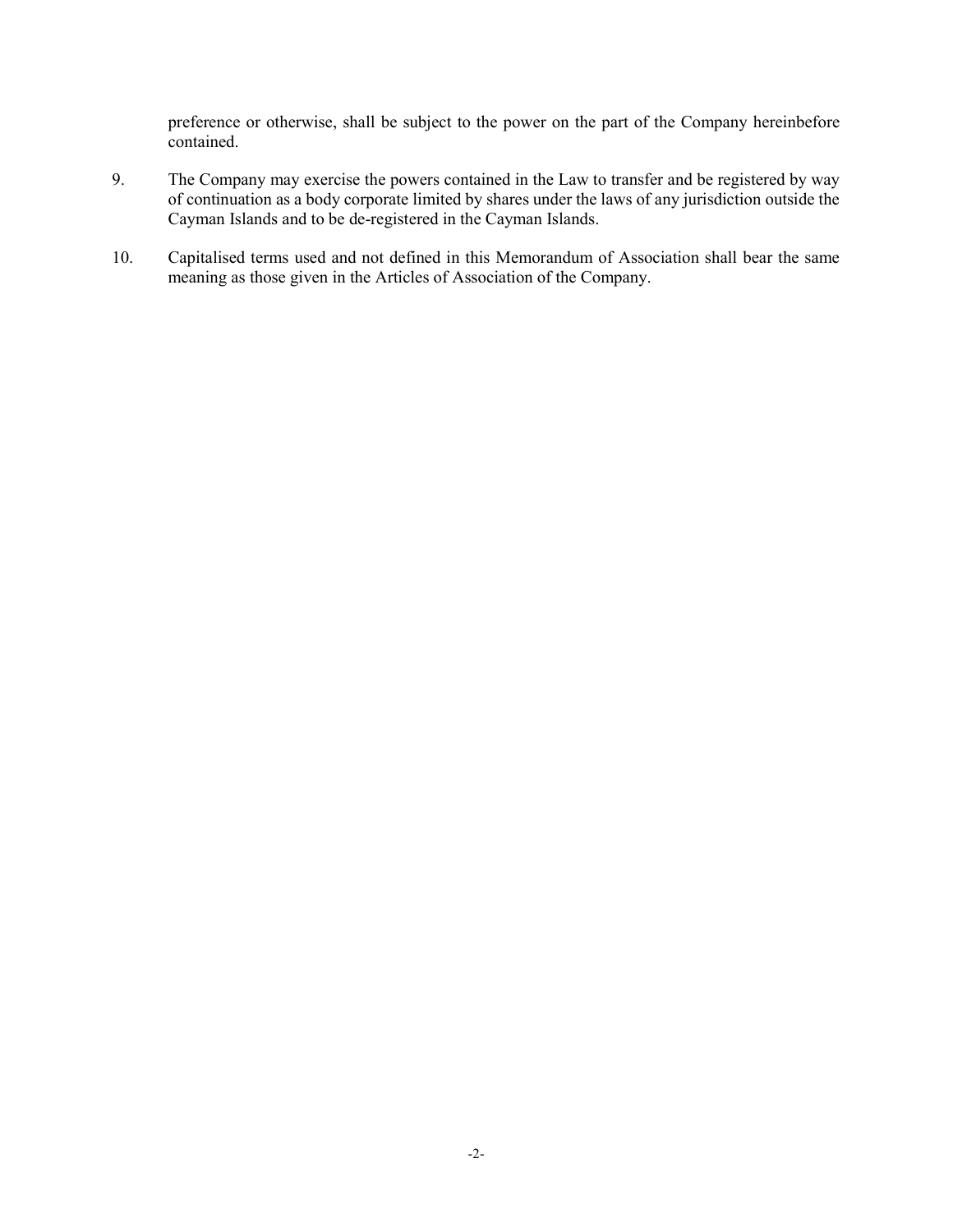#### THE COMPANIES ACT (AS REVISED) OF THE CAYMAN ISLANDS

#### Company Limited by Shares

#### Eighth Amended and Restated Articles of Association

of

#### XPeng Inc.

#### (Adopted by Special Resolution passed on **December 8, 2021**)

1. The Regulations contained or incorporated in Table A of the First Schedule of the Law (as defined below) shall not apply to this Company.

#### INTERPRETATION

- 2. (a) In these Articles the following terms shall have the meanings set opposite unless the context otherwise requires:-
	- ADS means an American Depositary Share representing Class A Ordinary Shares
	- Affiliate means in respect of a person, any other person that, directly or indirectly, through one or more intermediaries, controls, is controlled by, or is under common control with, such person, and (i) in the case of a natural person, shall include, without limitation, such person's spouse, parents, children, siblings, mother-in-law, father-inlaw, brothers-in-law and sisters-in-law, a trust for the benefit of any of the foregoing, and a corporation, partnership or any other entity wholly or jointly owned by any of the foregoing, and (ii) in the case of an entity, shall include a partnership, a corporation or any other entity or any natural person which directly, or indirectly through one or more intermediaries, controls, is controlled by, or is under common control with, such entity. The term "control" shall mean the ownership, directly or indirectly, of shares possessing more than fifty per cent (50%) of the voting power of the corporation, partnership or other entity (other than, in the case of a corporation, securities having such power only by reason of the happening of a contingency), or having the power to control the management or elect a majority of members to the board of directors or equivalent decision-making body of such corporation, partnership or other entity Articles these Articles of Association as from time to time amended by Special Resolution
		- Auditors the Auditors for the time being of the Company, if any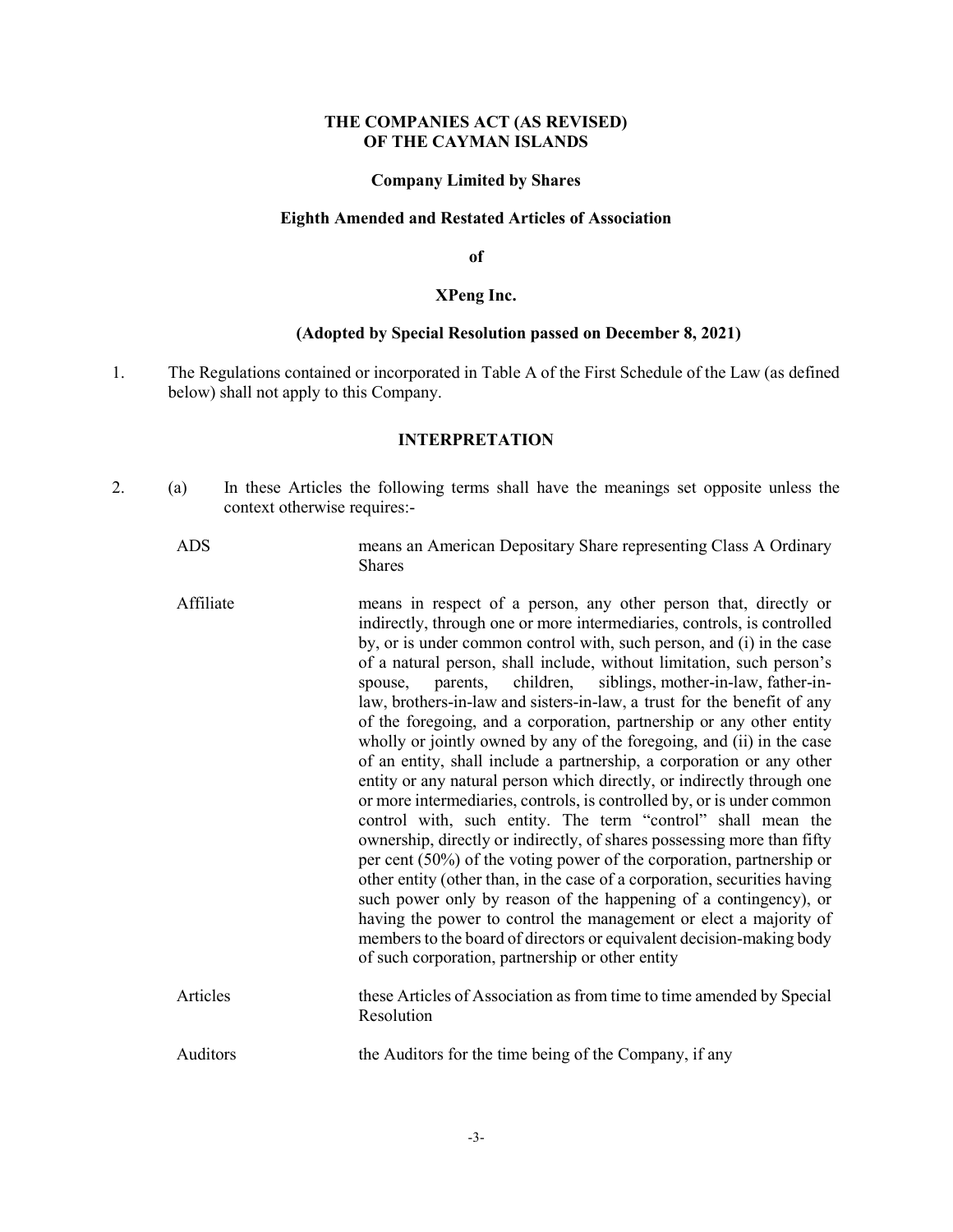| Chairman                              | means the chairman of the Board of Directors                                                                                                                                                                                                                                                                                                                            |
|---------------------------------------|-------------------------------------------------------------------------------------------------------------------------------------------------------------------------------------------------------------------------------------------------------------------------------------------------------------------------------------------------------------------------|
| Class A Ordinary Share                | means an Ordinary Share of a par value of US\$0.00001 in the capital<br>of the Company, designated as a Class A Ordinary Share and having<br>the rights provided for in these Articles                                                                                                                                                                                  |
| Class B Ordinary Share                | means an Ordinary Share of a par value of US\$0.00001 in the capital<br>of the Company, designated as a Class B Ordinary Share and having<br>the rights provided for in these Articles                                                                                                                                                                                  |
| Commission                            | means the Securities and Exchange Commission of the United States<br>of America or any other federal agency for the time being<br>administering the Securities Act                                                                                                                                                                                                      |
| Companies Act                         | the Companies Act (Revised) of the Cayman Islands as amended from<br>time to time and every other act, order regulation or other instrument<br>having statutory effect (as amended from time to time) for the time<br>being in force in the Cayman Islands applying to or affecting the<br>Company, the Memorandum and/or the Articles                                  |
| Companies Ordinance                   | the Companies Ordinance (Chapter 622 of the Laws of Hong Kong)<br>and every other ordinance incorporated therewith or substituted<br>therefor; and in the case of any such substitution the references in<br>these Articles to the provisions of the Companies Ordinance shall be<br>read as references to the provisions substituted therefor in the new<br>Ordinance; |
| Company                               | XPeng Inc.                                                                                                                                                                                                                                                                                                                                                              |
| Compliance Adviser                    | shall have the meaning given to it in the HKSE Listing Rules                                                                                                                                                                                                                                                                                                            |
| Corporate Governance<br>Committee     | shall mean the corporate governance committee of the Board<br>established in accordance with Article 125                                                                                                                                                                                                                                                                |
| Corporate Governance<br>Report        | shall mean the corporate governance report to be included in the<br>Company's annual reports or summary financial reports, if any, in<br>accordance with the HKSE Listing Rules                                                                                                                                                                                         |
| Directors or Board                    | the directors of the Company for the time being or, as the Board of<br>Directors case may be, the directors assembled as a board                                                                                                                                                                                                                                        |
| Director Holding<br>Vehicle           | shall mean a limited partnership, trust, private company or other<br>vehicle wholly-owned and wholly controlled by a Director                                                                                                                                                                                                                                           |
| <b>Electronic Transactions</b><br>Law | means the Electronic Transactions Law of the Cayman Islands                                                                                                                                                                                                                                                                                                             |
| Exchange                              | means the NYSE for so long as the Company's Shares or ADSs are<br>there listed, the HKSE for so long as the Company's Shares or ADSs<br>are there listed and any other securities exchange or other system on                                                                                                                                                           |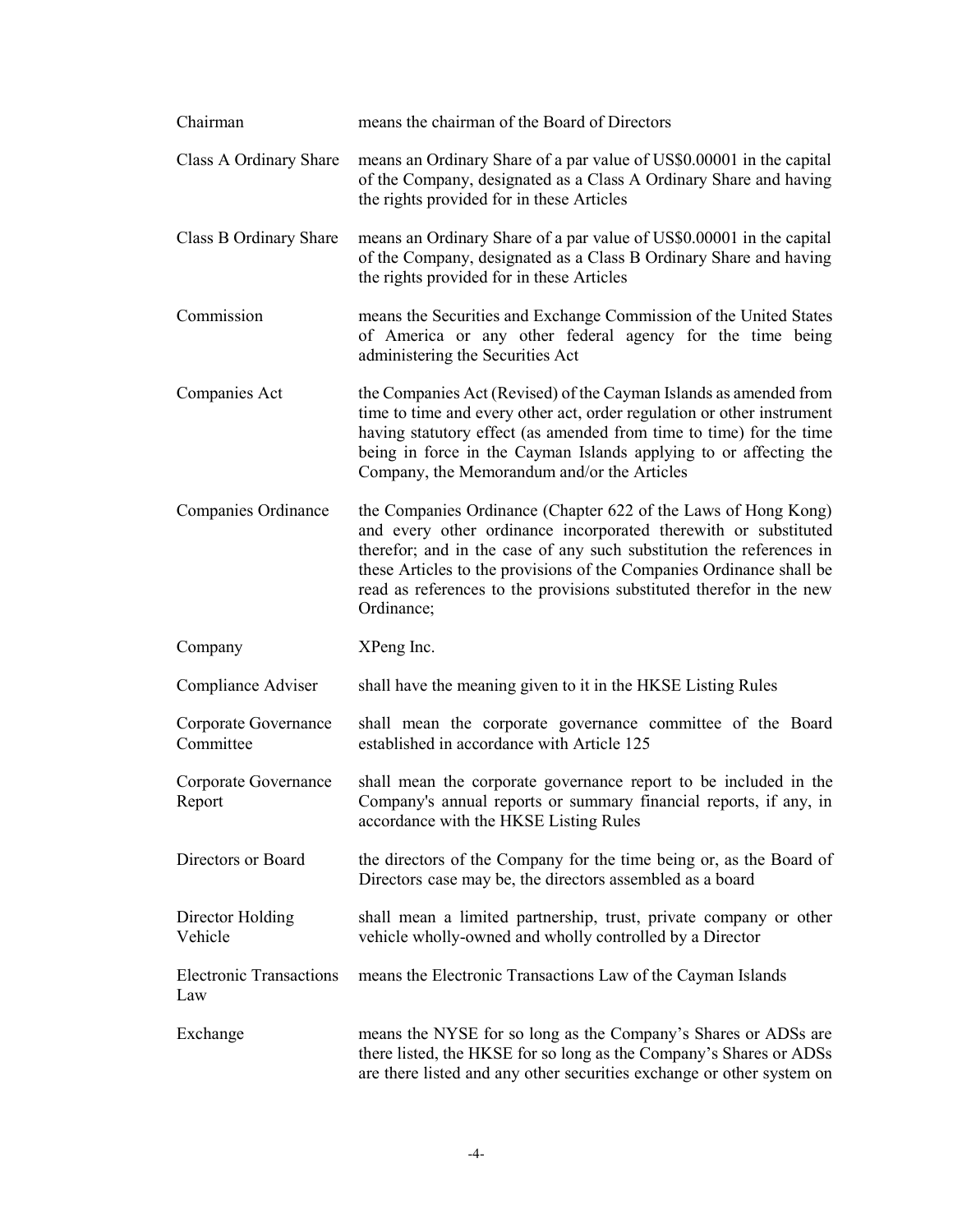|                                        | which any Shares or ADSs are listed or authorised for trading from<br>time to time                                                                                                                                                                                                                                                                                                                                                                                                                                                                                                                                                                                                                           |
|----------------------------------------|--------------------------------------------------------------------------------------------------------------------------------------------------------------------------------------------------------------------------------------------------------------------------------------------------------------------------------------------------------------------------------------------------------------------------------------------------------------------------------------------------------------------------------------------------------------------------------------------------------------------------------------------------------------------------------------------------------------|
| <b>Exchange Rules</b>                  | the relevant code, rules and regulations, as amended, from time to<br>time, applicable as a result of the original and continued listing of any<br>Shares or ADSs on the Exchange                                                                                                                                                                                                                                                                                                                                                                                                                                                                                                                            |
| <b>HKSE</b>                            | means The Stock Exchange of Hong Kong Limited                                                                                                                                                                                                                                                                                                                                                                                                                                                                                                                                                                                                                                                                |
| <b>HKSE Listing Rules</b>              | means the Rules Governing the Listing of Securities on The Stock<br>Exchange of Hong Kong Limited as amended from time to time                                                                                                                                                                                                                                                                                                                                                                                                                                                                                                                                                                               |
| <b>Independent Director</b>            | a director who is an independent director as defined in the NYSE<br><b>Exchange Rules</b>                                                                                                                                                                                                                                                                                                                                                                                                                                                                                                                                                                                                                    |
| Independent Non-<br>executive Director | a director recognized as such by the relevant code, rules and<br>regulations applicable to the listing of shares on the HKSE                                                                                                                                                                                                                                                                                                                                                                                                                                                                                                                                                                                 |
| Law                                    | the Companies Act (Revised) of the Cayman Islands and any<br>amendment or other statutory modification thereof and where in these<br>Articles any provision of the Law is referred to, the reference is to that<br>provision as modified by law for the time being in force                                                                                                                                                                                                                                                                                                                                                                                                                                  |
| Member or Shareholder                  | a person who is registered in the Register of Members as the holder<br>of any Share in the Company                                                                                                                                                                                                                                                                                                                                                                                                                                                                                                                                                                                                           |
| Memorandum                             | means the memorandum of association of the Company, as amended<br>or substituted from time to time                                                                                                                                                                                                                                                                                                                                                                                                                                                                                                                                                                                                           |
| Month                                  | a calendar month                                                                                                                                                                                                                                                                                                                                                                                                                                                                                                                                                                                                                                                                                             |
| <b>Nomination Committee</b>            | shall mean the nomination committee of the Board established in<br>accordance with Article 120                                                                                                                                                                                                                                                                                                                                                                                                                                                                                                                                                                                                               |
| <b>NYSE</b>                            | New York Stock Exchange                                                                                                                                                                                                                                                                                                                                                                                                                                                                                                                                                                                                                                                                                      |
| <b>NYSE Exchange Rules</b>             | the relevant code, rules and regulations, as amended, from time to<br>time, applicable as a result of the original and continued listing of any<br>Shares or ADSs on the NYSE                                                                                                                                                                                                                                                                                                                                                                                                                                                                                                                                |
| <b>Ordinary Resolution</b>             | a resolution (a) passed by a simple majority of the votes cast by such<br>Shareholders as, being entitled to do so, vote in person or, where<br>proxies are allowed, by proxy or, in the case of corporations, by their<br>duly authorised representatives, at a general meeting of the Company<br>held in accordance with these Articles; or (b) approved in writing by<br>all of the Shareholders entitled to vote at a general meeting of the<br>Company in one or more instruments each signed by one or more of<br>the Shareholders and the effective date of the resolution so adopted<br>shall be the date on which the instrument, or the last of such<br>instruments, if more than one, is executed |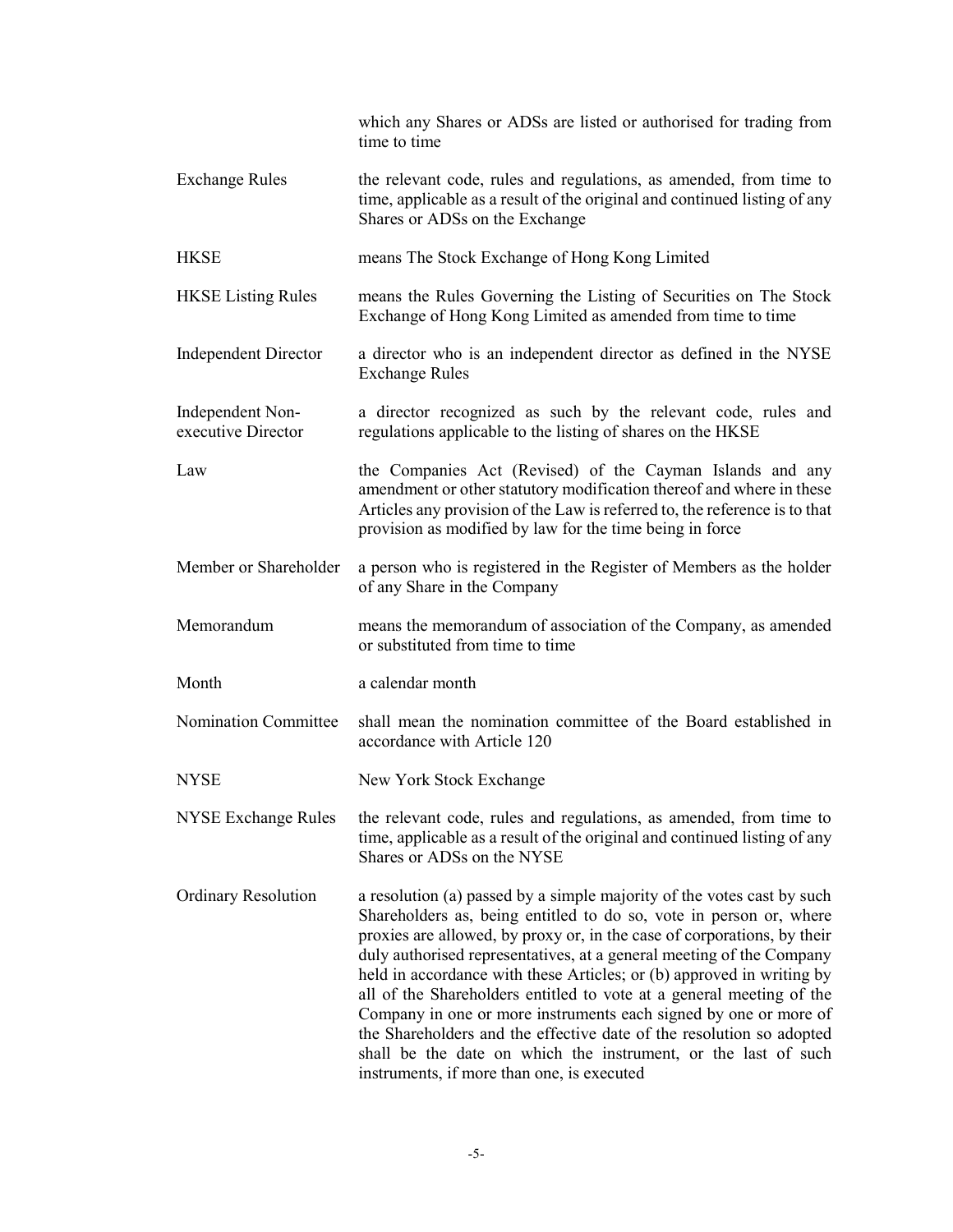| Ordinary Share               | means a Class A Ordinary Share or a Weighted Voting Share                                                                                                                                                                                                                                                                                                                                                                                                                                                                                                                                                                                                                                                                                                                                                                                                                                                    |
|------------------------------|--------------------------------------------------------------------------------------------------------------------------------------------------------------------------------------------------------------------------------------------------------------------------------------------------------------------------------------------------------------------------------------------------------------------------------------------------------------------------------------------------------------------------------------------------------------------------------------------------------------------------------------------------------------------------------------------------------------------------------------------------------------------------------------------------------------------------------------------------------------------------------------------------------------|
| paid up                      | means paid up as to the par value in respect of the issue of any Shares<br>and includes credited as paid up                                                                                                                                                                                                                                                                                                                                                                                                                                                                                                                                                                                                                                                                                                                                                                                                  |
| person                       | means any natural person, firm, company, joint venture, partnership,<br>corporation, association or other entity (whether or not having a<br>separate legal personality) or any of them as the context so requires                                                                                                                                                                                                                                                                                                                                                                                                                                                                                                                                                                                                                                                                                           |
| recognized clearing<br>house | shall include the recognized clearing house as defined in Part I of<br>Schedule 1 of the Securities and Futures Ordinance (Cap. 571 of the<br>Laws of Hong Kong) and any amendments thereto or re-enactments<br>thereof for the time being in force and includes every other law<br>incorporated therewith or substituted therefor                                                                                                                                                                                                                                                                                                                                                                                                                                                                                                                                                                           |
| Registered Office            | the registered office of the Company as provided in Section 50 of the<br>Law                                                                                                                                                                                                                                                                                                                                                                                                                                                                                                                                                                                                                                                                                                                                                                                                                                 |
| Register of Members          | the register of Members to be kept pursuant to section 40 of the Law                                                                                                                                                                                                                                                                                                                                                                                                                                                                                                                                                                                                                                                                                                                                                                                                                                         |
| Secretary                    | any person appointed by the Directors to perform any of the duties of<br>the secretary of the Company and including any assistant secretary                                                                                                                                                                                                                                                                                                                                                                                                                                                                                                                                                                                                                                                                                                                                                                  |
| Securities Act               | means the Securities Act of 1933 of the United States of America, as<br>amended, or any similar federal statute and the rules and regulations<br>of the Commission thereunder, all as the same shall be in effect at the<br>time                                                                                                                                                                                                                                                                                                                                                                                                                                                                                                                                                                                                                                                                             |
| Seal                         | the common seal of the Company or any facsimile for official seal for<br>use outside of the Cayman Islands                                                                                                                                                                                                                                                                                                                                                                                                                                                                                                                                                                                                                                                                                                                                                                                                   |
| Share                        | means a share in the capital of the Company. All references to<br>"Shares" herein shall be deemed to be Shares of any or all Classes as<br>the context may require. For the avoidance of doubt in these Articles<br>the expression "Share" shall include a fraction of a Share                                                                                                                                                                                                                                                                                                                                                                                                                                                                                                                                                                                                                               |
| Special Resolution           | means a special resolution of the Company passed in accordance with<br>the Companies Act, being a resolution: (a) passed by not less<br>than three-fourths of the votes cast by such Shareholders as, being<br>entitled to do so, vote in person or, where proxies are allowed, by<br>proxy or, in the case of corporations, by their duly authorised<br>representatives, at a general meeting of the Company of which notice<br>specifying the intention to propose the resolution as a special<br>resolution has been duly given; or (b) approved in writing by all of<br>the Shareholders entitled to vote at a general meeting of the Company<br>in one or more instruments each signed by one or more of the<br>Shareholders and the effective date of the special resolution so<br>adopted shall be the date on which the instrument or the last of such<br>instruments, if more than one, is executed |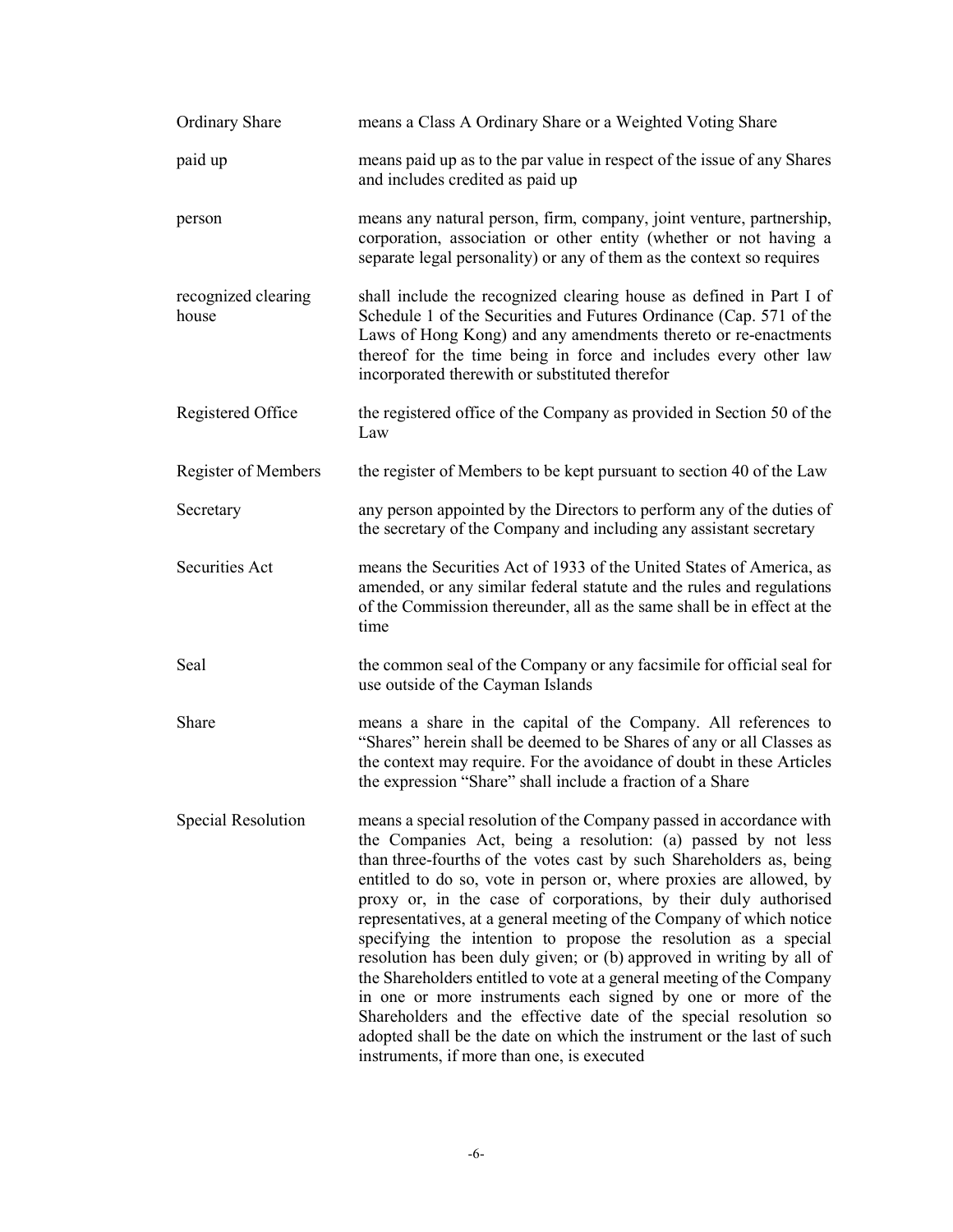| <b>Treasury Share</b> | means a Share held in the name of the Company as a treasury share in<br>accordance with the Law                   |
|-----------------------|-------------------------------------------------------------------------------------------------------------------|
| United States         | means the United States of America, its territories, its possessions and<br>all areas subject to its jurisdiction |

Weighted Voting Share means a Class B Ordinary Share

- (b) Unless the context otherwise requires, expressions defined in the Law and used herein shall have the meanings so defined.
- (c) In these Articles unless the context otherwise requires:-
	- (i) words importing the singular number shall include the plural number and viceversa;
	- (ii) words importing the masculine gender only shall include the feminine gender;
	- (iii) words importing persons only shall include companies or associations or bodies of persons whether incorporated or not;
	- (iv) the word "may" shall be construed as permissive and the word "shall" shall be construed as imperative;
	- (v) reference to a dollar or dollars (or US\$) and to a cent or cents is reference to dollars and cents of the United States of America;
	- (vi) reference to a statutory enactment shall include reference to any amendment or reenactment thereof for the time being in force;
	- (vii) reference to any determination by the Directors shall be construed as a determination by the Directors in their sole and absolute discretion and shall be applicable either generally or in any particular case;
	- (viii) reference to "in writing" shall be construed as written or represented by any means reproducible in writing, including any form of print, lithograph, email, facsimile, photograph or telex or represented by any other substitute or format for storage or transmission for writing including in the form of an electronic record or partly one and partly another;
	- (ix) any requirements as to delivery under the Articles include delivery in the form of an electronic record or an electronic communication;
	- (x) any requirements as to execution or signature under the Articles, including the execution of the Articles themselves, can be satisfied in the form of an electronic signature as defined in the Electronic Transaction Law; and
	- (xi) Sections 8 and 19(3) of the Electronic Transactions Law shall not apply.
- (d) The headings herein are for convenience only and shall not affect the construction of these Articles.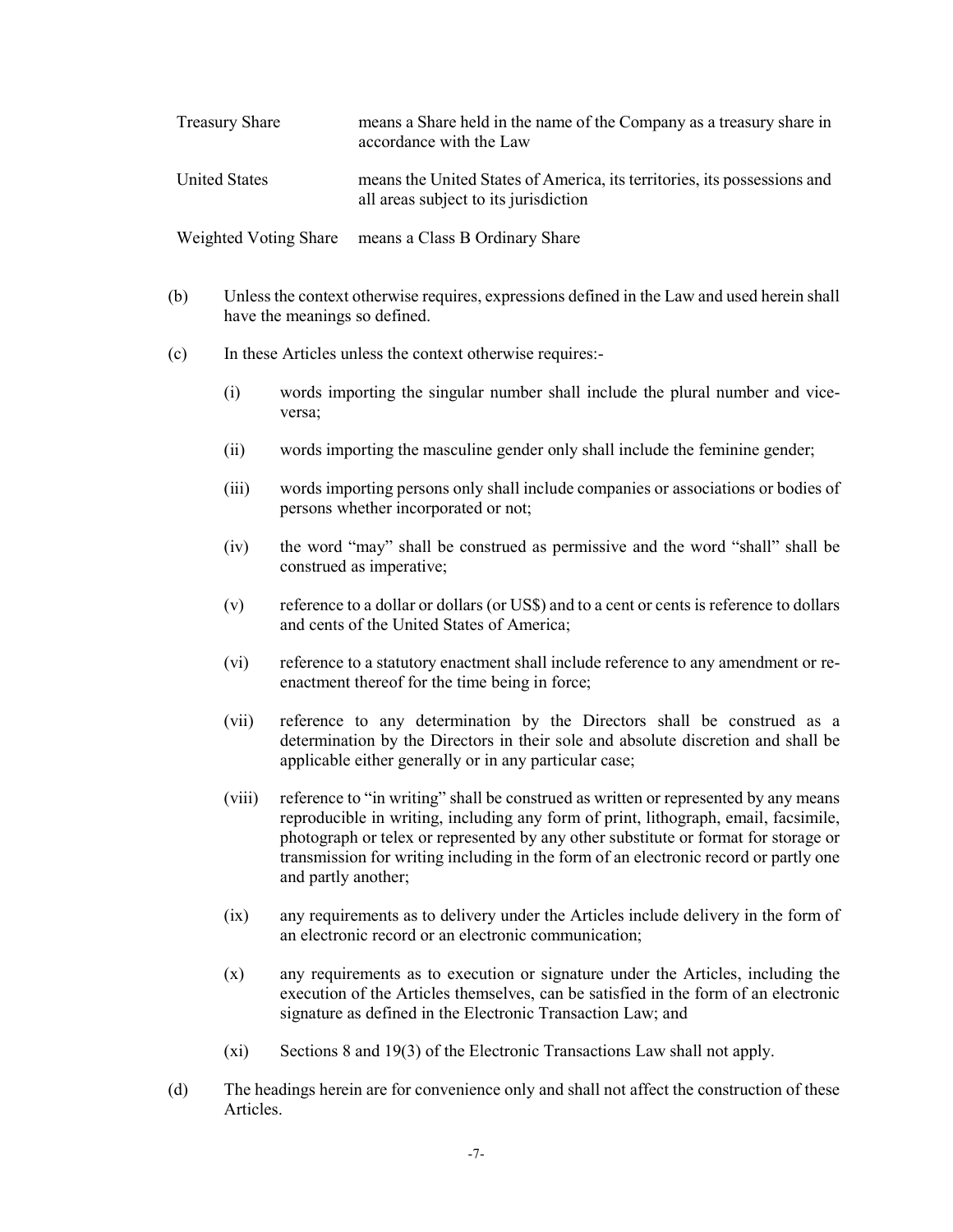- 3. (a) Subject to these Articles, all Shares for the time being unissued shall be under the control of the Directors who may, in their absolute discretion and without the approval of the Members, cause the Company to: (a) issue, allot and dispose of Shares (including, without limitation, preferred shares) (whether in certificated form or non-certificated form) to such persons, in such manner, on such terms and having such rights and being subject to such restrictions as they may from time to time determine; (b) grant rights over Shares or other securities to be issued in one or more classes or series as they deem necessary or appropriate and determine the designations, powers, preferences, privileges and other rights attaching to such Shares or securities, including dividend rights, voting rights, conversion rights, terms of redemption and liquidation preferences, any or all of which may be greater than the powers, preferences, privileges and rights associated with the then issued and outstanding Shares, at such times and on such other terms as they think proper; and (c) grant options with respect to Shares and issue warrants or similar instruments with respect thereto.
	- (b) Where warrants are issued to bearer, no new warrant shall be issued to replace one that has been lost unless the Board is satisfied beyond reasonable doubt that the original has been destroyed.
	- (c) Subject to these Articles and provided that (i) it is in compliance with the HKSE Listing Rules, (ii) no new class of shares with voting rights superior to those of Class A ordinary shares will be created, and (iii) any variations in the relative rights as between the different Classes will not result in creating new class of shares with voting rights superior to those of Class A ordinary shares (collectively, the "Overriding Requirements"), the Directors may authorise the division of Shares into any number of Classes and the different Classes shall be authorised, established and designated (or re-designated as the case may be) and the variations in the relative rights (including, without limitation, voting, dividend and redemption rights), restrictions, preferences, privileges and payment obligations as between the different Classes (if any) may be fixed and determined by the Directors or by an Ordinary Resolution. Subject to the Overriding Requirements, the Directors may issue Shares with such preferred or other rights, all or any of which may be greater than the rights of Ordinary Shares, at such time and on such terms as they may think appropriate. Notwithstanding Article 3(d), but subject to the Overriding Requirements, the Directors may issue from time to time, out of the authorised share capital of the Company (other than the authorised but unissued Ordinary Shares), series of preferred shares in their absolute discretion and without approval of the Members; provided, however, before any preferred shares of any such series are issued, the Directors shall by resolution of Directors determine, with respect to any series of preferred shares, the terms and rights of that series, including:
		- (i) the designation of such series, the number of preferred shares to constitute such series and the subscription price thereof if different from the par value thereof;
		- (ii) whether the preferred shares of such series shall have voting rights, in addition to any voting rights provided by law, and, if so, the terms of such voting rights, which may be general or limited;
		- (iii) the dividends, if any, payable on such series, whether any such dividends shall be cumulative, and, if so, from what dates, the conditions and dates upon which such dividends shall be payable, and the preference or relation which such dividends shall bear to the dividends payable on any shares of any other class or any other series of shares;

-8-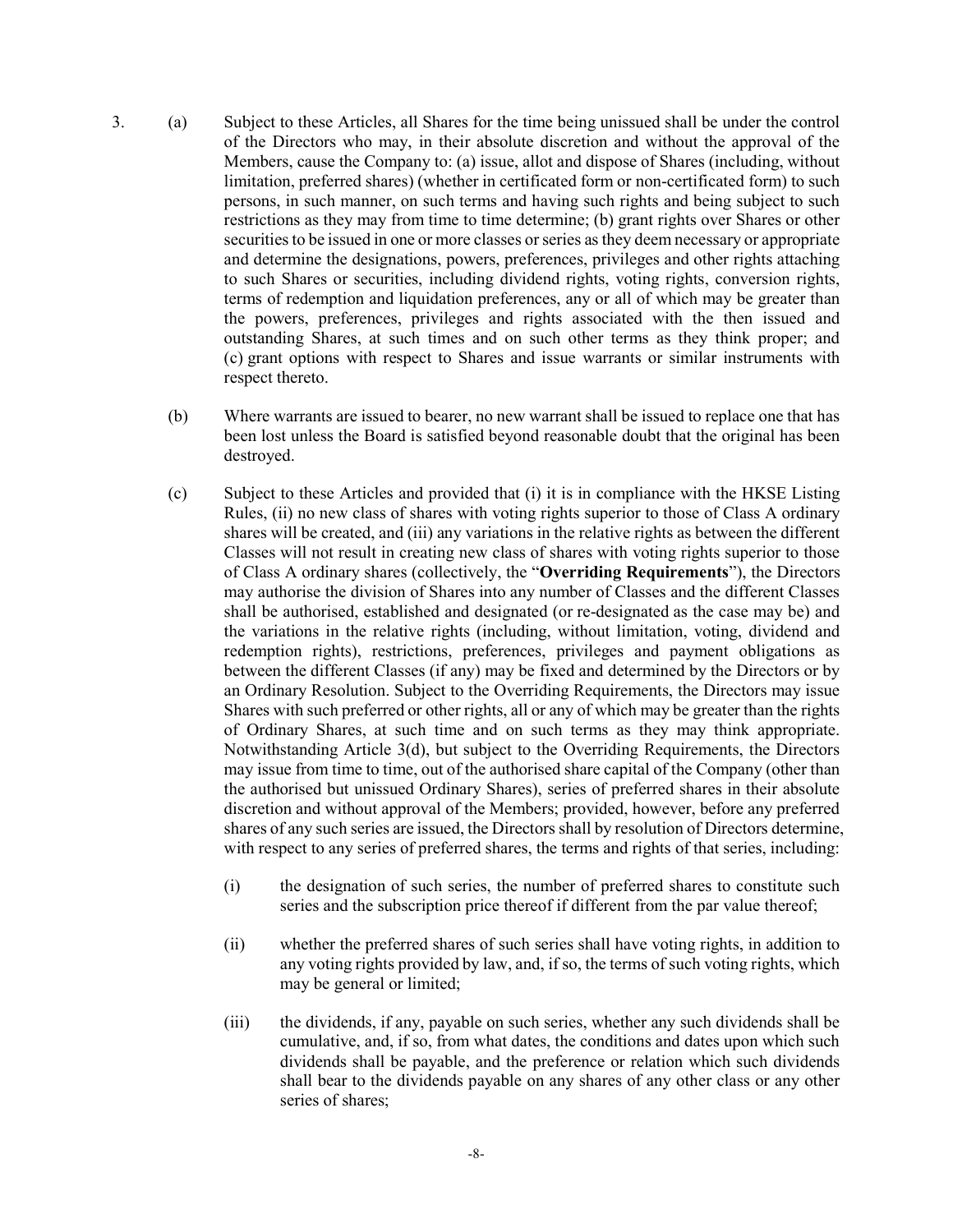- (iv) whether the preferred shares of such series shall be subject to redemption by the Company, and, if so, the times, prices and other conditions of such redemption;
- (v) whether the preferred shares of such series shall have any rights to receive any part of the assets available for distribution amongst the Members upon the liquidation of the Company, and, if so, the terms of such liquidation preference, and the relation which such liquidation preference shall bear to the entitlements of the holders of shares of any other class or any other series of shares;
- (vi) whether the preferred shares of such series shall be subject to the operation of a retirement or sinking fund and, if so, the extent to and manner in which any such retirement or sinking fund shall be applied to the purchase or redemption of the preferred shares of such series for retirement or other corporate purposes and the terms and provisions relative to the operation thereof;
- (vii) whether the preferred shares of such series shall be convertible into, or exchangeable for, shares of any other class or any other series of preferred shares or any other securities and, if so, the price or prices or the rate or rates of conversion or exchange and the method, if any, of adjusting the same, and any other terms and conditions of conversion or exchange;
- (viii) the limitations and restrictions, if any, to be effective while any preferred shares of such series are outstanding upon the payment of dividends or the making of other distributions on, and upon the purchase, redemption or other acquisition by the Company of, the existing shares or shares of any other class of shares or any other series of preferred shares;
- (ix) the conditions or restrictions, if any, upon the creation of indebtedness of the Company or upon the issue of any additional shares, including additional shares of such series or of any other class of shares or any other series of preferred shares; and
- (x) any other powers, preferences and relative, participating, optional and other special rights, and any qualifications, limitations and restrictions thereof;

and, for such purposes, the Directors may reserve an appropriate number of Shares for the time being unissued. The Company shall not issue Shares to bearer.

(d) If at any time, the share capital of the Company is divided into different classes of shares, the rights attached to any class of shares may, subject to the provisions of the Companies Act, be varied with the consent in writing of the holders of not less than three-fourths in nominal value of the issued shares of that class or with the sanction of a resolution passed at a separate meeting of the holders of shares of that class by members holding shares representing three-fourths in nominal value of the shares present in person or by proxy and voting at such meeting. To every such meeting all the provisions of these Articles relating to general meetings of the Company or to the proceedings thereat shall, mutatis mutandis, apply, except that the necessary quorum shall be one or more persons holding or representing by proxy at least one-third in nominal or par value amount of the issued Shares of the relevant class (but so that if at any adjourned meeting of such holders a quorum as above defined is not present, those Shareholders who are present shall form a quorum) and that, subject to any rights or restrictions for the time being attached to the Shares of that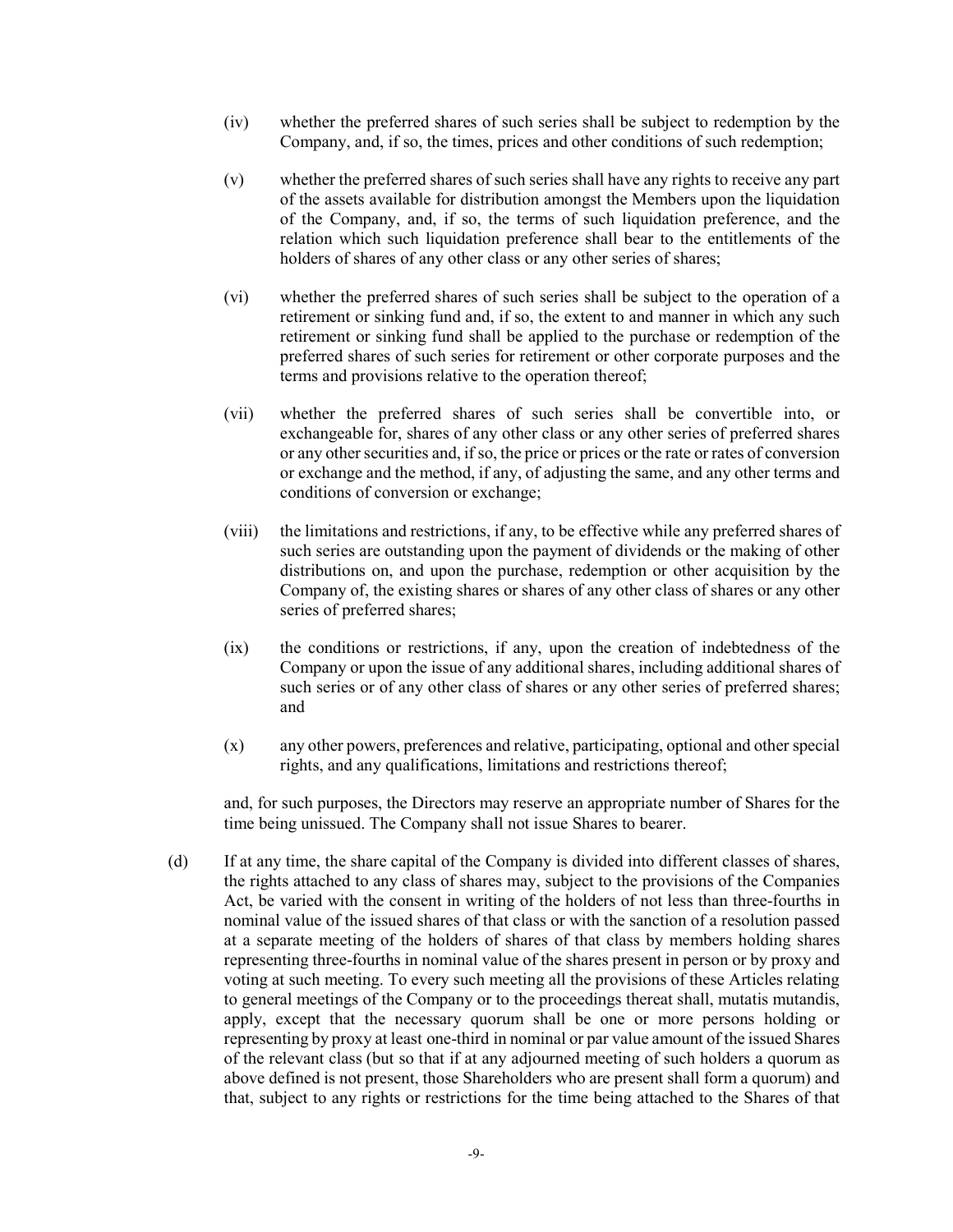class, every Members of that class shall on a poll have one vote for each Share of that class held by him.

- (e) The rights conferred upon the holders of the shares of any class shall not, unless otherwise expressly provided by the terms of issue of the shares of that class, be deemed to be varied by the creation, redesignation, or issue of shares ranking pari passu therewith.
- 4. (a) Every person whose name is entered as a Member in the Register of Members shall, without payment and upon its written request, request a certificate under the seal of the Company specifying the Share or Shares held by him and the amount paid up thereon, provided that in respect of a Share or Shares held jointly by several persons, the Company shall not be bound to issue more than one certificate, and delivery of a certificate for a Share to one of several joint holders shall be sufficient delivery to all.
	- (b) Every certificate for shares or debentures or representing any other form of security of the Company shall be issued under the seal of the Company, which shall only be affixed with the authority of the Board, or be executed under signature of appropriate officials with statutory authority.
	- (c) If a Share certificate is defaced, lost or destroyed it may be renewed on payment of such fee, if any, and on such terms, if any, as to evidence and indemnity, as the Directors think fit.
	- (d) Every share certificate of the Company shall bear legends required under the applicable laws, including the Securities Act.
	- (e) Any two or more certificates representing Shares of any one Class held by any Member may at the Member's request be cancelled and a single new certificate for such Shares issued in lieu on payment (if the Directors shall so require) of one dollar (US\$1.00) or such smaller sum as the Directors shall determine.
	- (f) Every share certificate shall prominently include the words "A company controlled through weighted voting rights" or such language as may be specified by the HKSE from time to time.
- 5. Except as required by law, no person shall be recognised by the Company as holding any Share upon any trust, and the Company shall not be bound by or be compelled in any way to recognise (even when having notice thereof) any equitable, contingent, future or actual interest in any Share (except only as by these Articles or by law otherwise provided or under an order of a court of competent jurisdiction) or any other rights in respect of any Share except an absolute right to the entirety thereof in the registered holder, but the Company may in accordance with the Law issue fractions of Shares.
- 6. Subject to the Law, the Memorandum and these Articles, the Shares shall be at the disposal of the Directors, and they may (subject to the provisions of the Law) allot, grant options over, or otherwise dispose of them to such persons, on such terms and conditions, and at such times as they think fit, but so that no Share shall be issued at a discount, except in accordance with the provisions of the Law.

# CLASS A ORDINARY SHARES AND CLASS B ORDINARY SHARES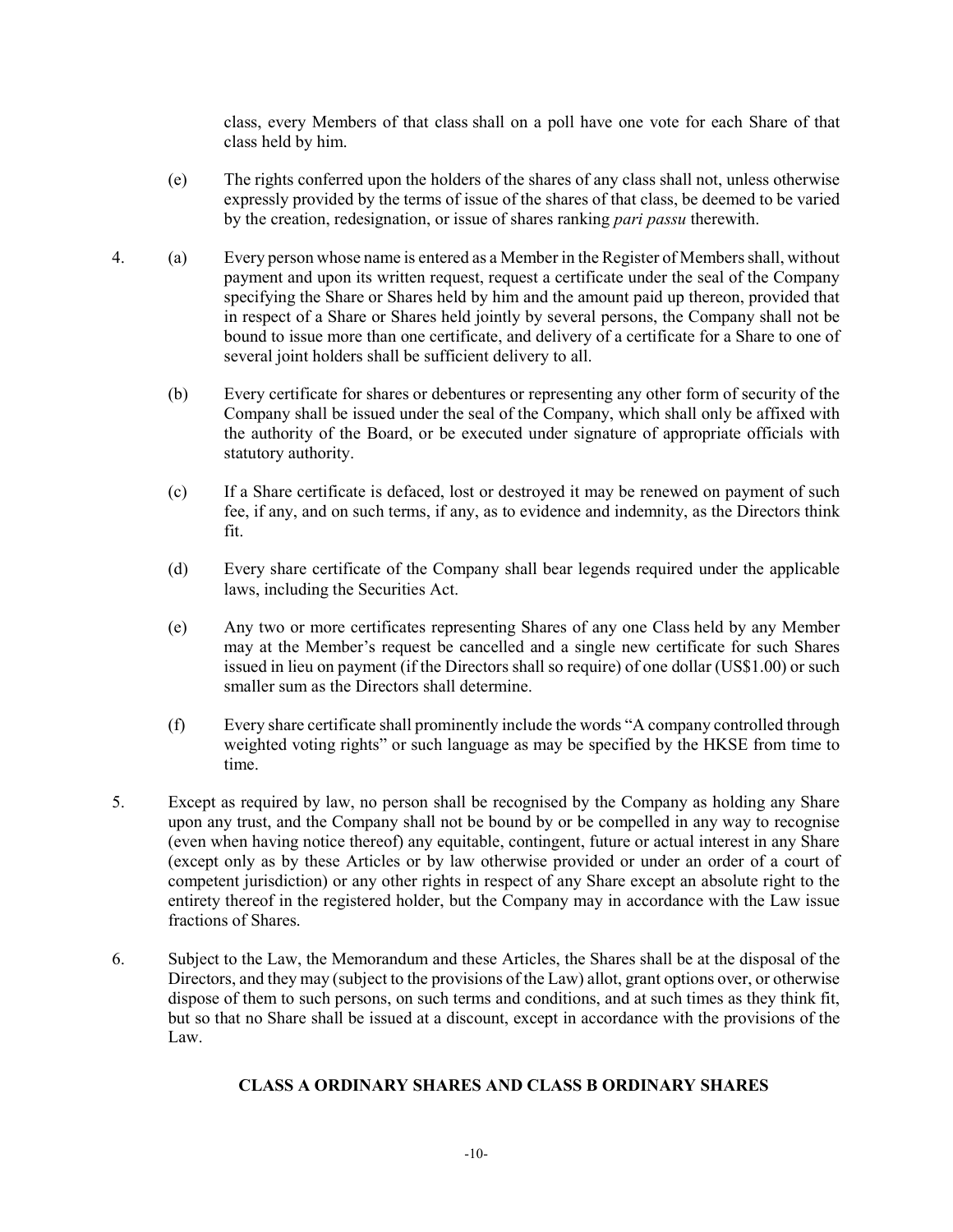- 7. Holders of Ordinary Shares shall at all times vote together as one class on all resolutions submitted to a vote by the Members. Subject to Article 8, each Class B Ordinary Share shall entitle the holder thereof to ten (10) votes on all matters subject to vote at general meetings of the Company and each Class A Ordinary Share shall entitle the holder thereof to one (1) vote on all matters subject to vote at general meetings of the Company. A class of shares conferring weighted voting rights in the Company must not entitle the beneficiary to more than ten (10) times the voting power of ordinary shares, on any resolution tabled at the Company's general meetings.
- 8. Notwithstanding any provisions in these Articles to the contrary, each Class A Ordinary Share and Class B Ordinary Share shall entitle its holder to one vote on a poll at a general meeting in respect of a resolution on any of the following matters:
	- (a) any amendment to the Memorandum or these Articles, including the variation of the rights attached to any class of Shares;
	- (b) the appointment, election or removal of any Independent Non-executive Director;
	- (c) the appointment or removal of the Auditors; or
	- (d) the voluntary liquidation or winding-up of the Company.

Notwithstanding the foregoing, where a holder of Class B Ordinary Share is permitted by the HKSE from time to time to exercise more than one vote per share when voting on a resolution to amend the Memorandum or these Articles, any holder of Class B Ordinary Share may elect to exercise such number of votes per share as is permitted by the HKSE, up to the maximum number of votes attached to each Class B Ordinary Share as set out in Article 7.

- 9. Notwithstanding any provisions in these Articles to the contrary, the Company shall not take any action (including the issue or repurchase of shares of any class) that would result in (a) the aggregate number of votes entitled to be cast by all holders of Class A Ordinary Shares present at a general meeting to be less than 10% of the votes entitled to be cast by all members at a general meeting; or (b) an increase in the proportion of Class B Ordinary Shares to the total number of shares in issue above the proportion at the time of the Company's initial listing on the HKSE.
- 10. No further Class B Ordinary Shares shall be issued by the Company, except with the prior approval of the HKSE and pursuant to (i) an offer made to all the Members pro rata (apart from fractional entitlements) to their existing holdings; (ii) a pro rata issue of shares to all the Members by way of scrip dividends; or (iii) pursuant to a stock split or other capital reorganization provided that the HKSE is satisfied that the proposed allotment or issuance will not result in an increase in the proportion of shares carrying weighted voting rights; provided further that, each Member shall be entitled to subscribe for (in a pro rata offer) or be issued (in an issue of shares by way of scrip dividends) shares in the same class as the shares then held by him, notwithstanding the provisions of Article 18; and further provided that the proposed allotment or issuance will not result in an increase in the proportion of Class B Ordinary Shares in issue, so that:
	- (a) if, under a pro rata offer, any holder of Class B Ordinary Shares does not take up any part of the Class B Ordinary Shares or the rights thereto offered to him, such untaken shares (or rights) shall only be transferred to another person on the basis that such transferred rights will only entitle the transferee to an equivalent number of Class A Ordinary Shares; and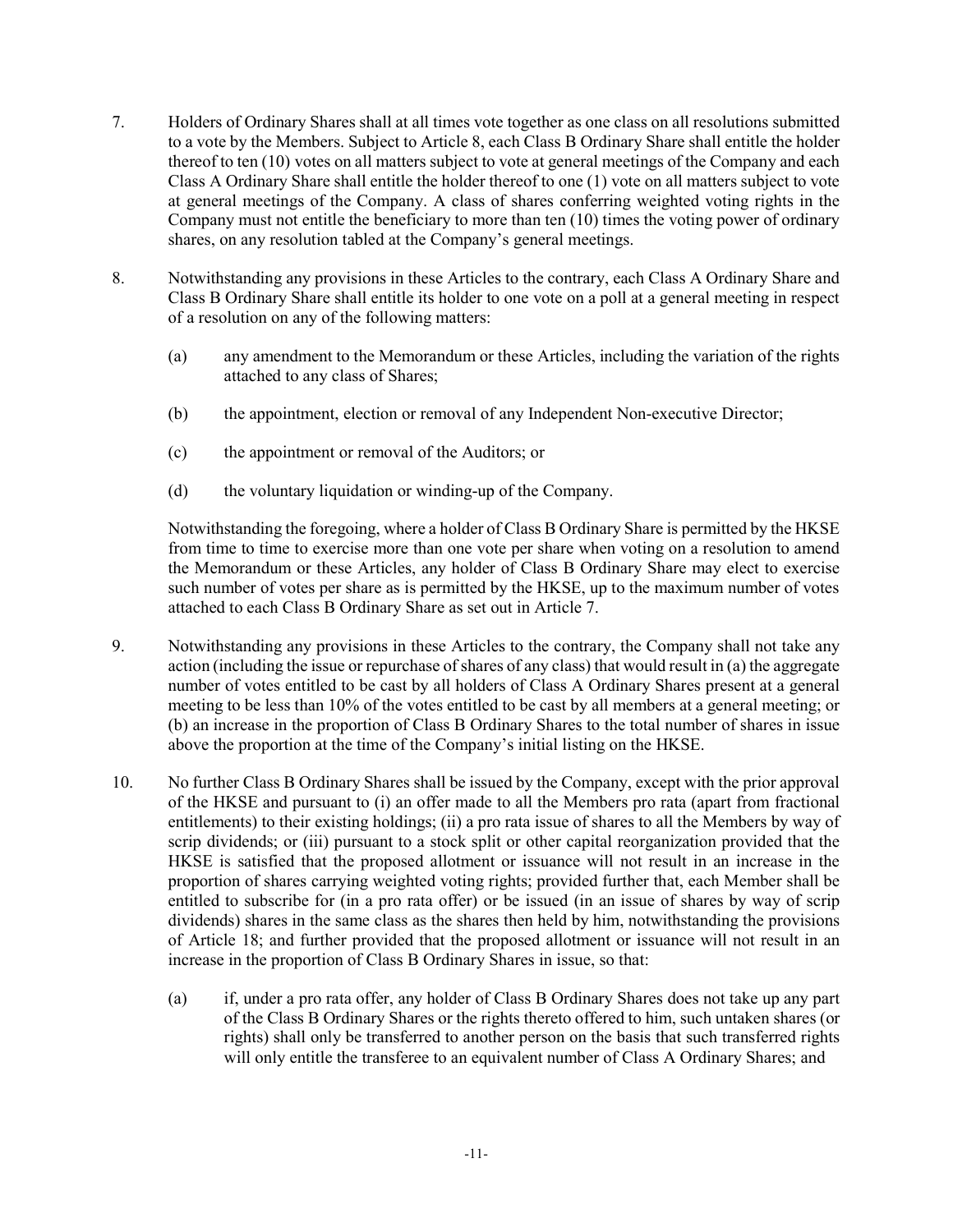(b) to the extent that rights to Class A Ordinary Shares in a pro rata offer are not taken up in their entirety, the number of Class B Ordinary Shares that shall be allotted, issued or granted in such pro rata offer shall be reduced proportionately.

Where necessary, beneficiaries of weighted voting rights must use their best endeavors to enable the Company to comply with this Article.

- 11. In the event the Company reduces the number of Class A Ordinary Shares in issue (for instance, through a purchase of its own shares), the holders of Class B Ordinary Shares shall reduce their weighted voting rights in the Company proportionately, whether through a conversion of a portion of their Class B Ordinary Shares into Class A Ordinary Shares or otherwise, if the reduction in the number of Class A Ordinary Shares in issue would otherwise result in an increase in the proportion of Class B Ordinary Shares to the total number of shares in issue.
- 12. The Company shall not vary the rights of the Class B Ordinary Shares so as to increase the number of votes to which each Class B Ordinary Share is entitled.
- 13. Class B Ordinary Shares shall only be held by a Director or a Director Holding Vehicle whollyowned and wholly-controlled by a Director. Subject to the HKSE Listing Rules or other applicable laws or regulations, each Class B Ordinary Share shall be automatically converted into one Class A Ordinary Share upon the occurrence of any of the following events and the Company and the relevant beneficiary of weighted voting rights must notify the HKSE as soon as practicable with details of the event set out in paragraph (e) below:
	- (a) the death of the holder of such Class B Ordinary Share (or, where the holder is a Director Holding Vehicle wholly-owned and wholly-controlled by a Director, the death of the Director holding and controlling such Director Holding Vehicle wholly-owned and whollycontrolled by such Director);
	- (b) the holder of such Class B Ordinary Share ceasing to be a Director or a Director Holding Vehicle wholly-owned and wholly-controlled by a Director for any reason;
	- (c) the holder of such Class B Ordinary Share (or, where the holder is a Director Holding Vehicle wholly-owned and wholly-controlled by a Director, the Director holding and controlling such Director Holding Vehicle wholly-owned and wholly-controlled by such Director) being deemed by the HKSE to be incapacitated for the purpose of performing his duties as a Director;
	- (d) the holder of such Class B Ordinary Share (or, where the holder is a Director Holding Vehicle wholly-owned and wholly-controlled by a Director, the Director holding and controlling such Director Holding Vehicle wholly-owned and wholly-controlled by such Director) being deemed by the HKSE to no longer meet the requirements of a director set out in the HKSE Listing Rules; or
	- (e) the transfer to another person of the beneficial ownership of, or economic interest in, such Class B Ordinary Share or the control over the voting rights attached to such Class B Ordinary Share (through voting proxies or otherwise), other than (i) the grant of any encumbrance, lien or mortgage over such share which does not result in the transfer of the legal title or beneficial ownership of, or the voting rights attached to, such share, until the same is transferred upon the enforcement of such encumbrance, lien or mortgage; and (ii) a transfer of the legal title to such share by a Director to a Director Holding Vehicle wholly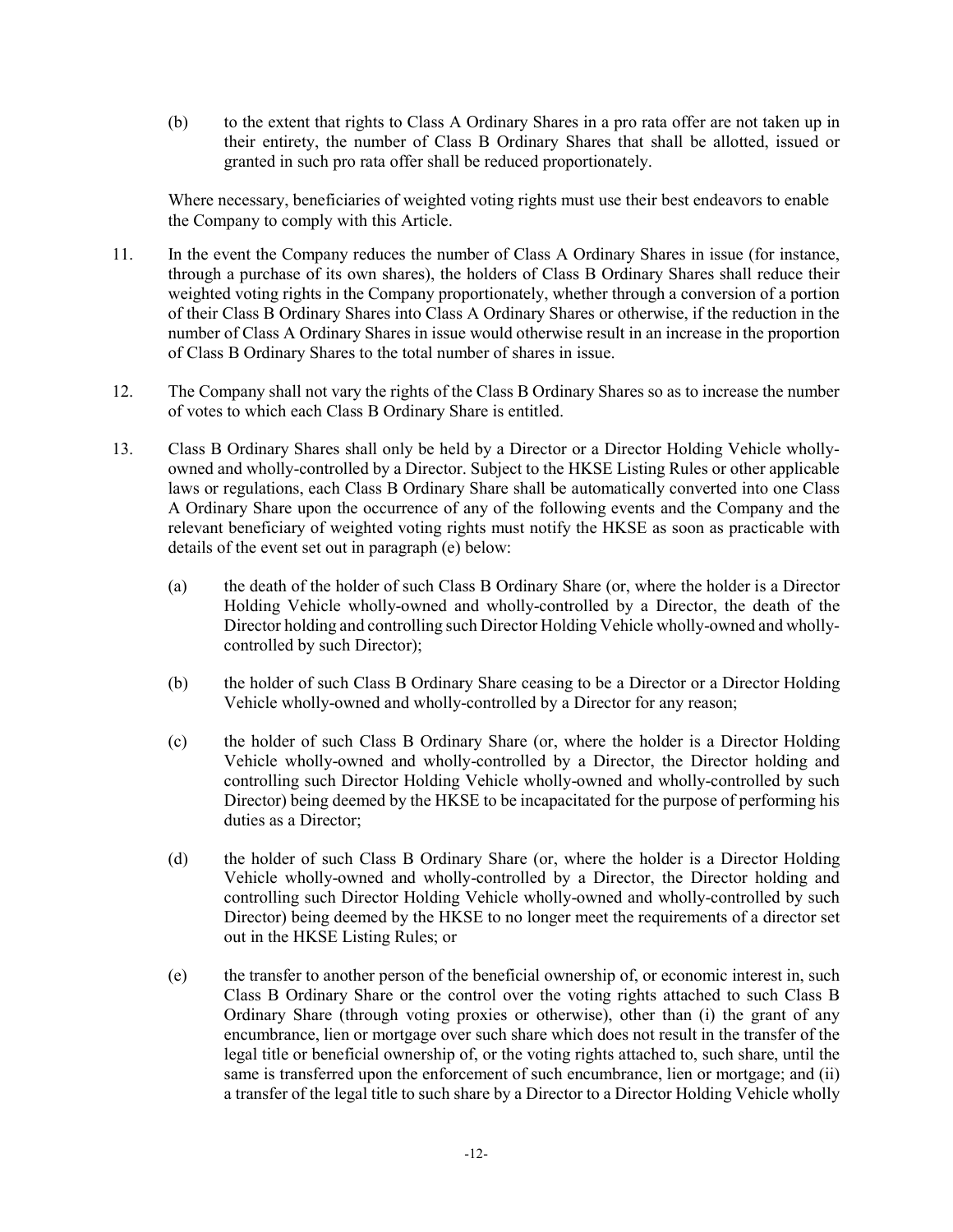owned and wholly controlled by him, or by a Director Holding Vehicle wholly-owned and wholly-controlled by a Director to the Director holding and controlling it or another Director Holding Vehicle wholly held and wholly controlled by such Director.

- 14. Where the share capital of the Company includes shares with different voting rights, the words "restricted voting" or "limited voting" shall appear in the designation of each class of shares other than the class of shares with the most favorable voting rights.
- 15. Each Weighted Voting Share is convertible into one (1) Class A Ordinary Share at any time at the option of the holder thereof. The right to convert shall be exercisable by the holder of the Weighted Voting Share delivering a written notice to the Company that such holder elects to convert a specified number of Weighted Voting Shares into Class A Ordinary Shares. In no event shall Class A Ordinary Shares be convertible into Weighted Voting Shares.
- 16. All of the Class B Ordinary Shares in the authorized share capital shall be automatically redesignated into Class A Ordinary Shares in the event none of the beneficiaries of the weighted voting rights at the time of the Company's initial listing on the HKSE have beneficial ownership of shares carrying weighted voting rights, and no further Class B Ordinary Shares shall be issued by the Company.
- 17. Any conversion of Weighted Voting Shares into Class A Ordinary Shares pursuant to these Articles shall be effected by means of the re-designation and re-classification of each relevant Weighted Voting Shares as a Class A Ordinary Share. Such conversion shall become effective forthwith upon entries being made in the Register of Members to record the conversion of the relevant Weighted Voting Shares as Class A Ordinary Shares.
- 18. Save and except for voting rights and conversion rights as set out in Articles 7 to 17 (inclusive), the Class A Ordinary Shares and the Weighted Voting Shares shall rank pari passu with one another and shall have the same rights, preferences, privileges and restrictions. Weighted voting rights must only be attached to one class of the Company's equity securities.

# LIEN

- 19. The Company shall have a first and paramount lien on every Share (not being a fully paid Share) for all moneys (whether presently payable or not) called or payable at a fixed time in respect of that Share, and the Company shall also have a lien on all Shares (other than fully paid-up Shares) standing registered in the name of a single person for all moneys presently payable by him or his estate to the Company; but the Directors may at any time declare any Share to be wholly or in part exempt from the provision of this Article. The Company's lien, if any, on a Share shall extend to all dividends payable thereon. For the avoidance of doubt, fully-paid shares shall be free from any restriction on the right of transfer (except when permitted by HKSE) and shall also be free from all lien.
- 20. The Company may sell, in such manner as the Directors think fit, any Shares on which the Company has a lien, but no sale shall be made unless some sum in respect of which the lien exists is presently payable nor until the expiration of fourteen days after a notice in writing, stating and demanding payment of such part of the amount in respect of which the lien exists as is presently payable, has been given to the registered holder for the time being of the Share, or the persons entitled thereto by reason of his death or bankruptcy.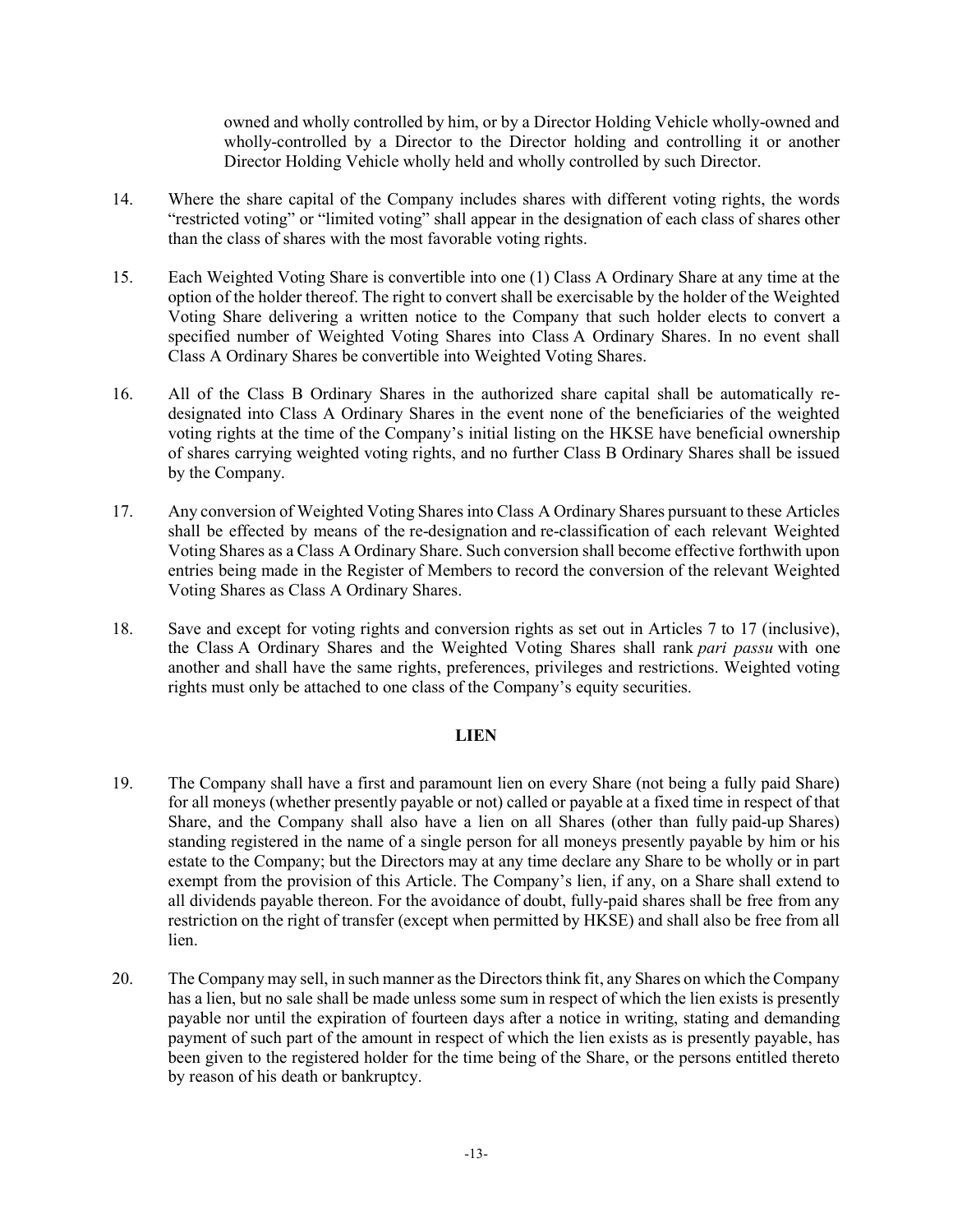- 21. For giving effect to any such sale, the Directors may authorise some person to transfer the Shares sold to the purchaser thereof. The purchaser shall be registered as the holder of the Shares comprised in any such transfer and he shall not be bound to see to the application of the purchase money, nor shall his title to the Shares be affected by any irregularity or invalidity in the proceedings in reference to the sale.
- 22. The proceeds of the sale shall be received by the Company and applied in payment of such part of the amount in respect of which the lien exists as is presently payable, and the residue shall (subject to a like lien for sums not presently payable as existed upon the Shares prior to the sale) be paid to the person entitled to the Shares at the date of the sale.

# CALLS ON SHARES

- 23. The Directors may from time to time make calls upon the Members in respect of any moneys unpaid on their Shares provided that no call shall be payable earlier than one month from the last call; and each Member shall (subject to receiving at least fourteen days, notice specifying the time or times of payment) pay to the Company at the time or times so specified the amount called on his Shares.
- 24. The joint holders of a Share shall be jointly and severally liable to pay calls in respect thereof.
- 25. If a sum called in respect of a Share is not paid before or on the day appointed for payment thereof, the person from whom the sum is due shall pay interest upon the sum at the rate of six per cent per annum from the day appointed for the payment thereof to the time of the actual payment, but the Directors shall be at liberty to waive payment of that interest wholly or in part.
- 26. The provisions of these Articles as to the liability of joint holders and as to payment of interest shall apply in the case of non-payment of any sum which, by the terms of issue of a Share, becomes payable at a fixed time, whether on account of the amount of the Share, or by way of premium, as if the same had become payable by virtue of a call duly made and notified.
- 27. The Directors may make arrangements on the issue of Shares for a difference between the holders in the amount of calls to be paid and in the times of payment.
- 28. The Directors may, if they think fit, receive from any Member willing to advance the same all or any part of the moneys uncalled and unpaid upon any Shares held by him; and upon all or any of the moneys so advanced may (until the same would, but for such advance, become presently payable) pay interest at such rate (not exceeding without the sanction at the Company in general meeting six per cent per annum) as may be agreed upon between the Member paying the sum in advance and the Directors. No such sum paid in advance of calls shall entitle the Member paying such sum to any portion of a dividend declared in respect of any period prior to the date upon which such sum would, but for such payment, become presently payable.

# FORFEITURE OF SHARES

29. If a Member fails to pay any call or installment of a call on the day appointed for payment thereof, the Directors may, at any time thereafter during such time as any part of such call or installment remains unpaid, serve a notice on him requiring payment of so much of the call or installment as is unpaid, together with any interest which may have accrued.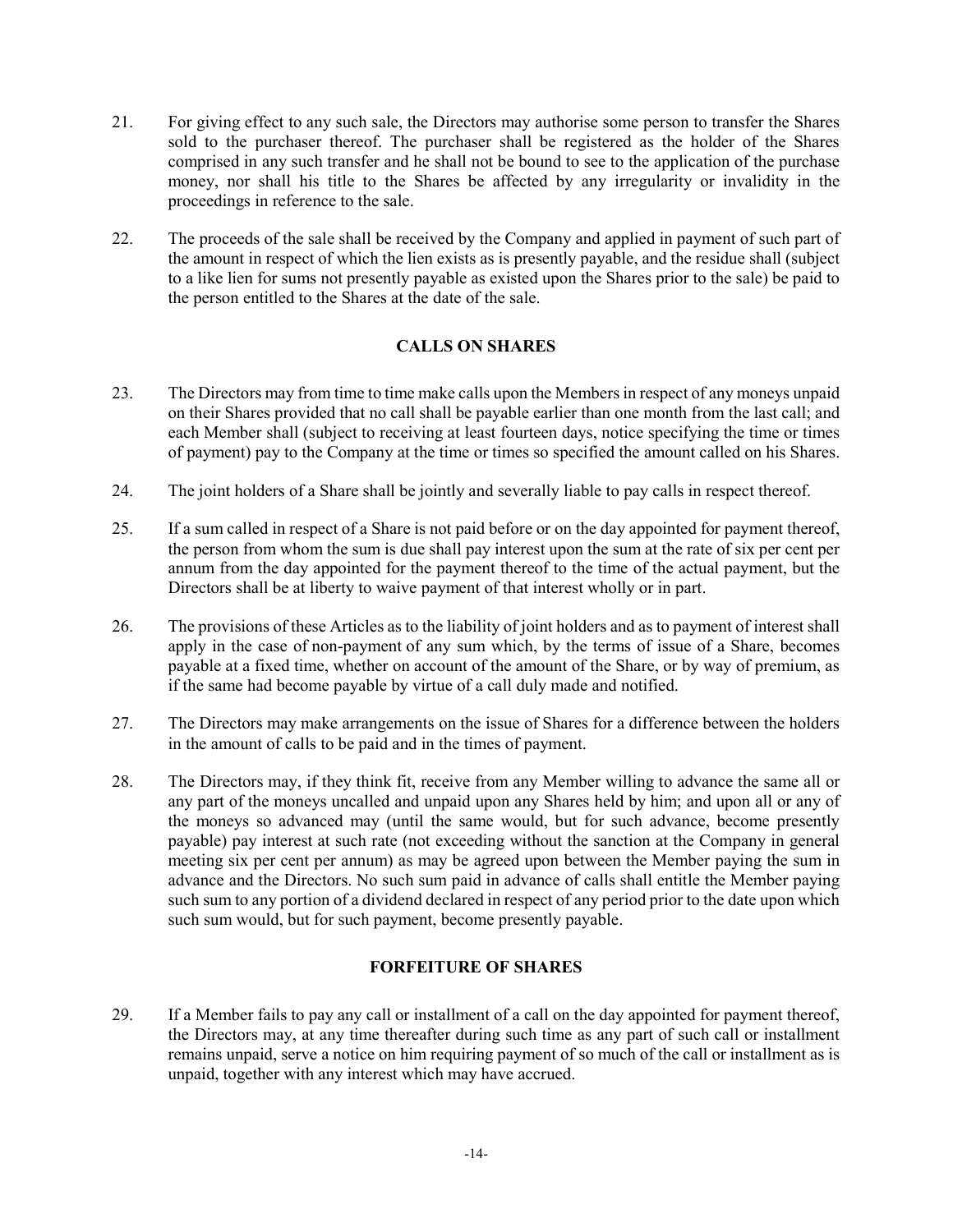- 30. The notice shall name a further day (not earlier than the expiration of fourteen days from the date of the notice) on or before which the payment required by the notice is to be made, and shall state that in the event of non-payment at or before the time appointed, the Shares in respect of which the call was made will be liable to be forfeited.
- 31. If the requirements of any such notice as aforesaid are not complied with, any Share in respect of which the notice has been given may at any time thereafter, before the payment required by the notice has been made, be forfeited by a resolution of the Directors to that effect.
- 32. A forfeited Share may be sold or otherwise disposed of on such terms and in such manner as the Directors think fit, and at any time before a sale or disposition, the forfeiture may be cancelled on such terms as the Directors think fit.
- 33. A person whose Shares have been forfeited shall cease to be a Member in respect of the forfeited Shares, but shall, notwithstanding, remain liable to pay to the Company all moneys which at the date of forfeiture were payable by him to the Company in respect of the Shares forfeited, but his liability shall cease if and when the Company receives payment in full of the amount due on the Shares forfeited.
- 34. A statutory declaration in writing that the declarant is a Director of the Company, and that a Share in the Company has been duly forfeited on a date stated in the declaration, shall be conclusive evidence of the facts therein stated as against all persons claiming to be entitled to the Share. The Company may receive the consideration, if any, given for the Share on any sale or disposition thereof and may execute a transfer of the Share in favour of the person to whom the Share is sold or disposed of and he shall thereupon be registered as the holder of the Share, and shall not be bound to see to the application of the purchase money, if any, nor shall his title to the Share be affected by any irregularity or invalidity in the proceedings in reference to the forfeiture, sale or disposal of the Share.
- 35. The provisions of these Articles as to forfeiture shall apply in the case of non-payment of any sum which, by the terms of issue of a Share, becomes payable at a fixed time, whether on account of the amount of the Share, or by way of premium, as if the same had been made payable by virtue of a call duly made and notified.

# TRANSFER AND TRANSMISSION OF SHARES

- 36. The instrument of transfer of any Share shall be in writing and in any usual or common form or such other form as the Directors may, in their absolute discretion, approve and be executed by or on behalf of the transferor and if in respect of a nil or partly paid up Share, or if so required by the Directors, shall also be executed on behalf of the transferee and shall be accompanied by the certificate (if any) of the Shares to which it relates and such other evidence as the Directors may reasonably require to show the right of the transferor to make the transfer. The transferor shall be deemed to remain a holder of the Share until the name of the transferee is entered in the Register of Members in respect thereof.
- 37. The Board may, in its absolute discretion, and without assigning any reason, refuse to register a transfer of any share which is not fully paid up or on which the Company has a lien. For the avoidance of doubt, fully-paid shares shall be free from any restriction on the right of transfer (except when permitted by HKSE) and shall also be free from all lien.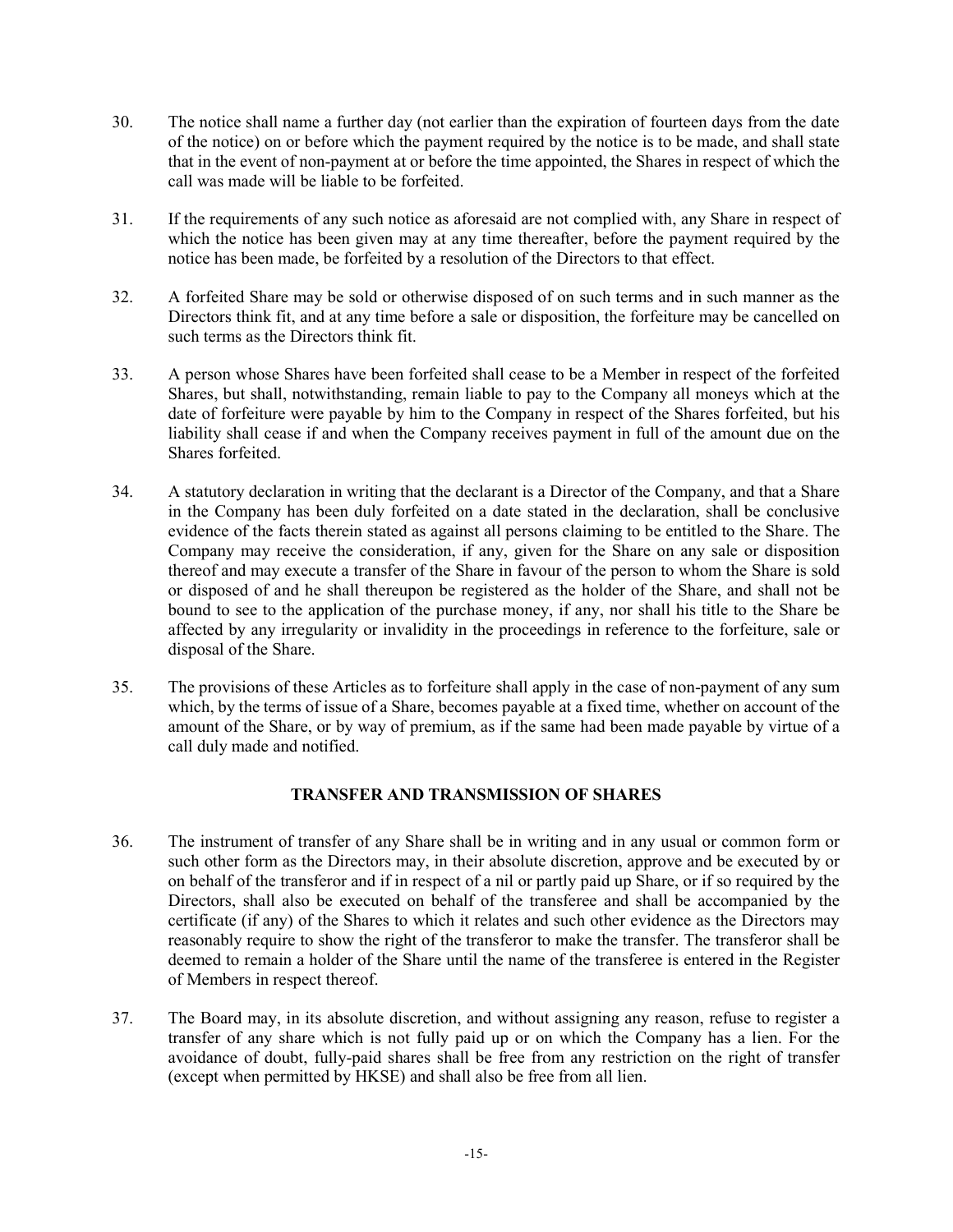- 38. The Directors may decline to register any transfer of shares unless:
	- (a) the instrument of transfer is lodged with the Company, accompanied by the certificate for the Ordinary Shares to which it relates and such other evidence as the Board of Directors may reasonably require to show the right of the transferor to make the transfer;
	- (b) the instrument of transfer is in respect of only one class of Ordinary Shares;
	- (c) the instrument of transfer is properly stamped, if required;
	- (d) in the case of a transfer to joint holders, the number of joint holders to whom the Ordinary Share is to be transferred does not exceed four; and
	- (e) a fee of such maximum sum as the Exchange may determine to be payable or such lesser sum as the Directors may from time to time require is paid to the Company in respect thereof.
- 39. The registration of transfers may, after compliance with the Exchange Rules and applicable law, be suspended and the Register of Members closed at such times and for such periods as the Directors may, from time to time determine, provided always that such registration of transfer shall not be suspended nor the Register of Members closed for more than 30 days in any year (or such longer period as the members may by ordinary resolution determine provided that such period shall not be extended beyond 60 days in any year).
- 40. Shares shall be transferred in the following form, or in any usual or common form approved by the Directors:

I, of an in consideration of the sum of \$ paid to me by of the example of the example of the Chereinafter called "the Transferee") do hereby transfer to the Transferee the Share (or Shares) numbered in the Company called [ ], to hold the same unto the Transferee, subject to the several conditions on which I hold the same.

As witness our hands on the  $\frac{1}{\sqrt{2}}$  day of  $\frac{20}{\sqrt{2}}$ .

Transferor

41. The Directors may, in their absolute discretion and without assigning any reason therefore decline to register any transfer of Share (which is not fully paid up or on which the Company has a lien) to a person of whom they do not approve. For the avoidance of doubt, fully-paid shares shall be free from any restriction on the right of transfer (except when permitted by HKSE) and shall also be free from all lien. The Directors may also suspend the registration of transfers at such times and for such periods (not exceeding thirty days in aggregate in each year) as the Directors may from time to time determine. The Directors may decline to recognise any instrument of transfer unless (a) a fee not exceeding one dollar is paid to the Company in respect thereof, and (b) the instrument of transfer is accompanied by the certificate of the Shares to which it relates, and such other evidence as the Directors may reasonably require to show the right of the transferor to make the transfer.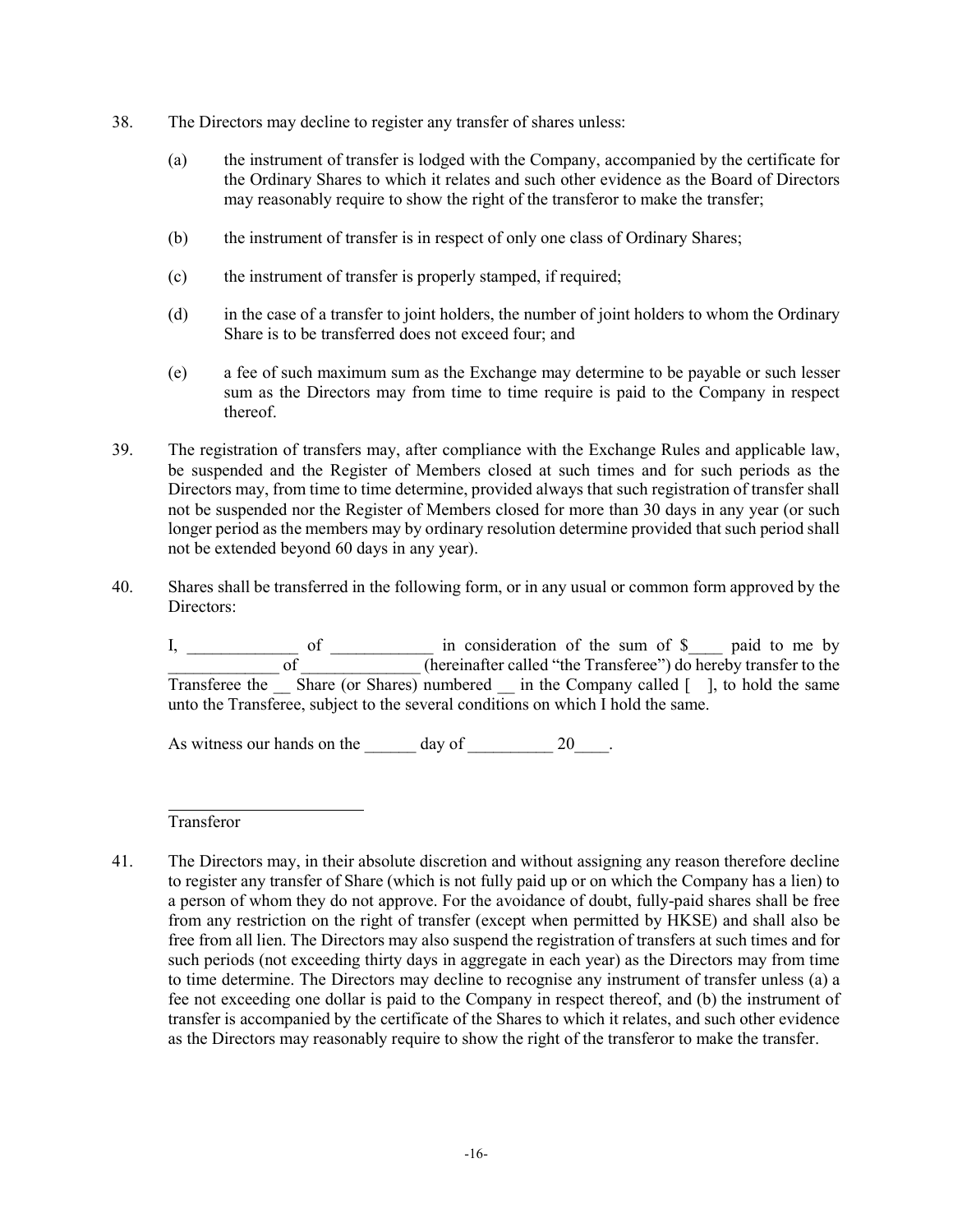- 42. If the Directors refuse to register a transfer of Shares, they shall within three (3) months after the date on which the transfer was lodged with the Company, send to each of the transferor and the transferee notice of the refusal.
- 43. The legal personal representative of a deceased sole holder of a Share shall be the only person recognised by the Company as having any title to the Share. In case of a Share registered in the names of two or more holders, the survivors or survivor, or the legal personal representatives of the deceased survivor, shall be the only persons recognised by the Company as having any title to the Share.
- 44. Any person becoming entitled to a Share in consequence of the death or bankruptcy of a Member shall upon such evidence being produced as may from time to time be properly required by the Directors, have the right either to be registered as a Member in respect of the Share or, instead of being registered himself, to make such transfer of the Share as the deceased or bankrupt person could have made; but the Directors shall, in either case, have the same right to decline or suspend registration as they would have had in the case of a transfer of the Share by the deceased or bankrupt person before the death or bankruptcy.
- 45. A person becoming entitled to a Share by reason of the death or bankruptcy of the holder shall be entitled to the same dividends and other advantages to which he would be entitled if he were the registered holder of the Share, except that he shall not, before being registered as a Member in respect of the Share, be entitled in respect of it to exercise any right conferred by membership in relation to meetings of the Company provided however, that the Directors may at any time give notice requiring any such person to elect either to be registered himself or to transfer the Share, and if the notice is not complied with within ninety (90) calendar days, the Directors may thereafter withhold payment of all dividends, bonuses or other monies payable in respect of the Share until the requirements of the notice have been complied with.
- 46. Subject to the provisions of the Companies Act, if the Board considers it necessary or appropriate, the Company may establish and maintain a principal or branch Register of Members at such location as the Board thinks fit and there shall be entered therein the particulars of the members and the shares issued to each of them and other particulars required under the Law.
- 47. Except when a register is closed and, if applicable, subject to the additional provisions of Article 39, the principal register and any branch register shall during business hours be kept open to inspection by any member without charge. The reference to business hours in this Article is subject to such reasonable restrictions as the Company in general meeting may impose, but so that not less than two hours in each business day is to be allowed for inspections.

# CONVERSION OF SHARES INTO STOCK

- 48. The Company may by Ordinary Resolution convert any paid-up Shares into stock, and reconvert any stock into paid-up Shares of any denomination.
- 49. The holders of stock may transfer the same, or any part thereof in the same manner and subject to the same regulations as and subject to which the Shares from which the stock arose might prior to conversion have been transferred, or as near thereto as circumstances admit; but the Directors may from time to time fix the minimum amount of stock transferable, and restrict or forbid the transfer of fractions of that minimum, but the minimum shall not exceed the nominal amount of the Shares from which the stock arose.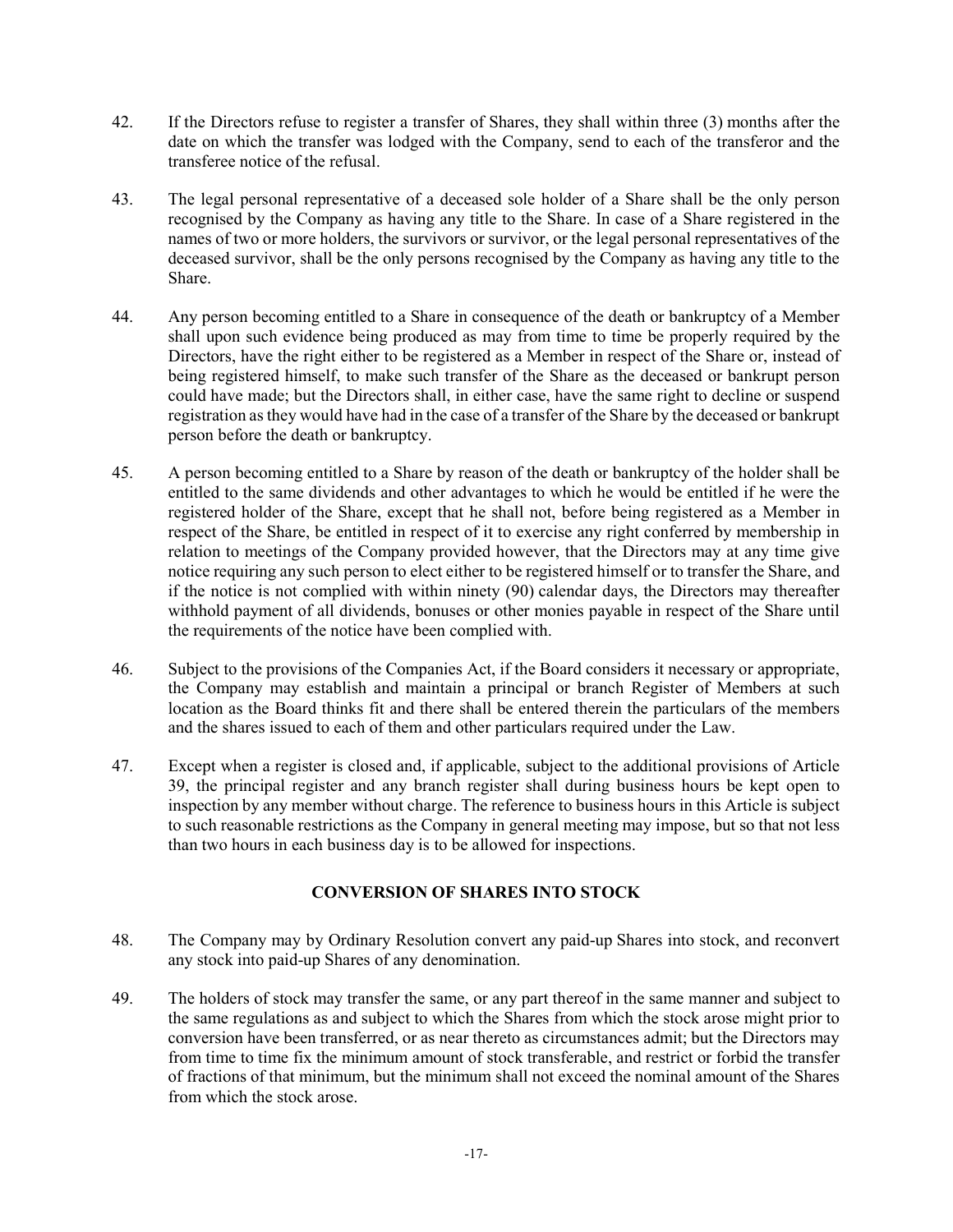- 50. The holders of stock shall, according to the amount of the stock held by them, have the same rights, privileges and advantages as regards dividends, voting at meetings of the Company and other matters as if they held the Shares from which the stock arose, but no such privilege or advantage (except participation in the dividends and profits of the Company) shall be conferred by any such aliquot part of stock as would not, if existing as Shares, have conferred that privilege or advantage.
- 51. Such of the Articles of the Company as are applicable to paid-up Shares shall apply to stock, and the words "Share" and "Member" herein shall include "stock" and "stock-holder".

# REGISTRATION OF EMPOWERING INSTRUMENTS

52. The Company shall be entitled to charge a fee not exceeding one U.S. dollar (US\$1.00) on the registration of every probate, letters of administration, certificate of death or marriage, power of attorney, notice in lieu of distringas, or other instrument.

# ALTERATION OF SHARE CAPITAL

- 53. The Company may from time to time by Ordinary Resolution increase the share capital by such sum, to be divided into Shares of such classes and amount, as the resolution shall prescribe.
- 54. Subject to any direction to the contrary that may be given by the Company in general meeting, all new Shares shall be at the disposal of the Directors in accordance with Article 6.
- 55. The new Shares shall be subject to the same provisions with reference to the payment of calls, lien, transfer, transmission, forfeiture and otherwise as the Shares in the original share capital.
- 56. The Company may by Ordinary Resolution:
	- (a) increase its share capital by such sum as the resolution shall prescribe and with such rights, priorities and privileges annexed thereto, as it in general meeting may determine;
	- (b) consolidate and divide all or any of its share capital into Shares of a larger amount than its existing Shares;
	- (c) by subdivision of its existing Shares or any of them divide the whole or any part of its share capital into Shares of smaller amount than is fixed by the Memorandum of Association, subject nevertheless to the provisions of section 13 of the Law; and
	- (d) cancel any Shares that at the date of the passing of the resolution have not been taken or agreed to be taken by any person and diminish the amount of its share capital by the amount of the Shares so cancelled.
- 57. The Company may by Special Resolution reduce its share capital and any capital redemption reserve in any manner permitted by the Law.
- 58. Subject to the provisions of the Law and the Memorandum of Association, the Company may (a) issue Shares that are to be redeemed or are liable to be redeemed at the option of the Shareholder or the Company. The redemption of Shares shall be effected in such manner and upon such terms as may be determined, before the issue of such Shares, by either the Board or by the Shareholders by Special Resolution; (b) purchase its own Shares, including any redeemable Shares, provided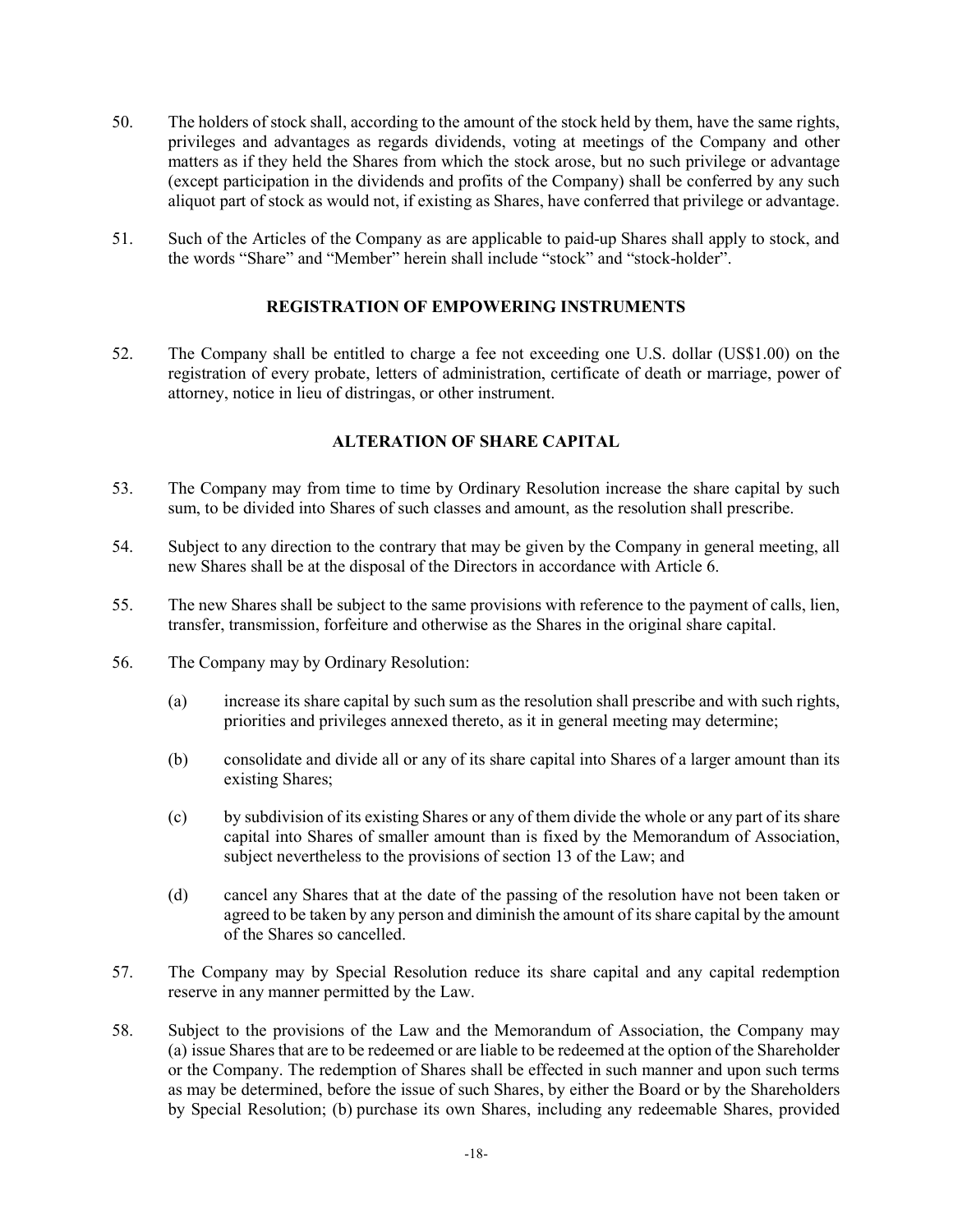that the manner of purchase has first been authorised by Ordinary Resolution; and (c) make payment therefor or for any redemption or purchase of its own Shares in any manner authorised by the Law, including out of capital.

- 59. In addition, the Company is authorised to purchase any share listed on an Exchange in accordance with the following manner of purchase: The maximum number of shares that may be repurchased shall be equal to the number of issued shares, less one share; at such time; at such price and on such other terms as determined and agreed by the Directors in their sole discretion, provided, however, that (i) such repurchase transactions shall be in accordance with the relevant code, rules and regulations applicable to the listing of the shares on the Exchange; (ii) at the time of the repurchase the Company is able to pay its debts as they fall due in the ordinary course of its business; and (iii) where the Company purchases or redeems any of its shares, purchases or redemption not made through the market or by tender shall be limited to a maximum price, and if purchases are by tender, tenders shall be available to all members alike.
- 60. The Directors may accept the surrender for no consideration of any fully paid Share.

# TREASURY SHARES

- 61. The Directors may, prior to the purchase, redemption or surrender of any Share, determine that such Share shall be held as a Treasury Share.
- 62. The Directors may determine to cancel a Treasury Share or transfer a Treasury Share on such terms as they think proper (including, without limitation, for nil consideration).

# GENERAL MEETINGS

- 63. All general meetings other than annual general meetings shall be called extraordinary general meetings.
	- (a) The Company shall in each calendar year hold a general meeting as its annual general meeting (other than 2021) and shall specify the meeting as such in the notice calling it. The annual general meeting shall be held at such time and place as may be determined by the Directors, and at these meetings the report of the Directors (if any) shall be presented. Not more than 15 months (or such longer period as the Exchange may authorise) may elapse between the date of one annual general meeting and the next.
	- (b) Extraordinary general meetings may be convened by a majority of the Board of Directors. Extraordinary general meetings shall also be convened on the requisition of one or more Shareholder(s) holding not less than one-tenth  $(1/10)$  of all votes (on a one vote per share basis) attaching to all issued and outstanding Shares of the Company that, as at the date of deposit of the requisition, carry the right of voting at general meetings, and such Shareholder(s) may also add resolutions to the agenda of any general meeting of the Company. Any such requisition shall express the object of the meeting proposed to be called, and shall be deposited at the Registered Office of the Company. If the Directors do not proceed to convene such meeting within twenty-one days from the date of deposit of such requisition, the requisitionists or any or either of them or any other Member or Members holding Shares which carry in the aggregate not less than one-tenth (1/10) of all votes (on a one vote per share basis) attaching to all issued and outstanding Shares of the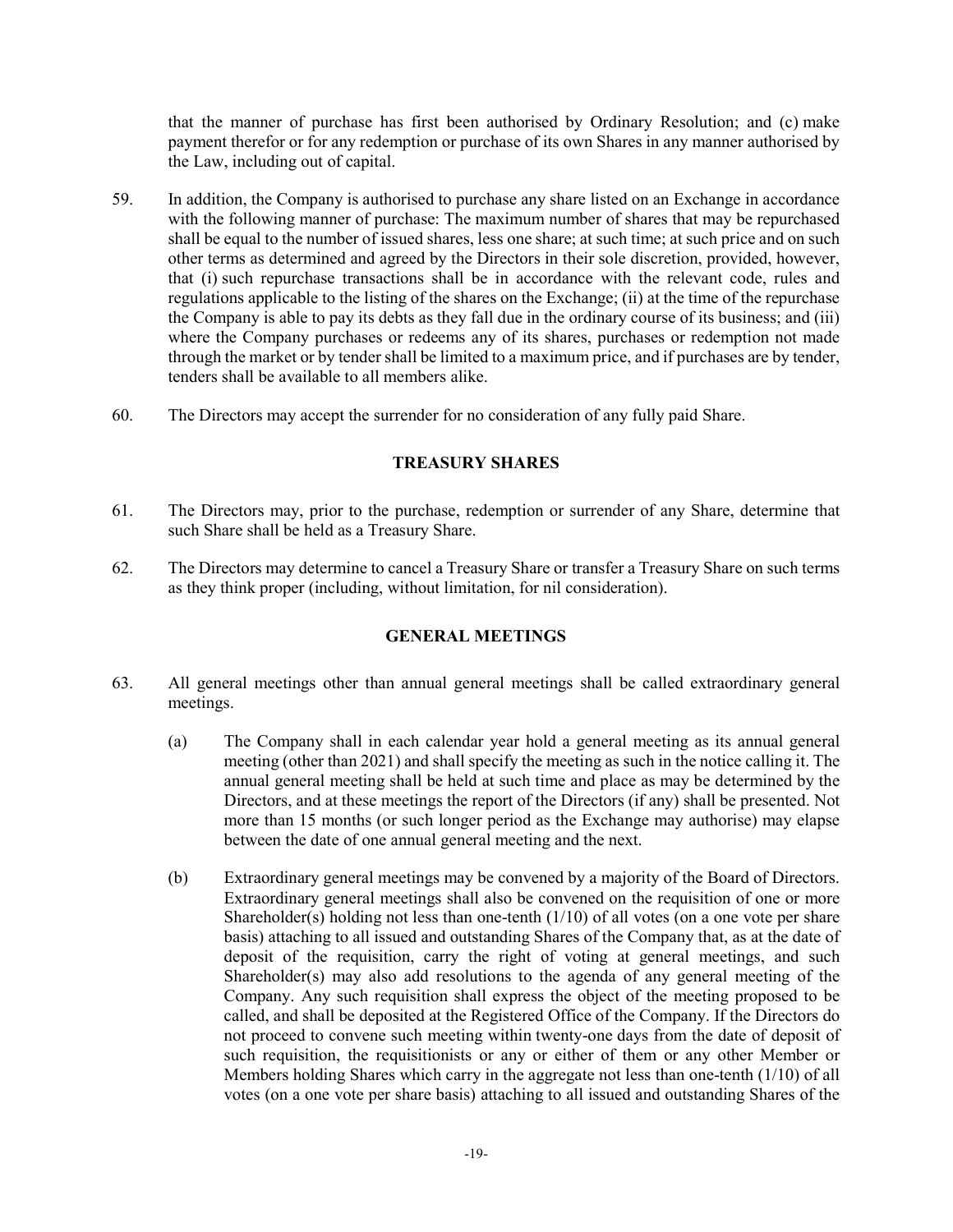Company that, as at the date of deposit of the requisition, carry the right of voting at general meetings, may themselves convene a general meeting to be held at the Registered Office of the Company or at some convenient place at such time, subject to the Company's Articles as to notice, as the persons convening the meeting fix.

- 64. An annual general meeting shall be called by not less than 21 days' notice in writing and any extraordinary general meeting shall be called by not less than 14 days' notice in writing. Subject to the requirements under the HKSE Listing Rules, every notice shall be exclusive of the day on which it is given or deemed to be given and of the day for which it is given and shall specify the place, the day and the hour of the meeting, particulars of the resolutions and the general nature of the business to be considered at that meeting and shall be given in the manner hereinafter mentioned or in such other manner if any as may be prescribed by the Company, provided that a general meeting of the Company shall, whether or not the notice specified in this Article has been given and whether or not the provisions of these Articles regarding general meetings have been complied with, be deemed to have been duly convened if it is so agreed:
	- (a) in the case of an annual general meeting, by all the Shareholders (or their proxies) entitled to attend and vote thereat; and
	- (b) in the case of an extraordinary general meeting, by a majority in number of the members (or their proxies) having the right to attend and vote at the meeting, being a majority together representing at least 95% of the total voting rights at the meeting of all the members.
- 65. The accidental omission to give notice of a meeting to, or the non-receipt of a notice of a meeting by, any Member entitled to receive notice shall not invalidate the proceedings at any meeting.
- 66. The Directors may cancel or postpone any duly convened general meeting at any time prior to such meeting, except for general meetings requisitioned by the Shareholders in accordance with these Articles, for any reason or for no reason, upon notice in writing to Shareholders. Where any general meeting is postponed in accordance with this Article, the Board shall fix the date, time and place for the reconvened meeting. For the avoidance of doubt, the quorum required for such adjourned meeting is set out in Article 67(a).
- 67. (a) No business shall be transacted at any general meeting unless a quorum of Members is present at the time that the meeting proceeds to business; save as herein otherwise provided, a quorum required for a meeting of Shareholders consists of the holders of not less than ten percent  $(10\%)$  of the voting rights (on a one vote per share basis) in the share capital of the Company.
	- (b) An Ordinary Resolution or a Special Resolution (subject to the provisions of the Law) in writing signed by all the Members for the time being entitled to receive notice of and to attend and vote at general meetings, (or being corporations by their duly authorised representatives) including a resolution signed in counterpart by or on behalf of such Members or by way of signed telefax transmission, shall be as valid and effective as if the same had been passed at a general meeting of the Company duly convened and held.
- 68. If within half an hour from the time appointed for the meeting a quorum (as set out in Article  $67(a)$ ) is not present, the meeting, if convened upon the requisition of Members, shall be dissolved. In any other case it shall stand adjourned to the same day in the next week, at the same time and place,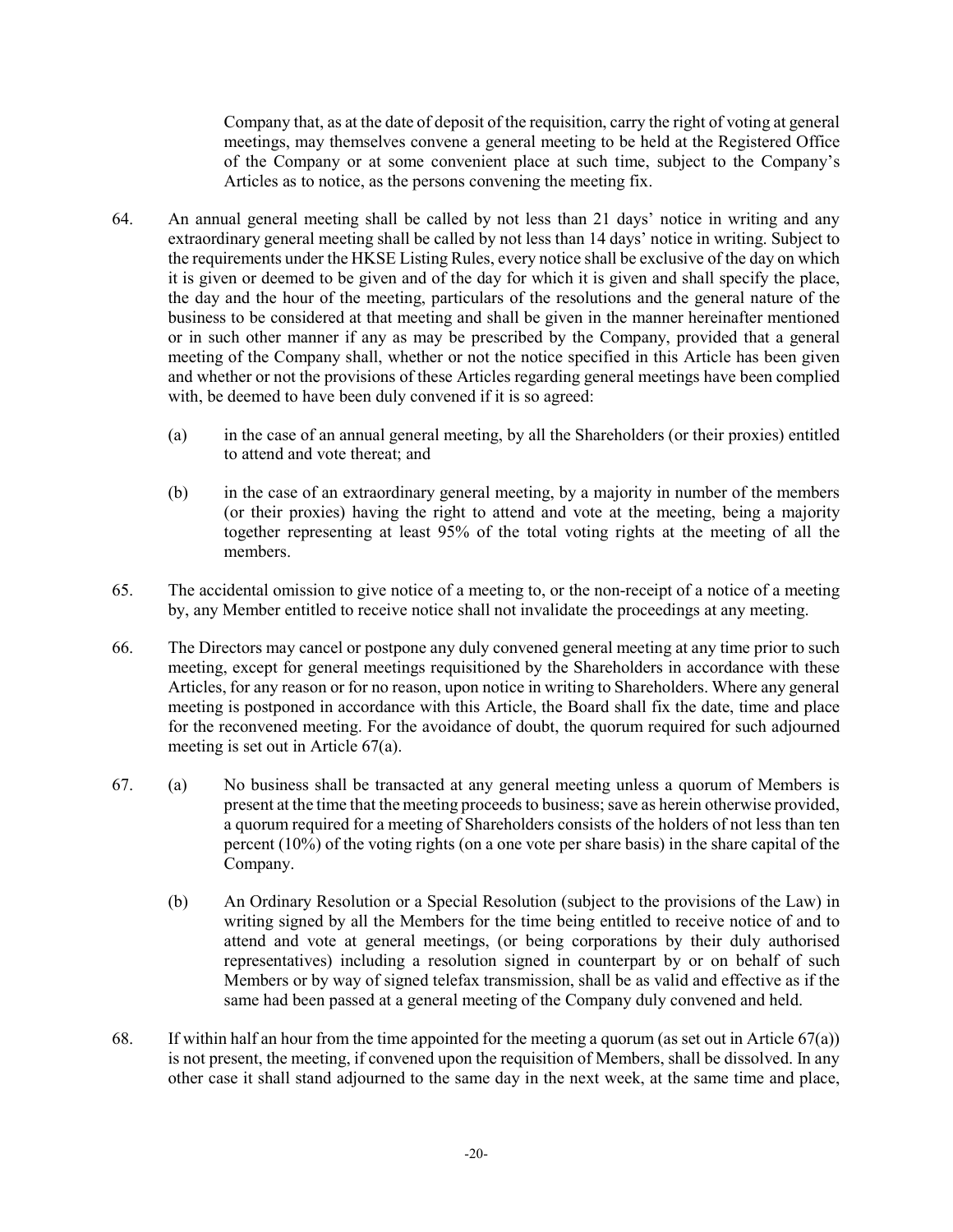and if at the adjourned meeting a quorum (as set out in Article  $67(a)$ ) is not present within half an hour from the time appointed for the meeting, the Members present shall be a quorum.

- 69. The Chairman, if any, of the Board of Directors shall preside as chairman at every general meeting of the Company.
- 70. If there is no such chairman, or if at any meeting he is not present within fifteen minutes after the time appointed for holding the meeting or is unwilling to act as chairman, the Members present shall choose one of their number to be chairman.
- 71. The chairman may with the consent of any meeting at which a quorum is present (and shall if so directed by the meeting) adjourn the meeting from time to time and from place to place, but no business shall be transacted at any adjourned meeting other than the business left unfinished at the meeting from which the adjournment took place. For the avoidance of doubt, the quorum required for such adjourned meeting is set out in Article 67(a). When a meeting is adjourned for ten days or more, notice of the adjourned meeting shall be given as in the case of an original meeting. Save as aforesaid it shall not be necessary to give any notice of an adjournment or of the business to be transacted at an adjourned meeting.
- 72. At any general meeting a resolution put to the vote of the meeting shall be decided on a show of hands, unless a poll is (before or on the declaration of the result of the show of hands) demanded by the chairman of such meeting or any one or more shareholders who together hold Shares carrying not less than 10% of all votes attaching to all of the total issued voting shares of the Company present in person or by proxy.
- 73. If a poll is duly demanded it shall be taken in such manner as the chairman directs, and the result of the poll shall be deemed to be the resolution of the meeting at which the poll was demanded.
- 74. In the case of an equality of votes, whether on a show of hands or on a poll, the chairman of the meeting at which the show of hands takes place or at which the poll is demanded, shall be entitled to a second or casting vote.
- 75. A poll demanded on the election of a chairman or on a question of adjournment shall be taken forthwith. A poll demanded on any other question shall be taken at such time as the chairman of the meeting directs.

# VOTES OF MEMBERS

- 76. Subject to any rights and restrictions for the time being attached to any Share, on a show of hands every Member present in person or by proxy and entitled to vote at a general meeting of the Company shall each have one (1) vote and on a poll every Member present in person or by proxy and entitled to vote shall have one (1) vote for each Class A Ordinary Share of which he is the holder and shall have ten (10) votes for each Class B Ordinary Share of which he/she/it is the holder.
- 77. In the case of joint holders the vote of the senior who tenders a vote whether in person or by proxy, shall be accepted to the exclusion of the votes of the other joint holders; and for this purpose seniority shall be determined by the order in which the names stand in the Register of Members.
- 78. A Member of unsound mind, or in respect of whom an order has been made by any court having jurisdiction in lunacy, may vote, whether on a show of hands or on a poll, by his committee or other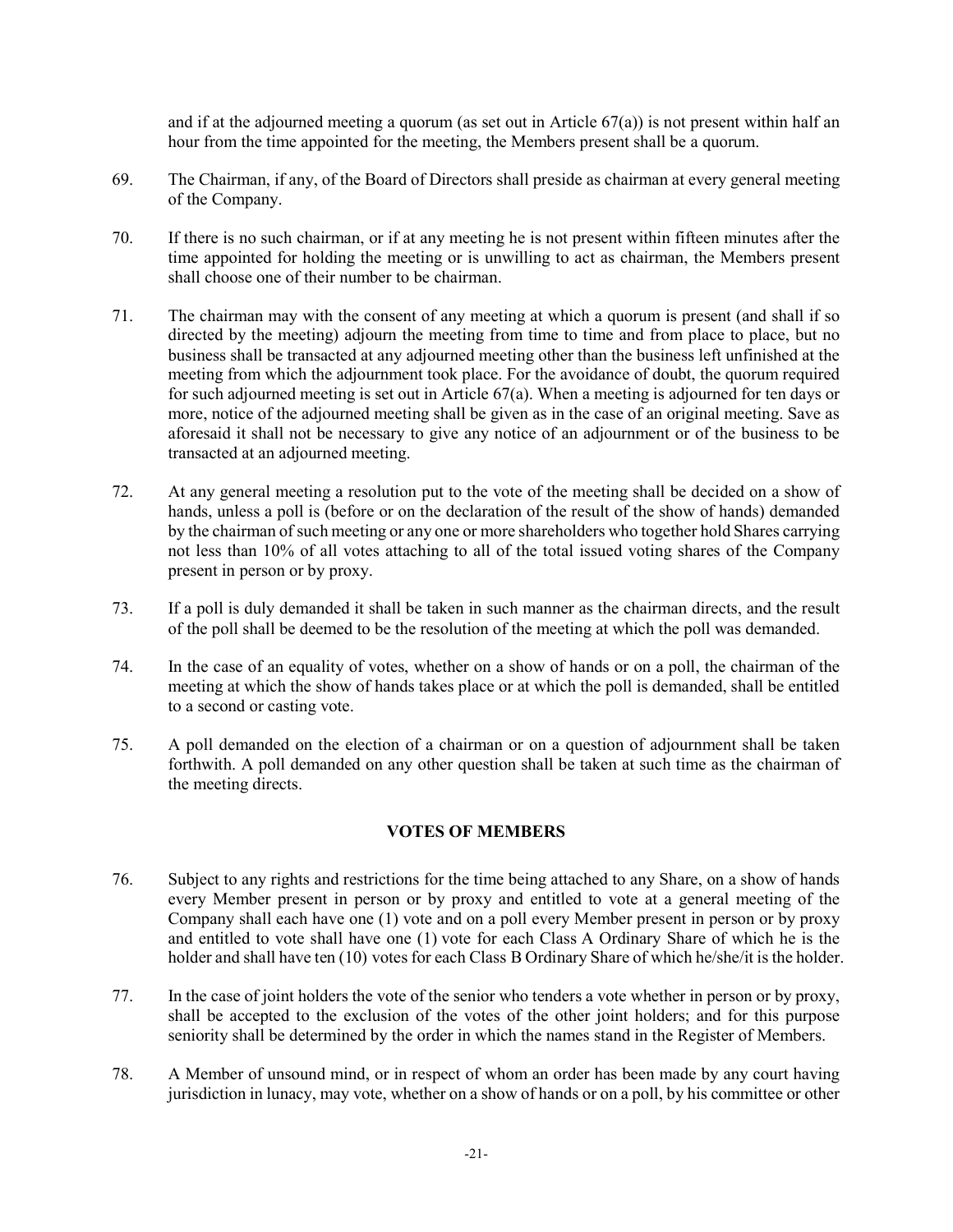person in the nature of a committee appointed by that court, and any such committee or other person may vote by proxy.

- 79. No Member shall be entitled to vote at any general meeting, unless all calls or other sums presently payable by him in respect of Shares in the Company have been paid.
- 80. On a poll votes may be given either personally or by proxy.
- 81. Each Member, other than a recognized clearing house (or its nominee(s)) or depositary (or its nominee(s)), may only appoint one proxy on a show of hand. The instrument appointing a proxy shall be in writing under the hand of the Member or, if the Member is a corporation, either under seal or under the hand of a director or officer or attorney duly authorised. A proxy need not be a Member of the Company. A member may appoint any number of proxies to attend in his stead at any one general meeting (or at any one class meeting).
- 82. The instrument appointing a proxy shall be deposited at the Registered Office of the Company or at such other place as is specified for that purpose in the notice convening the meeting not less than 48 hours before the time for holding the meeting or adjourned meeting at which the person named in the instrument proposes to vote, and in default the instrument of proxy shall not be treated as valid PROVIDED THAT the chairman of the meeting may in his discretion accept an instrument of proxy sent by telex or telefax upon receipt of telex or telefax confirmation that the signed original thereof has been sent.
- 83. Every instrument of proxy, whether for a specified meeting or otherwise, shall be in common form or such other form (including the two-way form) that complies with the Exchange Rules as the Board may from time to time approve, provided that it shall enable a member, according to his intention, to instruct his proxy to vote in favour of or against (or in default of instructions or in the event of conflicting instructions, to exercise his discretion in respect of) each resolution to be proposed at the meeting to which the form of proxy relates.
- 84. The instrument appointing a proxy shall be deemed to confer authority to demand or join in demanding a poll.
- 85. Where any member is, under the HKSE Listing Rules, required to abstain from voting on any particular resolution or restricted to voting only for or only against any particular resolution, any votes cast by or on behalf of such member in contravention of such requirement or restriction shall not be counted. No powers shall be taken to freeze or otherwise impair any of the rights attaching to any share by reason only that the person or persons who are interested directly or indirectly therein have failed to disclose their interests to the Company.

# CORPORATIONS ACTING BY REPRESENTATIVES AT MEETING

86. Any corporation which is a Member of the Company may by resolution of its Directors or any committee of the Directors authorise such person as it thinks fit to act as its representative at any meeting of the Company or of any class of Members of the Company, and the person so authorised shall be entitled to exercise the same powers on behalf of the corporation which he represents as that corporation could exercise if it were an individual Member of the Company.

# DEPOSITARY AND CLEARING HOUSES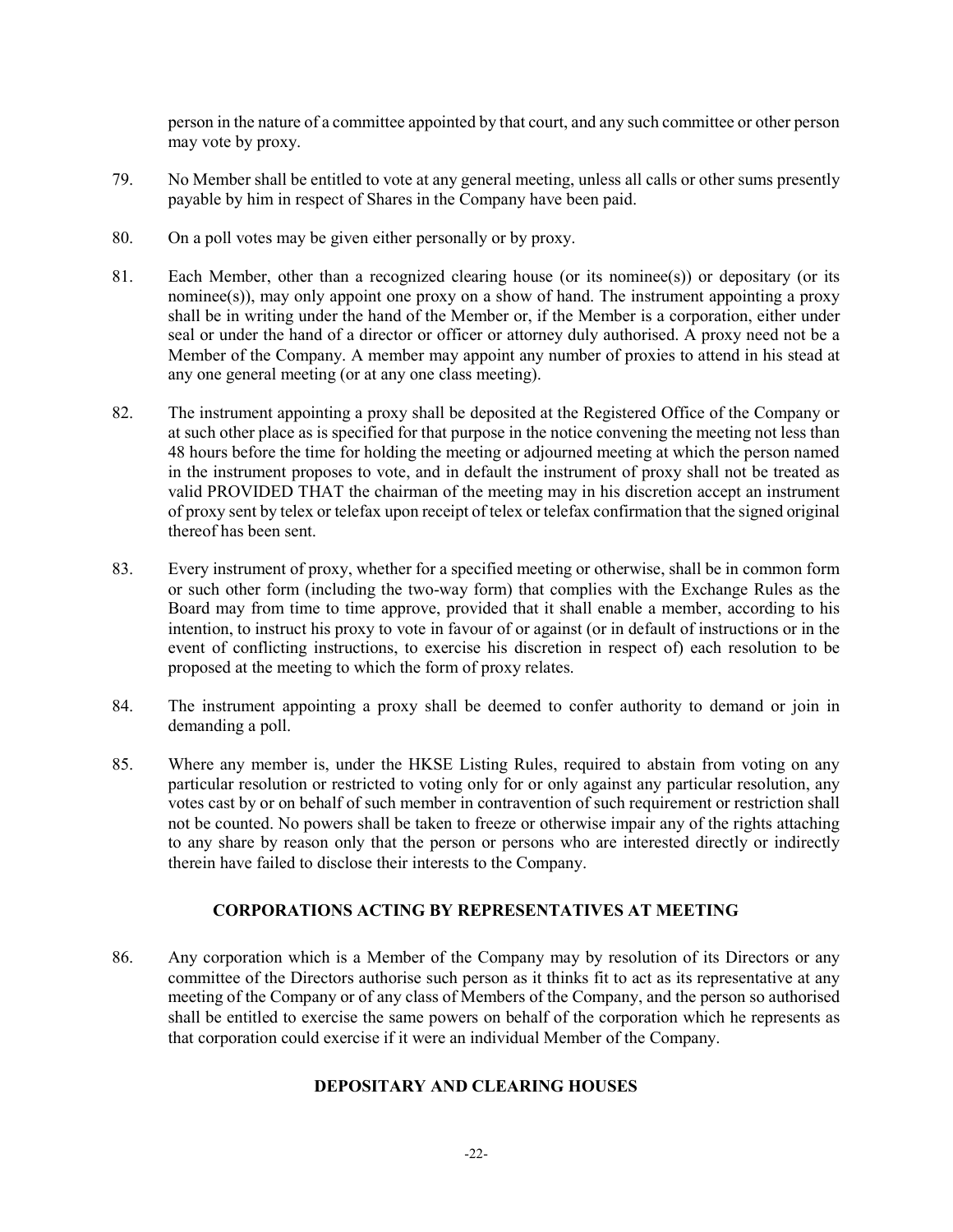87. If a recognized clearing house (or its nominee(s)) or depositary (or its nominee(s)) is a Member of the Company it may, by resolution of its directors or other governing body or by power of attorney, authorize such person(s) as it thinks fit to act as its representative(s) at any general meeting of the Company or of any Class of Shareholders provided that, if more than one person is so authorized, the authorization shall specify the number and Class of Shares in respect of which each such person is so authorized. A person so authorized pursuant to this Article shall be entitled to exercise the same powers on behalf of the recognized clearing house (or its nominee(s)) or depositary (or its nominee(s)) which he represents as that recognized clearing house (or its nominee(s)) or depositary (or its nominee(s)) could exercise if it were an individual Member holding the number and Class of Shares specified in such authorization, including the right to vote individually on a show of hands.

# DIRECTORS AND OFFICERS

- 88. (a) Unless otherwise determined by the Company in general meeting, the minimum number of Directors shall be three (3), the exact number of Directors to be determined from time to time by the Board of Directors.
	- (b) The Board of Directors shall elect and appoint a Chairman by a majority of the Directors then in office. The period for which the Chairman will hold office will also be determined by a majority of all of the Directors then in office. The Chairman shall preside as chairman at every meeting of the Board of Directors. To the extent the Chairman is not present at a meeting of the Board of Directors within fifteen minutes after the time appointed for holding the same, the attending Directors may choose one of their number to be the chairman of the meeting.
	- (c) The Company may by Ordinary Resolution appoint any person to be a Director.
	- (d) The Board may, by the affirmative vote of a simple majority of the remaining Directors present and voting at a Board meeting, appoint any person as a Director, to fill a casual vacancy on the Board or as an addition to the existing Board. Any Director so appointed shall hold office only until the next following general meeting of the Company and shall then be eligible for re-election at that meeting.
	- (e) No person shall, unless recommended by the Board, be eligible for election to the office of Director at any general meeting unless during the period, which shall be at least seven days, commencing no earlier than the day after the despatch of the notice of the meeting appointed for such election and ending no later than seven days prior to the date of such meeting, there has been given to the Secretary notice in writing by a member of the Company acting on his own or together with other persons whose shareholding interests in the Company in aggregate represent not less than ten percent (10%) of the Company's issued and outstanding Class A Ordinary Shares and who are entitled to attend and vote at the meeting for which such notice is given of the intention to propose that person for election as a Director and also notice in writing by that person of his willingness to be elected.
	- (f) An appointment of a Director may be on terms that the Director shall automatically retire from office (unless he has sooner vacated office) at the next or a subsequent annual general meeting or upon any specified event or after any specified period in a written agreement between the Company and the Director, if any; but no such term shall be implied in the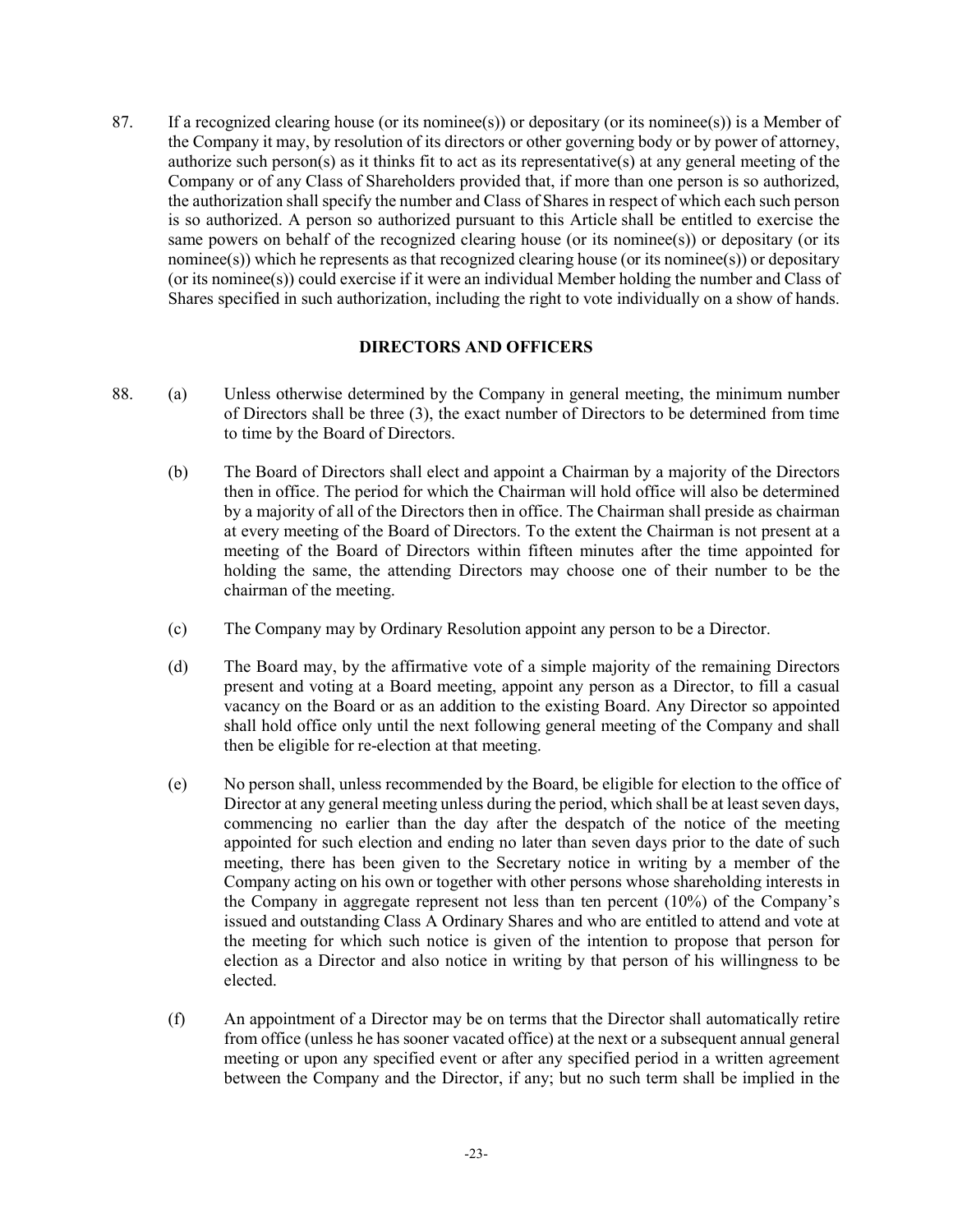absence of express provision. Each Director whose term of office expires shall be eligible for re-election at a meeting of the Shareholders or re-appointment by the Board.

- (g) A Director may be removed from office by Ordinary Resolution of the Company, notwithstanding anything in these Articles or in any agreement between the Company and such Director (but without prejudice to any claim for damages under such agreement). A vacancy on the Board created by the removal of a Director under the previous sentence may be filled by Ordinary Resolution or by the affirmative vote of a simple majority of the remaining Directors present and voting at a Board meeting.
- (h) The Board may, from time to time, and except as required by applicable law or Exchange Rules, adopt, institute, amend, modify or revoke the corporate governance policies or initiatives of the Company and determine on various corporate governance related matters of the Company as the Board shall determine by resolution of Directors from time to time.
- (i) At every annual general meeting of the Company one-third of the Directors for the time being (or, if their number is not three or a multiple of three, then the number nearest to, but not less than, one-third) shall retire from office by rotation provided that every Director (including those appointed for a specific term) shall be subject to retirement by rotation at least once every three years. Any Director required to stand for re-election pursuant to Article 88(d) shall not be taken into account in determining the number of Directors and which Directors are to retire by rotation. A retiring Director shall retain office until the close of the meeting at which he retires and shall be eligible for re-election thereat. The Company at any annual general meeting at which any Directors retire may fill the vacated office by electing a like number of persons to be Directors.
- 89. The remuneration of the Directors shall from time to time be determined by the Directors or by the Company in general meeting. The Directors shall also be entitled to be paid their travelling, hotel and other expenses properly incurred by them in going to, attending and returning from meetings of the Directors, or any committee of the Directors, or general meetings of the Company, or otherwise in connection with the business of the Company, or to receive a fixed allowance in respect thereof as may be determined by the Directors from time to time, or a combination partly of one such method and partly the other.
- 90. Payment to any Director or past Director of any sum by way of compensation for loss of office or as consideration for or in connection with his retirement from office (not being a payment to which the Director is contractually entitled) must first be approved by the Shareholders as an Ordinary Resolution at a general meeting of the Company.
- 91. No shareholding qualification shall be required for Directors.
- 92. Any Director may in writing appoint another person to be his alternate to act in his place at any meeting of the Directors at which he is unable to be present. Every such alternate shall be entitled to notice of meetings of the Directors and to attend and vote thereat as a Director when the person appointing him is not personally present, and where he is a Director, to have a separate vote on behalf of the Director he is representing in addition to his own vote. A Director may at any time, in writing, revoke the appointment of an alternate appointed by him and such appointment shall be revoked automatically if the appointor of the alternate ceases to be a Director at any time. Every such alternate shall not be deemed to be the agent of the Director appointing him. The remuneration of such alternate shall be payable out of the remuneration of the Director appointing him and the proportion thereof shall be agreed between them.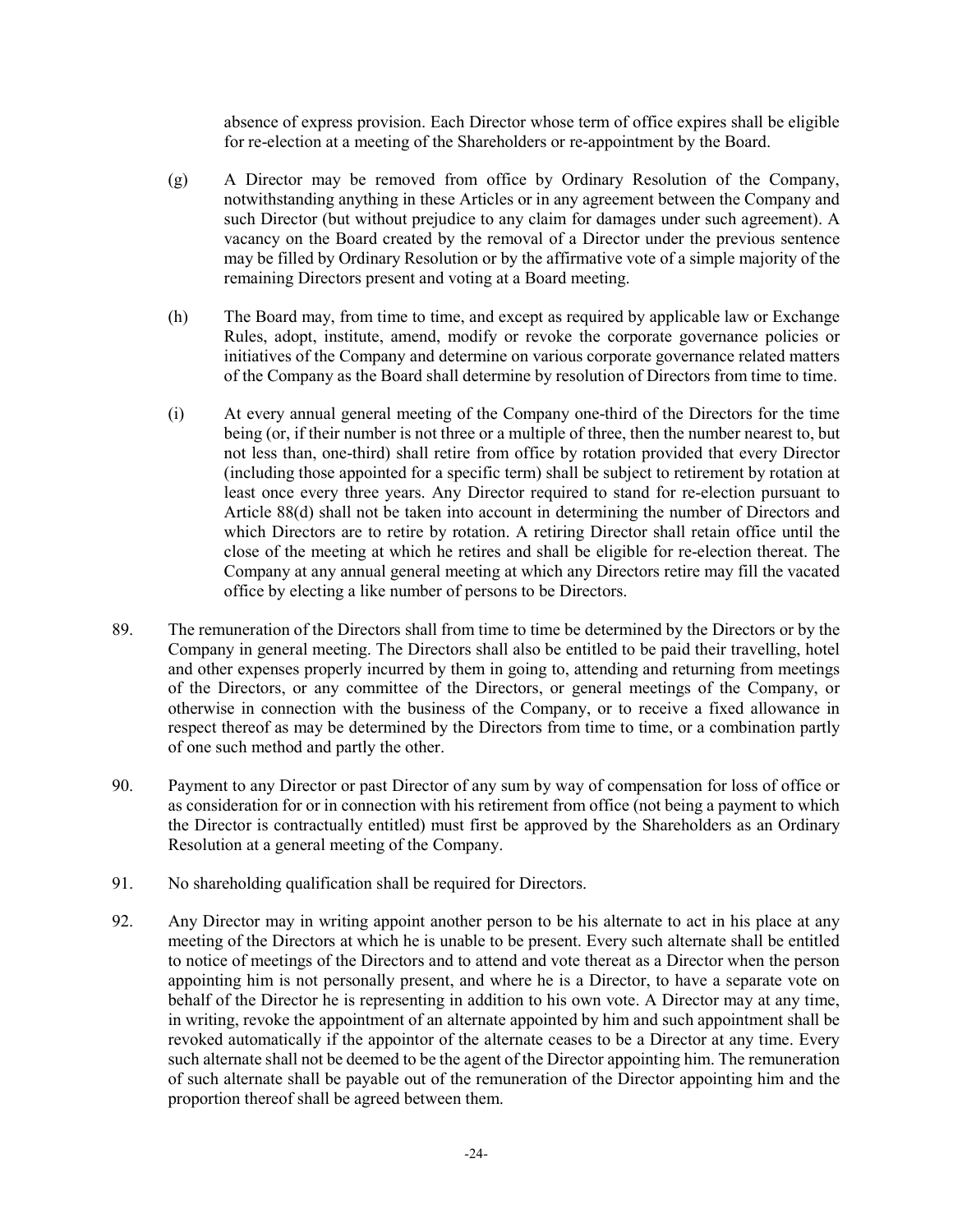- 93. Any Director may appoint any person, whether or not a Director, to be the proxy of that Director to attend and vote on his behalf, in accordance with instructions given by that Director, or in the absence of such instructions at the discretion of the proxy, at a meeting or meetings of the Directors which that Director is unable to attend personally. The instrument appointing the proxy shall be in writing under the hand of the appointing Director and shall be in any usual or common form or such other form as the Directors may approve, and must be lodged with the chairman of the meeting of the Directors at which such proxy is to be used, or first used, prior to the commencement of the meeting.
- 94. The Directors may by resolution, appoint any natural person or corporation, whether or not a Director to hold such office in the Company as the Directors may think necessary for the administration of the Company, including but not limited to, chief executive officer, one or more other executive officers, president, one or more vice-presidents, treasurer, assistant treasurer, manager or controller, and for upon such terms as to duration of office, remuneration, powers and duties and otherwise as they may think fit. Subject to these Articles (including but not limited to 78(a)), any natural person or corporation so appointed by the Directors may be removed by the Directors. The Directors may also appoint one or more of their number to the office of managing director upon like terms, but any such appointment shall ipso facto terminate if any managing director ceases for any cause to be a Director, or if the Company by Ordinary Resolution resolves that his tenure of office be terminated.
- 95. The Directors may also by resolution appoint a Secretary and such other officers as may from time to time be required upon such terms as to duration of office, remuneration, powers and duties and otherwise as they may think fit. Such Secretary or other officers need not be Directors and in the case of the other officers may be ascribed such titles as the Directors may decide. Any Secretary or assistant Secretary so appointed by the Directors may be removed by the Directors or by Ordinary Resolution.
- 96. The role of an Independent Non-executive Director shall include, but is not limited to:
	- (a) participating in Board meetings to bring an independent judgment to bear on issues of strategy, policy, performance, accountability, resources, key appointments and standards of conduct;
	- (b) taking the lead where potential conflicts of interests arise;
	- (c) serving on the audit, remuneration, nomination and other governance committees, if invited; and
	- (d) scrutinizing the Company's performance in achieving agreed corporate goals and objectives, and monitoring performance reporting.
- 97. Independent Non-executive Directors and other non-executive Directors, as equal board members, should give the Board and any committees on which they serve the benefit of their skills, expertise and varied backgrounds and qualifications through regular attendance and active participation. Generally they should also attend general meetings to gain and develop a balanced understanding of the views of shareholders.
- 98. Independent Non-executive Directors and other non-executive Directors should make a positive contribution to the development of the Company's strategy and policies through independent, constructive and informed comments.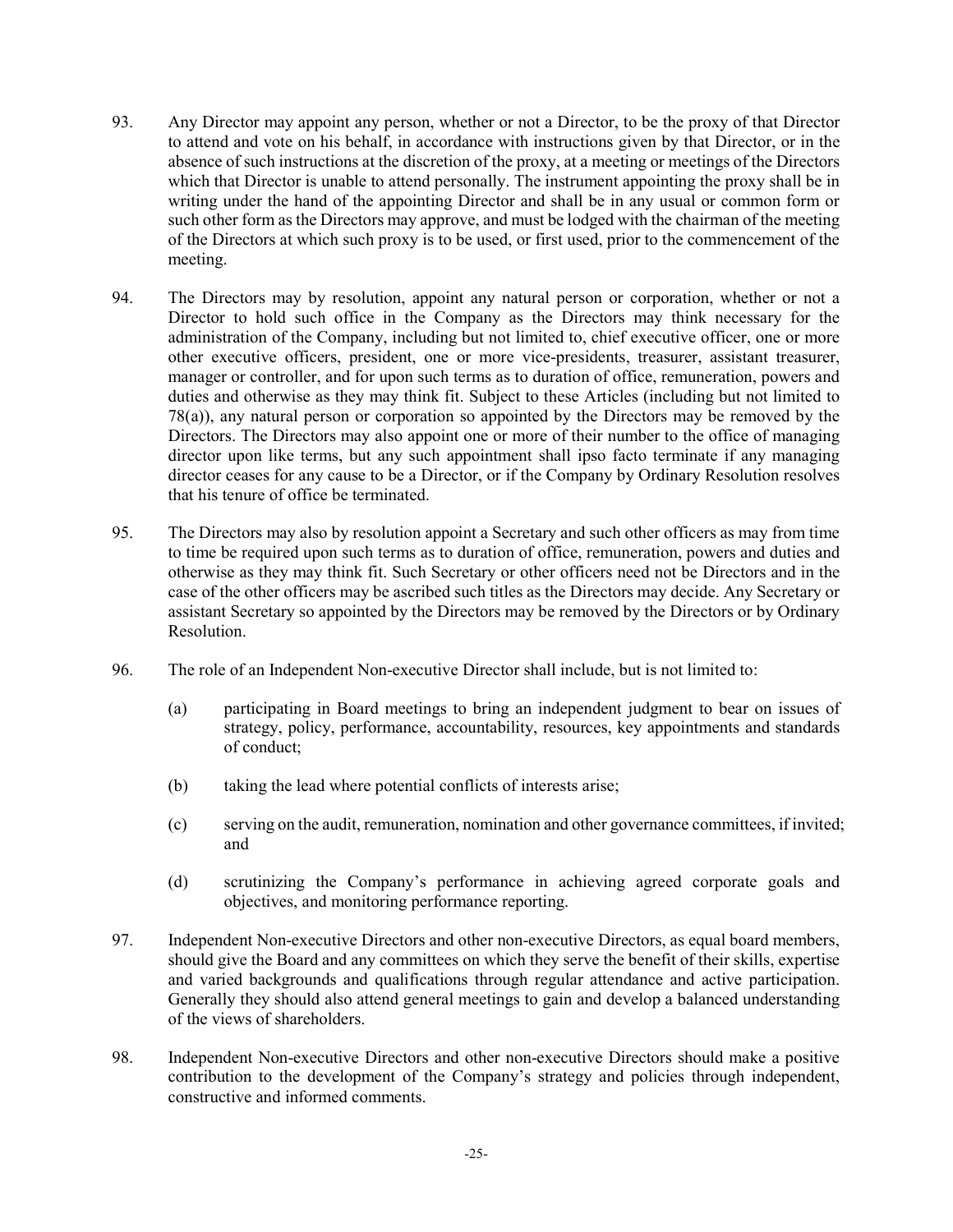#### POWERS AND DUTIES OF DIRECTORS

- 99. The business of the Company shall be managed by the Directors, who may pay all expenses incurred in setting up and registering the Company and may exercise all such powers of the Company as are not, by the Law or these Articles, required to be exercised by the Company in general meeting, subject, nevertheless, to any clause of these Articles, to the provisions of the Law, and to such regulations, being not inconsistent with the aforesaid clauses or provisions, as may be prescribed by the Company in general meeting but no regulation made by the Company in general meeting shall invalidate any prior act of the Directors which would have been valid if that regulation had not been made.
- 100. The Directors may exercise all the powers of the Company to borrow money and to mortgage or charge its undertaking, property and uncalled capital or any part thereof, to issue debentures, debenture stock and other securities whenever money is borrowed or as security for any debt, liability or obligation of the Company or of any third party.
- 101. (a) The Directors may from time to time and at any time by power of attorney appoint any company, firm or person or body of persons, whether nominated directly or indirectly by the Directors, to be the attorney or attorneys of the Company for such purposes and with such powers, authorities and discretions (not exceeding those vested in or exercisable by the Directors under these Articles) and for such period and subject to such conditions as they may think fit, and any such powers of attorney may contain such provisions for the protection and convenience of persons dealing with any such attorney as the Directors may think fit and may also authorise any such attorney to delegate all or any of the powers, authorities and discretions vested in him.
	- (b) The Directors may delegate any of the powers exercisable by them to a Managing Director or any other person or persons acting individually or jointly as they may from time to time by resolution appoint upon such terms and conditions (including without limitation as to duration of office and remuneration) and with such restrictions as they may think fit, and may from time to time by resolution revoke, withdraw, alter or vary all or any such powers.
	- (c) All cheques promissory notes, drafts, bills of exchange and other negotiable instruments, and all receipts for moneys paid to the Company shall be signed, drawn, accepted, endorsed, or otherwise executed, as the case may be, in such manner as the Directors shall from time to time by resolution determine.
- 102. The Directors shall cause minutes to be prepared:
	- (a) of all appointments of officers made by the Directors;
	- (b) of the names of the Directors present at each meeting of the Directors and of any committee of the Directors;
	- (c) of all resolutions and proceedings at all meetings of the Members of the Company and of the Directors and of committees of Directors; and the chairman of all such meetings or of any meeting confirming the minutes thereof shall sign the same.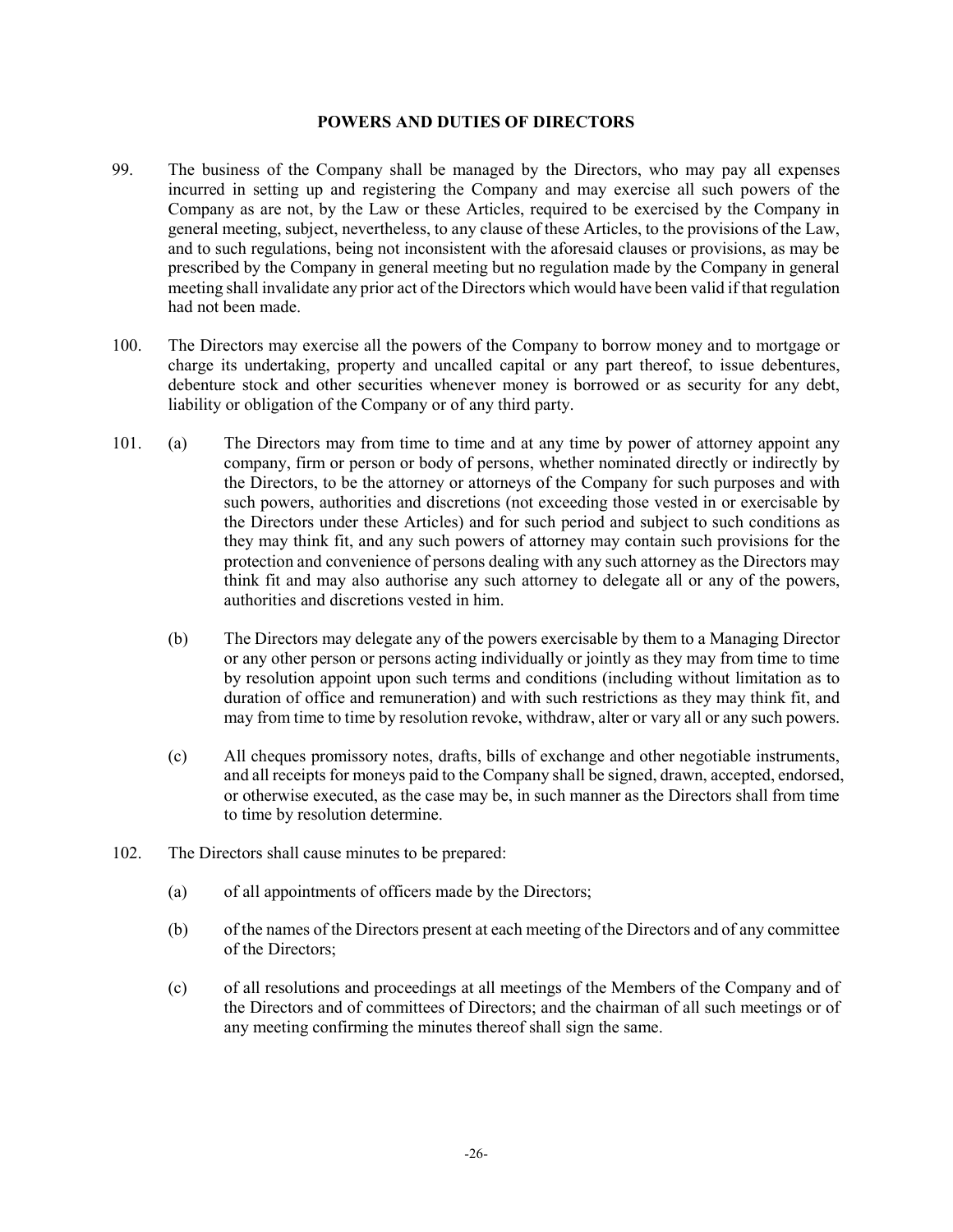- 103. Except as would, if the Company were a company incorporated in Hong Kong, be permitted by the Companies Ordinance as in force at the date of adoption of these Articles, and except as permitted under the Companies Act, the Company shall not directly or indirectly:
	- (a) make a loan to a Director or his close associates or a director of any holding company of the Company or a body corporate controlled by such a director or Director;
	- (b) enter into any guarantee or provide any security in connection with a loan made by any person to a Director or such a director or a body corporate controlled by such a director or Director: or
	- (c) if any one or more of the Directors hold (jointly or severally or directly or indirectly) a controlling interest in another company, make a loan to that other company or enter into any guarantee or provide any security in connection with a loan made by any person to that other company.

# DISQUALIFICATION AND CHANGES OF DIRECTORS

- 104. The office of Director shall be vacated if the Director:-
	- (a) dies, or becomes bankrupt or makes any arrangement or composition with his creditors;
	- (b) is found to be or becomes of unsound mind;
	- (c) resigns his office by notice in writing to the Company;
	- (d) without special leave of absence from the board, is absent from three consecutive board meetings and the Directors resolve that his office be vacated; or
	- (e) is removed from office pursuant to any other provision of these Articles.
- 105. For so long as the shares are listed on an Exchange, the Directors shall include such number of Independent Directors as applicable law, rules or regulations or the NYSE Exchange Rules require, unless the Directors resolve to follow any available exceptions or exemptions.
- 106. Any casual vacancy occurring in the Board of Directors may be filled by the Directors.

# PROCEEDINGS OF DIRECTORS

- 107. The Directors may meet together (either within or without the Cayman Islands) for the dispatch of business, adjourn, and otherwise regulate their meetings and proceedings, as they think fit. Questions arising at any meeting shall be decided by a majority of votes. At any meeting of the Directors, each Director present in person or represented by his proxy or alternate shall be entitled to one vote. In case of an equality of votes, the chairman of the meeting shall be entitled to a second or casting vote.
- 108. A Director or alternate Director may, and the Secretary on the requisition of a Director or alternate Director shall, at any time, summon a meeting of Directors by at least five days notice in writing to every Director and alternate Director which notice shall set forth the general nature of the business to be considered PROVIDED HOWEVER that notice may be waived by all the Directors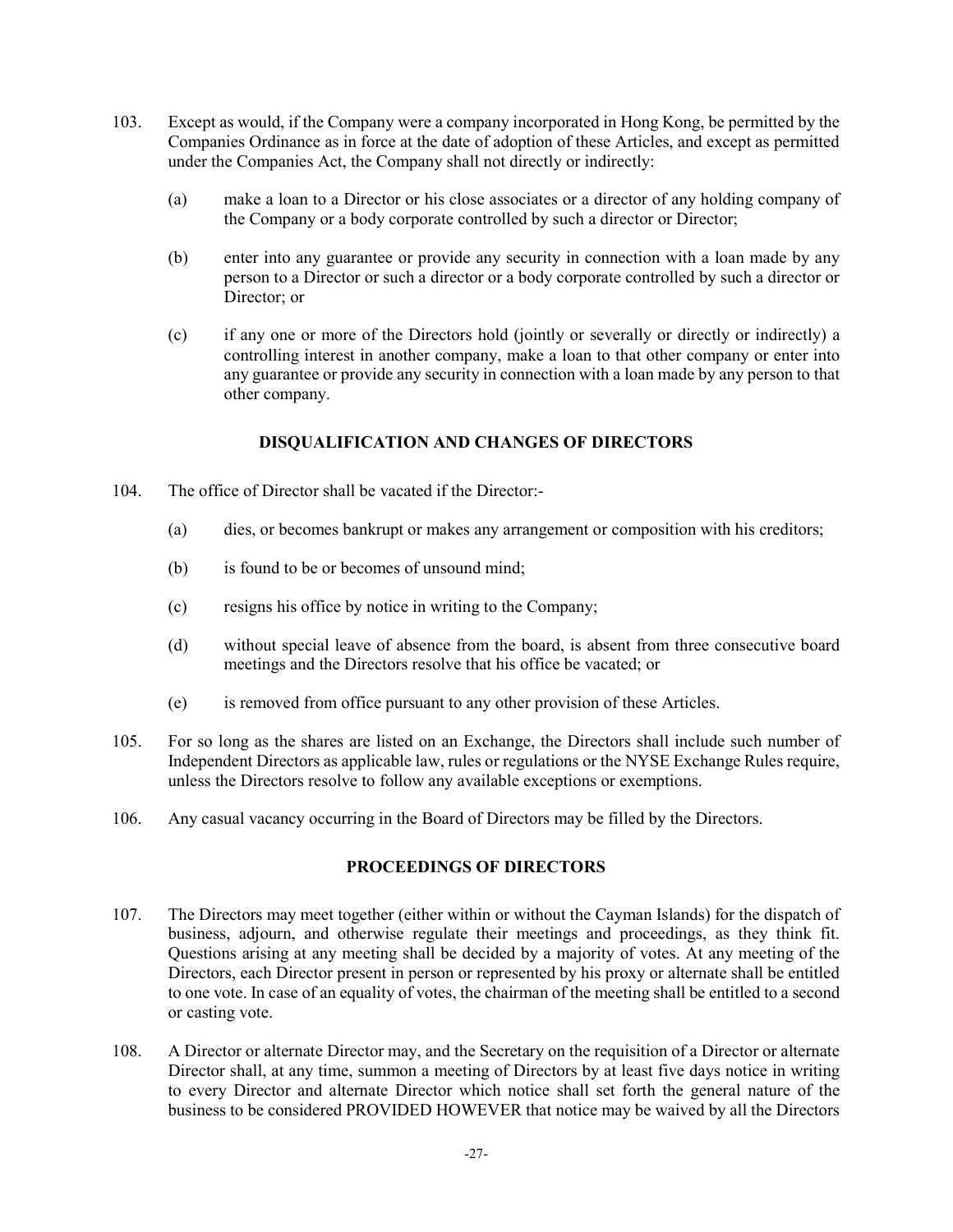(or their alternates) either at, before or after the meeting is held PROVIDED FURTHER that notice or waiver thereof may be given by telex or telefax.

- 109. A Director may participate in any meeting of the Directors, or of any committee appointed by the Directors of which such Director is a member, by means of telephone or similar communication equipment by way of which all persons participating in such meeting can communicate with each other and such participation shall be deemed to constitute presence in person at the meeting.
- 110. The quorum necessary for the transaction of the business of the Board may be fixed by the Directors, and unless so fixed, the quorum shall be a majority of Directors then in office. For the purpose of this Article, an alternate appointed by a Director shall be counted in a quorum at a meeting at which the Director appointing him is not present.
- 111. The continuing Directors may act notwithstanding any vacancy in their body, but, if and so long as their number is reduced below the number fixed by or pursuant to the Articles of the Company as the necessary quorum of Directors, the continuing Directors may act for the purpose of increasing the number of Directors to that number, or of summoning a general meeting of the Company, but for no other purpose.
- 112. A Director who is in any way, whether directly or indirectly, interested in a contract or proposed contract or arrangement with the Company shall declare the nature of his interest at the earliest meeting of the Board at which it is practicable for him to do so specifically or by way of a general notice stating that, by reason of facts specified in the notice, he is to be regarded as interested in any contracts of a specified description which may subsequently be made by the Company. A Director shall not be entitled to vote on (nor shall be counted in the quorum in relation to) any resolution of the Board in respect of any contract or arrangement or any other proposal whatsoever in which he or any of his close associates (or, if required by the HKSE Listing Rules, his other associates) has any material interest, and if he shall do so his vote shall not be counted (nor is he to be counted in the quorum for the resolution), but this prohibition shall not apply to any of the following matters, namely:
	- (a) the giving of any security or indemnity either:-
		- (i) to the Director or his close associate(s) in respect of money lent or obligations incurred or undertaken by him or any of them at the request of or for the benefit of the issuer or any of its subsidiaries; or
		- (ii) to a third party in respect of a debt or obligation of the Company or any of its subsidiaries for which the Director or his close associate(s) has himself/ themselves assumed responsibility in whole or in part and whether alone or jointly under a guarantee or indemnity or by the giving of security;
	- (b) any proposal concerning an offer of shares or debentures or other securities of or by the Company or any other company which the Company may promote or be interested in for subscription or purchase where the Director or his close associate(s) is/are or is/are to be interested as a participant in the underwriting or sub-underwriting of the offer;
	- (c) any proposal concerning any other company in which the Director or his close associate(s) is/are interested only, whether directly or indirectly, as an officer or executive or shareholder or in which the Director or his close associate(s) is/are beneficially interested in shares of that company, provided that the Director and any of his close associates are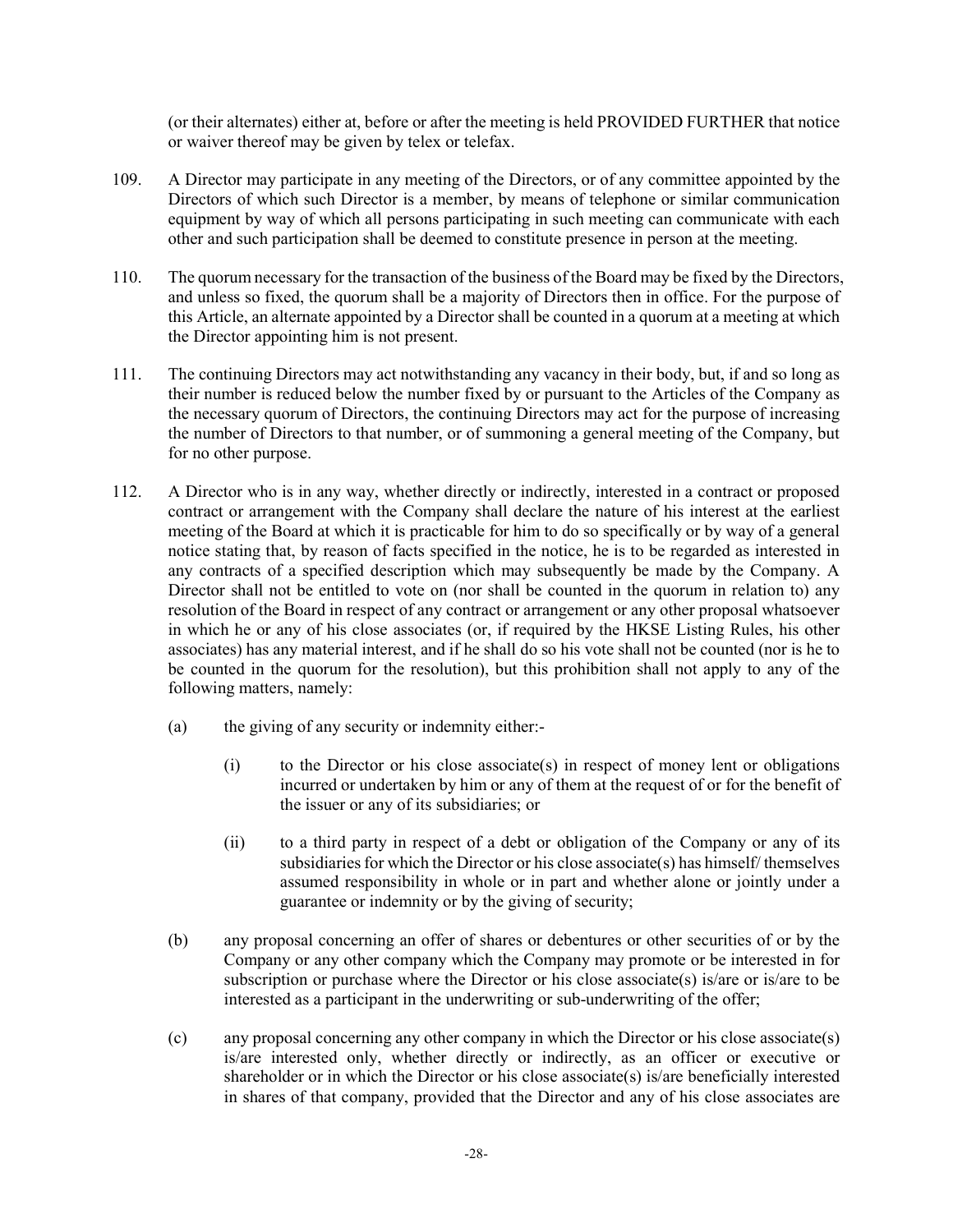not in aggregate beneficially interested in 5% or more of the issued shares of any class of such company (or of any third company through which his interest or that of his close associates is derived) or of the voting rights;

- (d) any proposal or arrangement concerning the benefit of employees of the Company or its subsidiaries including:—
	- (i) the adoption, modification or operation of any employees' share scheme or any share incentive or share option scheme under which the Director or his close associate(s) may benefit; or
	- (ii) the adoption, modification or operation of a pension fund or retirement, death or disability benefits scheme which relates both to Directors, his close associates and employees of the Company or any of its subsidiaries and does not provide in respect of any Director, or his close associate(s), as such any privilege or advantage not generally accorded to the class of persons to which such scheme or fund relates; and
- (e) any contract or arrangement in which the director or his close associate(s) is/are interested in the same manner as other holders of shares or debentures or other securities of the issuer by virtue only of his/their interest in shares or debentures or other securities of the issuer.
- 113. Any Director or officer may act by himself or his firm in a professional capacity for the Company, and he or his firm shall be entitled to remuneration for professional services as if he were not a Director or officer PROVIDED THAT nothing herein contained shall authorise a Director or officer or his firm to act as Auditor of the Company.
- 114. No person shall be disqualified from the office of Director or alternate Director or prevented by such office from contracting with the Company, either as vendor, purchaser or otherwise, nor shall any such contract or any contract or transaction entered into by or on behalf of the Company in which any Director or alternate Director shall be in any way interested be or be liable to be avoided, nor shall any Director or alternate Director so contracting or being so interested be liable to account to the Company for any profit realised by any such contract or transaction by reason of such Director or alternate Director holding office or of the fiduciary relation thereby established.
- 115. The Directors may delegate any of their powers to committees consisting of such member or members of their body as they think fit; any committee so formed shall, in the exercise of the powers so delegated, conform to any regulations that may be imposed on it by the Directors.
- 116. The Directors may, from time to time, and except as required by applicable law or the listing rules of the Exchange, adopt, institute, amend, modify or revoke the corporate governance policies or initiatives, which shall be intended to set forth the policies of the Company and the Directors on various corporate governance related matters as the Directors shall determine by resolution from time to time.

A committee may elect a chairman of its meetings; if no such chairman is elected, or if at any meeting the chairman is not present within five minutes after the time appointed for holding the same, the members present may choose one of their number to be chairman of the meeting.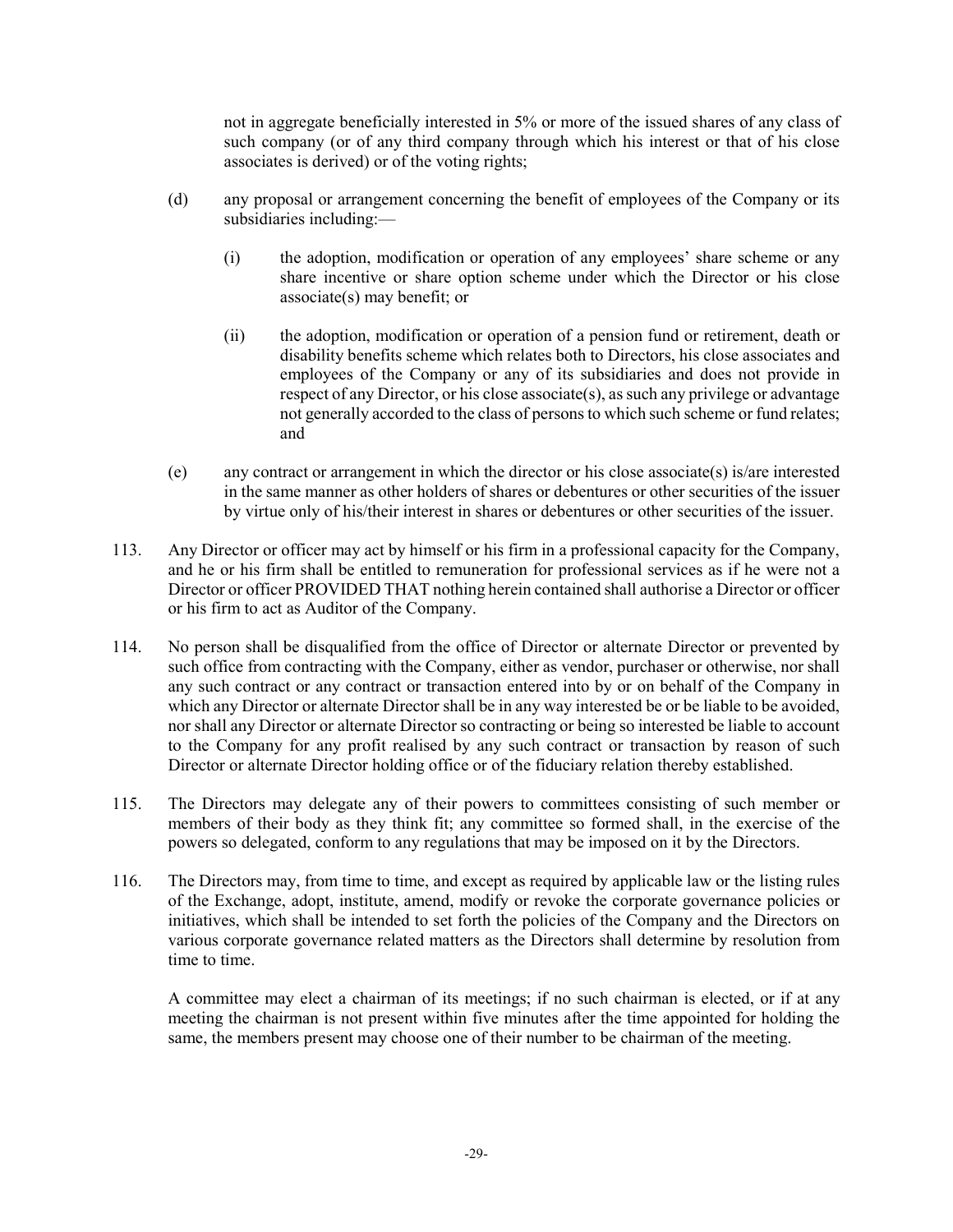- 117. A committee may meet and adjourn as it thinks proper. Questions arising at any meeting shall be determined by a majority of votes of the members present and in case of an equality of votes the chairman shall not have a second or casting vote.
- 118. All acts done by any meeting of the Directors or of a committee of Directors, or by any person acting as a Director shall, notwithstanding that it be afterwards discovered that there was some defect in the appointment of any such Director or person acting as aforesaid, or that they or any of them were disqualified, be as valid as if every such person had been duly appointed and was qualified to be a Director.
- 119. Upon the Directors (being in number at least a quorum) signing the minutes of a meeting of the Directors the same shall be deemed to have been duly held notwithstanding that the Directors have not actually come together or that there may have been a technical defect in the proceedings. A resolution signed by all such Directors, including a resolution signed in counterpart by the Directors or by way of signed telefax transmission, shall be as valid and effectual as if it had been passed at a meeting of the Directors duly called and constituted. To the extent permitted by law, the Directors may also meet by telephone conference call where all Directors are capable of speaking to and hearing the other Directors at the same time.

# NOMINATION COMMITTEE

- 120. The Board shall establish a Nomination Committee with specific written terms of reference which deal clearly with the authority and duties of such committee. The Nomination Committee shall perform the following duties:
	- (a) review the structure, size and composition (including the skills, knowledge and experience) of the Board at least annually and make recommendations on any proposed changes to the Board to complement the Company's corporate strategy;
	- (b) identify individuals suitably qualified to become Directors and select or make recommendations to the board on the selection of individuals nominated for directorships;
	- (c) assess the independence of Independent Non-executive Directors; and
	- (d) make recommendations to the Board on the appointment or reappointment of Directors and succession planning for Directors, in particular the chairman and the chief executive.
- 121. The Nomination Committee should make available its terms of reference explaining its role and the authority delegated to it by the board by including them on the HKSE's website and Company's website.
- 122. The Nomination Committee shall comprise a majority of Independent Non-executive Directors, and the chairman of the Nomination Committee shall be an Independent Non-executive Director.
- 123. The Company should provide the Nomination Committee sufficient resources to perform its duties. Where necessary, the Nomination Committee should seek independent professional advice, at the issuer's expense, to perform its responsibilities.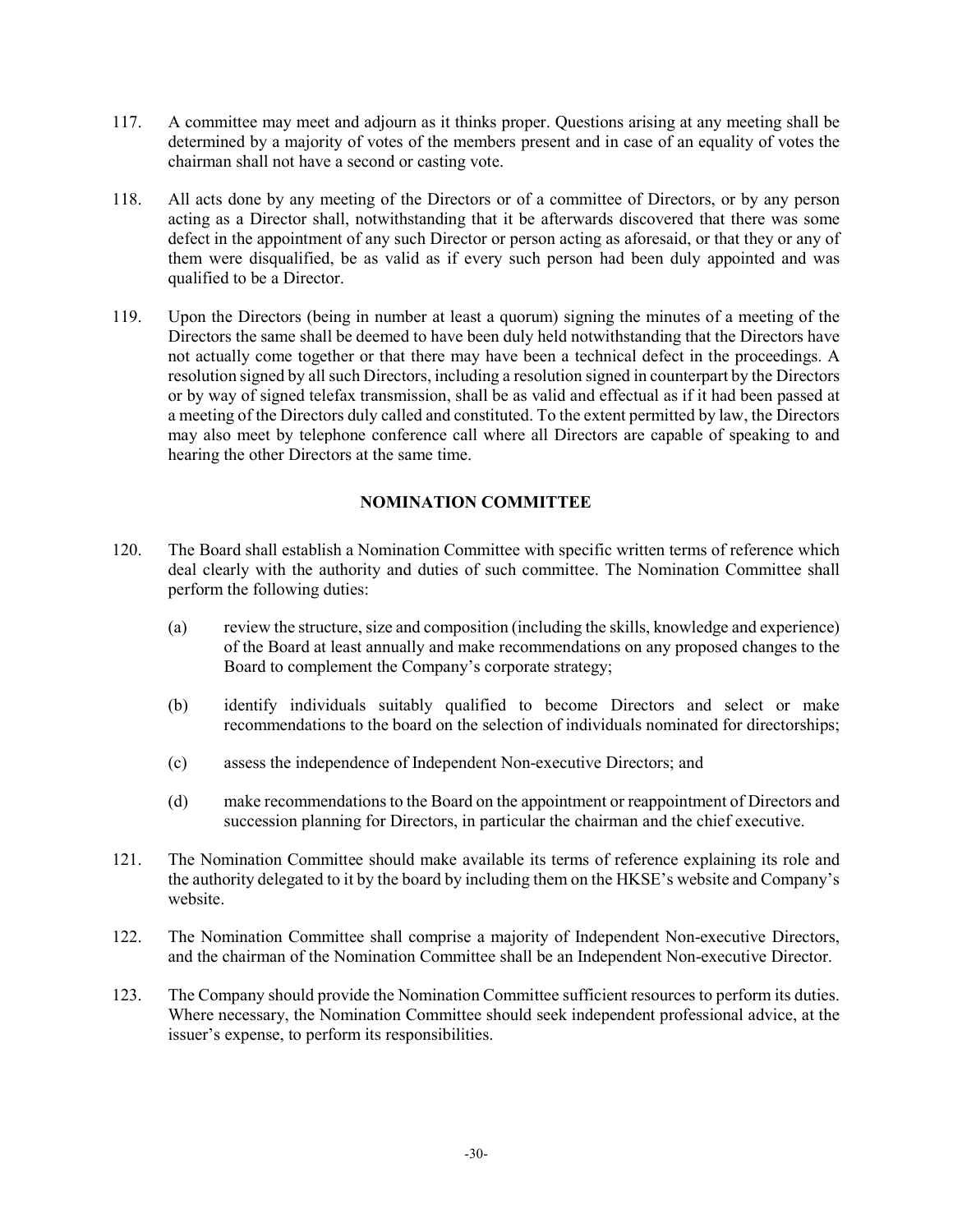- 124. Where the Board proposes a resolution to elect an individual as an Independent Non-executive Director at the general meeting, it should set out in the circular to shareholders and/or explanatory statement accompanying the notice of the relevant general meeting:
	- (a) the process used for identifying the individual and why the Board believes the individual should be elected and the reasons why it considers the individual to be independent;
	- (b) if the proposed Independent Non-executive Director will be holding their seventh (or more) listed company directorship, why the Board believes the individual would still be able to devote sufficient time to the board;
	- (c) the perspectives, skills and experience that the individual can bring to the Board; and
	- (d) how the individual contributes to diversity of the Board.

# CORPORATE GOVERNANCE COMMITTEE

- 125. The Board shall establish a Corporate Governance Committee, which shall perform the following terms of reference:
	- (a) develop and review the Company's policies and practices on corporate governance and make recommendations to the Board;
	- (b) review and monitor the training and continuous professional development of directors and senior management;
	- (c) review and monitor the Company's policies and practices on compliance with legal and regulatory requirements;
	- (d) develop, review and monitor the code of conduct and compliance manual (if any) applicable to employees and Directors;
	- (e) review the Company's compliance with the code and disclosure in the Corporate Governance Report;
	- (f) review and monitor whether the Company is operated and managed for the benefit of all its shareholders;
	- (g) confirm, on an annual basis, that the beneficiaries of weighted voting rights have been members of the Company's board of directors throughout the year and that no matters under Article 13 have occurred during the relevant financial year;
	- (h) confirm, on an annual basis, whether or not the beneficiaries of weighted voting rights have complied with Articles 10, 11, 13(e) and 8 throughout the year;
	- (i) review and monitor the management of conflicts of interests and make a recommendation to the board on any matter where there is a potential conflict of interest between the Company, a subsidiary of the Company and/or holders of Class A Ordinary Shares of the Company (considered as a group) on one hand and any holder of Class B Ordinary Shares on the other;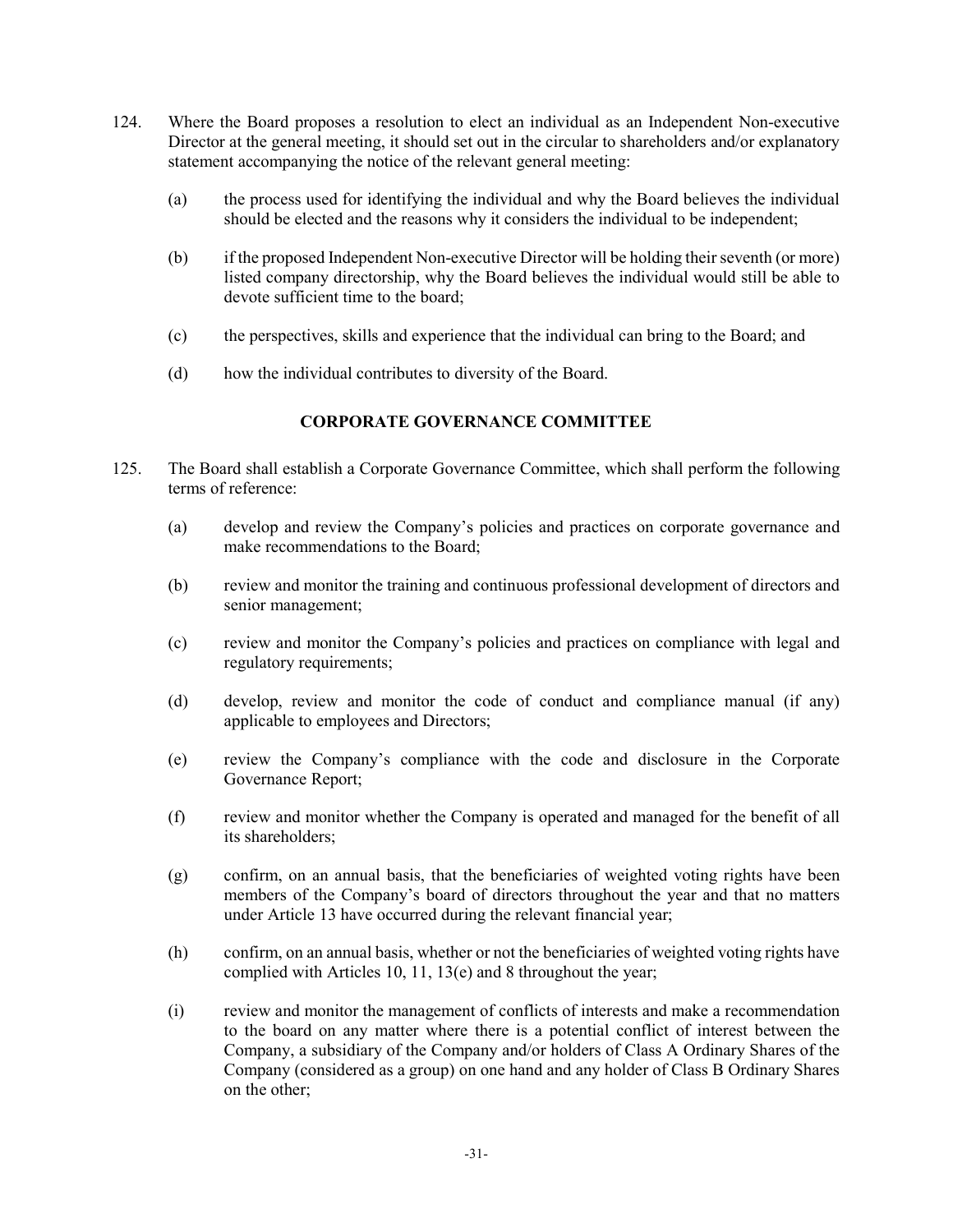- (j) review and monitor all risks related to the Company's weighted voting right structure, including connected transactions between the Company and/or a subsidiary of the Company on one hand and any beneficiary of weighted voting rights on the other and make a recommendation to the board on any such transaction;
- (k) make a recommendation to the board as to the appointment or removal of the Compliance Adviser;
- (l) seek to ensure effective and on-going communication between the Company and its shareholders, particularly with regards to the requirements of Article 153;
- (m) report on the work of the Corporate Governance Committee on at least a half yearly and annual basis covering all areas of its terms of reference; and
- (n) disclose, on a comply or explain basis, its recommendations to the board in respect of the matters in sub-paragraphs (i) to (k) above in the report referred to in sub-paragraph (m) above.
- 126. The Corporate Governance Committee shall comprise entirely of Independent Non-executive Directors, one of whom shall act as its chairman.
- 127. The Corporate Governance Report produced by the Company pursuant to the HKSE Listing Rules shall include a summary of the work of the Corporate Governance Committee, with regards to its terms of reference set out in Article 125, for the accounting period covered by both the half-yearly and annual report and disclose any significant subsequent events for the period up to the date of publication of the half-yearly and annual report, to the extent possible.

# COMPLIANCE ADVISER

- 128. The Company shall appoint a Compliance Adviser on a permanent basis commencing on the date of the Company's initial listing on HKSE. The Board shall consult with and, if necessary, seek advice from the Compliance Adviser, on a timely and ongoing basis, in the following circumstances:
	- (a) before the publication of any regulatory announcement, circular or financial report by the Company;
	- (b) where a transaction, which might be a notifiable or connected transaction (as defined in the HKSE Listing Rules), is contemplated by the Company including share issues and share repurchases;
	- (c) where the Company proposes to use the proceeds of its initial public offering in a manner different from that detailed in the listing document in respect of such initial public offering, or where the business activities, developments or results of the Company deviate from any forecast, estimate or other information set out in such listing document; and
	- (d) where the HKSE makes an inquiry of the Company under the HKSE Listing Rules.
- 129. The Board shall also consult with, and if necessary, seek advice from the Compliance Adviser, on a timely and ongoing basis, on any matters related to: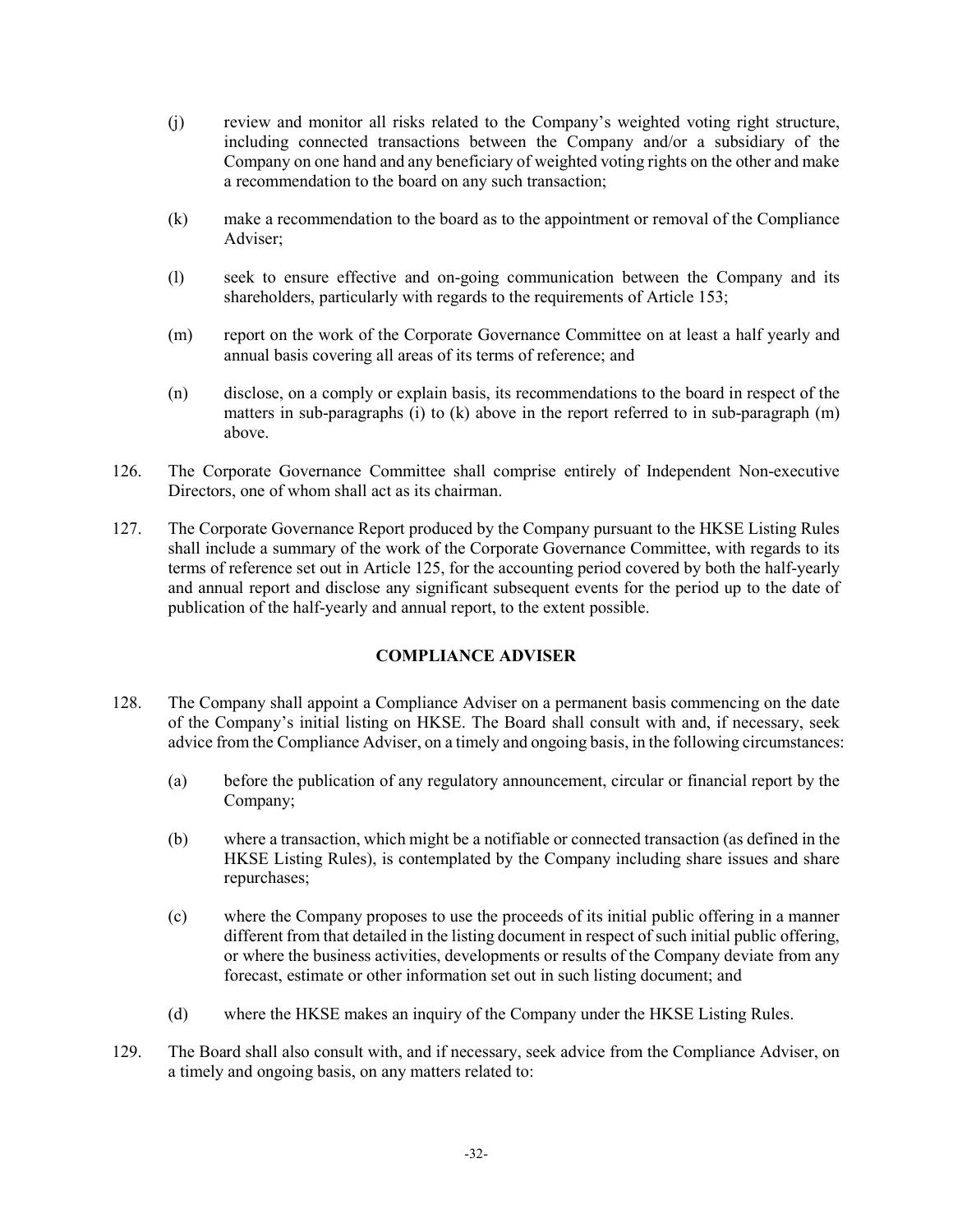- (a) the weighted voting rights structure of the Company;
- (b) transactions in which the holders of Class B Ordinary Shares have an interest; and
- (c) where there is a potential conflict of interest between the Company, a subsidiary of the Company and/or holders of Class A Ordinary Shares (considered as a group) on the one hand, and any holder of Class B Ordinary Shares on the other.

#### SEALS AND DEEDS

- 130. (a) If the Directors determine that the Company shall have a common Seal, the Directors shall provide for the safe custody of the common Seal and the common Seal of the Company shall not be affixed to any instrument except by the authority of a resolution of the Directors, and in the presence of a Director and of the Secretary or, in place of the Secretary, by such other person as the Directors may appoint for the purpose; and that Director and the Secretary or other person as aforesaid shall sign every instrument to which the common Seal of the Company is so affixed in their presence. Notwithstanding the provisions hereof, annual returns and notices filed under the Law may be executed either as a deed in accordance with the Law or by the common Seal being affixed thereto in either case without the authority of a resolution of the Directors by one Director or the Secretary.
	- (b) The Company may maintain a facsimile of any common Seal in such countries or places as the Directors shall appoint and such facsimile Seal shall not be affixed to any instrument except by the authority of the Directors and in the presence of such person or persons as the Directors shall for this purpose appoint and such person or persons as aforesaid shall sign every instrument to which the facsimile Seal of the Company is so affixed in their presence and such affixing of the facsimile Seal and signing as aforesaid shall have the same meaning and effect as if the common Seal had been affixed in the presence of and the instrument signed by a Director and the Secretary or such other person as the Directors may appoint for the purpose.
	- (c) In accordance with the Law, the Company may execute any deed or other instrument which would otherwise be required to be executed under Seal by the signature of such deed or instrument as a deed by two Directors of the Company or where there is a Sole Director of the Company, by such Sole Director, or by a Director and the Secretary of the Company or, in place of the Secretary, by such other person as the Directors may appoint or by any other person or attorney on behalf of the Company appointed by a deed or other instrument executed as a deed by two Directors of the Company, or a Sole Director or by a Director and the Secretary or such other person as aforesaid.

# DIVIDENDS AND RESERVE

- 131. The Company may by Ordinary Resolution declare dividends, but no dividend shall exceed the amount recommended by the Directors.
- 132. The Directors may from time to time pay to the Members interim dividends.
- 133. No dividend shall be paid otherwise than out of profits or out of monies otherwise available for dividend in accordance with the Law.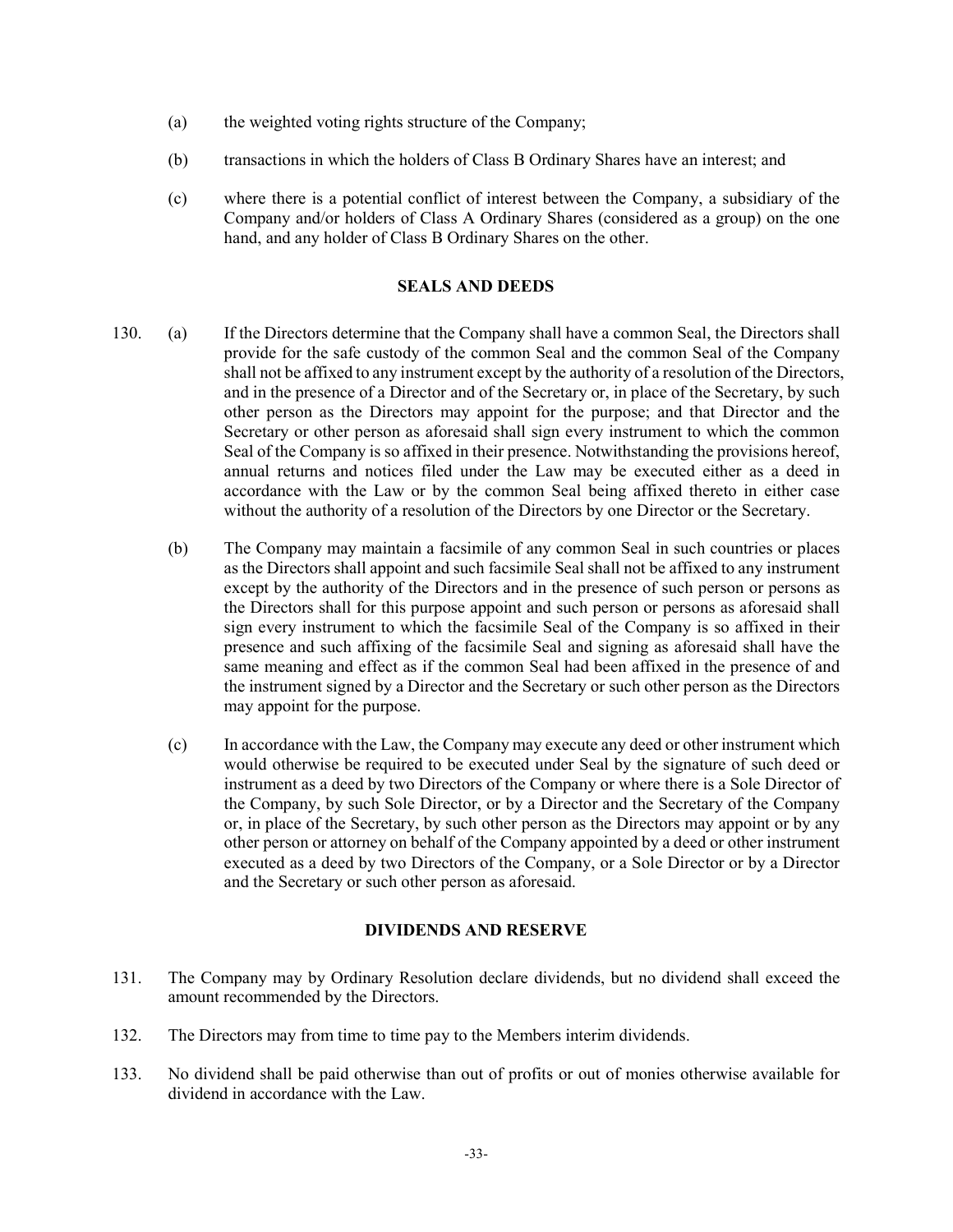- 134. Subject to the rights of persons, if any, entitled to Shares with special rights as to dividends, all dividends on any class of Shares not fully paid shall be declared and paid according to the amounts paid on the Shares of that class, but if and so long as nothing is paid up on any of the Shares in the Company, dividends may be declared and paid according to the number of Shares. No amount paid on a Share in advance of calls shall, while carrying interest, be treated for the purposes of this Article as paid on the Share.
- 135. The Directors may, before recommending any dividend, set aside out of the profits of the Company such sums as they think proper as a reserve or reserves which shall, at the discretion of the Directors, be applicable for meeting contingencies, or for equalising dividends, or for any other purpose to which the profits of the Company may be properly applied, and pending such application may, at their like discretion, either be employed in the business of the Company or be invested in such investments as the Directors may from time to time think fit.
- 136. If several persons are registered as joint holders of any Share, any of them may give effectual receipts for any dividend or other monies payable on or in respect of the Share.
- 137. Any dividend payable in cash to the holder of Shares may be paid in any manner determined by the Directors. Any dividend may be paid by cheque or warrant sent through the post to the registered address of the Member or person entitled thereto or in the case of joint holders to any one of such joint holders at his registered address or to such person at such address as the Member or person entitled or such joint holders, as the case may be, may direct. Every such cheque or warrant shall be made payable to the order of the person to whom it is sent or to the order of such other person as the Member or person entitled or such joint holders, as the case may be, may direct.
- 138. The Directors may declare that any dividend is paid wholly or partly by the distribution of specific assets and in particular of paid-up shares, debentures or debenture stock of any other company or in any one or more of such ways, and the Directors shall give effect to such resolution, and where any difficulty arises with regard to such distribution, the Directors may settle the same as they, think expedient, and in particular may issue fractional certificates and fix the value for distribution of such specific assets or any part thereof and may determine that cash payments shall be made to any Members upon the footing of the value so fixed in order to adjust the rights of all parties, and may vest any such specific assets in trustees as may seem expedient to the Directors.
- 139. No dividend shall bear interest against the Company.
- 140. Any dividend unclaimed after a period of six calendar years from the date of declaration of such dividend may be forfeited by the Board of Directors and, if so forfeited, shall revert to the Company.
- 141. The Company may exercise the power to cease sending cheques for dividend entitlements or dividend warrants by post if such cheques or warrants remain uncashed on two consecutive occasions or after the first occasion on which such a cheque or warrant is returned undelivered.
- 142. The Company shall have the power to sell, in such manner as the Board thinks fit, any Shares of a Member who is untraceable, but no such sale shall be made unless:
	- (a) during the period of 12 years prior to the date of the advertisements referred to in subparagraph (b) below at least three dividends or other distributions in respect of the Shares in question have become payable or been made and no Dividend or other distribution in respect of the Shares during that period has been claimed;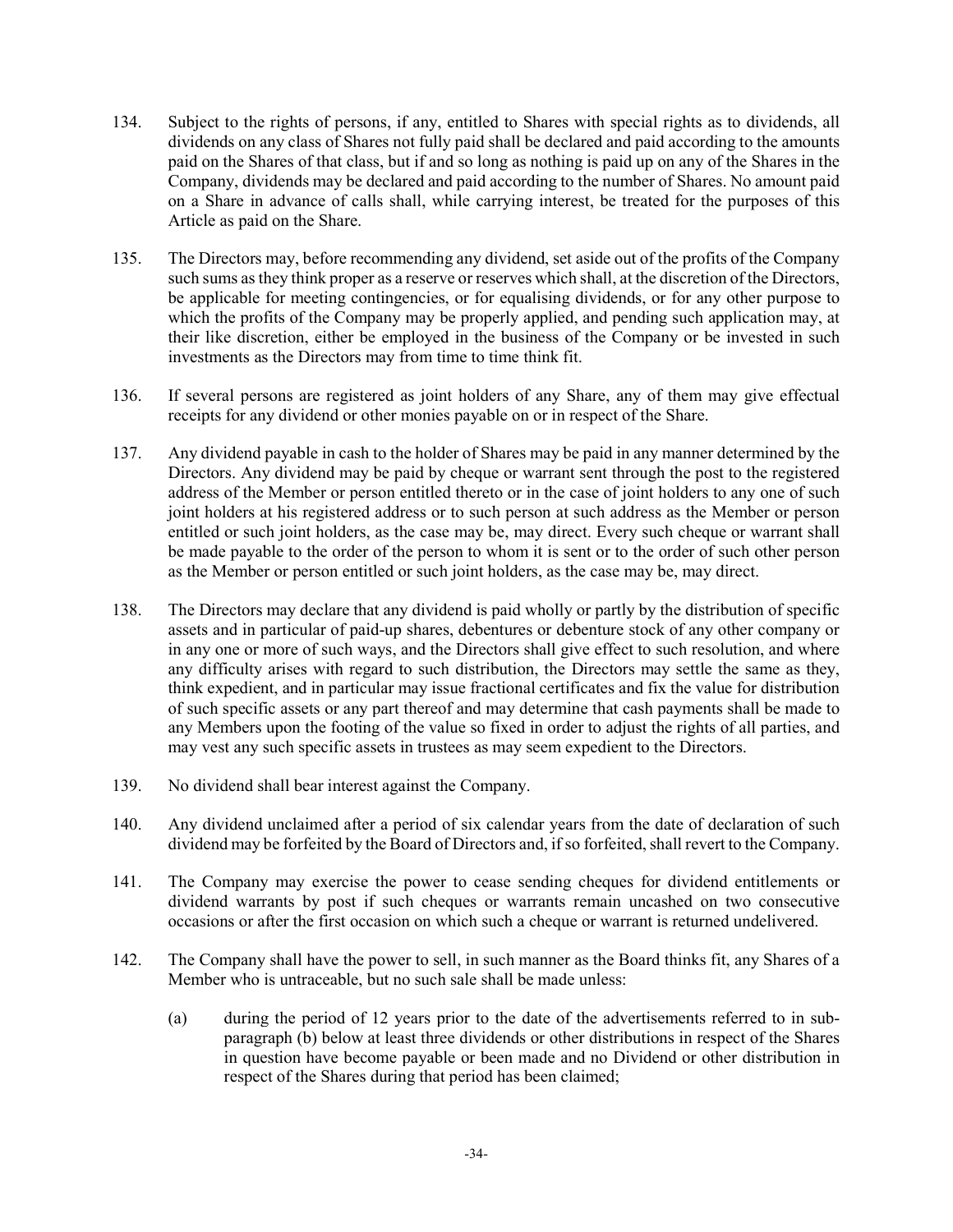- (b) the Company has caused an advertisement to be published in the newspapers of its intention to sell such Shares on expiry of the 12 years; and
- (c) the Company has notified the HKSE of its intention to sell such Shares.

# CAPITALISATION OF PROFITS

143. The Company may upon the recommendation of the Directors by Ordinary Resolution authorise the Directors to capitalise any sum standing to the credit of any of the Company's reserve accounts (including share premium account and capital redemption reserve fund) or any sum standing to the credit of the profit and loss account or otherwise available for distribution and to appropriate such sums to Members in the proportions in which such sum would have been divisible amongst them had the same been a distribution of profits by way of dividend and to apply such sum on their behalf in paying up in full unissued Shares for allotment and distribution credited as fully paid up to and amongst them in the proportion aforesaid. In such event the Directors shall do all action and things required to give effect to such capitalisation, with full power to the Directors to make such provision as they think fit for the case of Shares becoming distributable in fractions (including provision whereby the benefit of fractional entitlements accrue to the Company rather than to the Members concerned). The Directors may authorise any person to enter on behalf of all the Members interested into an agreement with the Company providing for such capitalisation and matters incidental thereto and any agreement made under such authority shall be effective and binding on all concerned.

# ACCOUNTS

- 144. The books of account relating to the Company's affairs shall be kept as are necessary to give a true and fair view of the state of the Company's affairs.
- 145. The Company may by Ordinary Resolution from time to time determine or, failing such determination, the Directors may from time to time determine that Auditors shall be appointed and that the accounts relating to the Company's affairs shall be audited in such manner as the Company by Ordinary Resolution or the Directors (as the case may be) shall determine. The appointment of and provisions relating to Auditors shall be in accordance with applicable law and the relevant code, rules and regulations applicable to the listing of the Shares on the Exchange.
- 146. The Board shall cause to be prepared and to be laid before the members at every annual general meeting a profit and loss account for the period, in the case of the first account, since the incorporation of the Company and, in any other case, since the preceding account, together with a balance sheet as at the date to which the profit and loss account is made up and a Directors' report with respect to the profit or loss of the Company for the period covered by the profit and loss account and the state of the Company's affairs as at the end of such period, an Auditors' report on such accounts prepared pursuant to Article 149 and such other reports and accounts as may be required by law.
- 147. Copies of those documents to be laid before the members at an annual general meeting shall, at least 21 days before the date of the meeting, be sent in the manner in which notices may be served by the Company as provided herein to every member and every holder of debentures of the Company, provided that the Company shall not be required to send copies of those documents to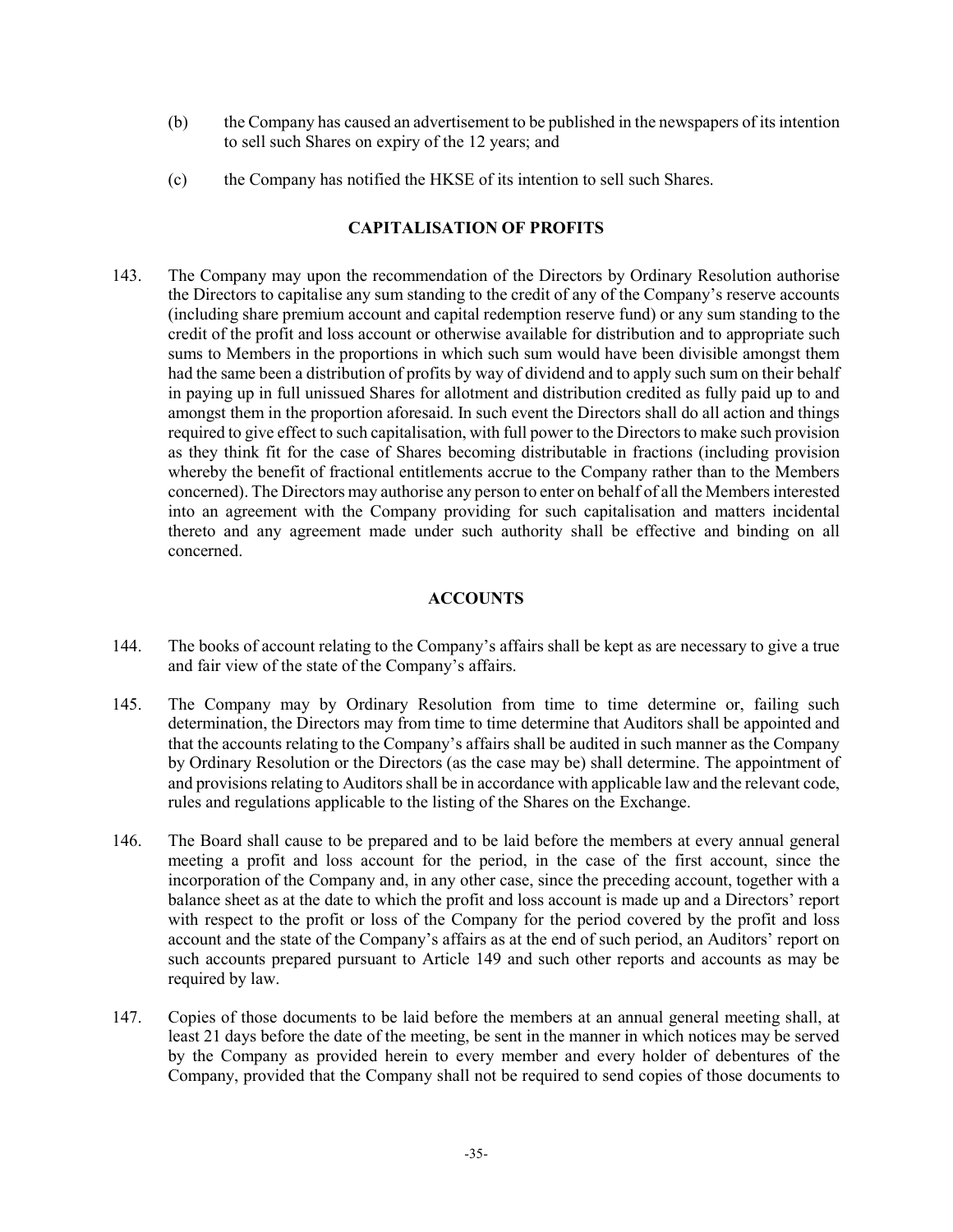any person of whose address the Company is not aware or to more than one of the joint holders of any shares or debentures.

- 148. To the extent permitted by and subject to due compliance with these Articles, the Law and all applicable rules and regulations, including, without limitation, the rules of the Exchange, and to obtaining all necessary consents, if any, required thereunder, the requirements of Article 147 shall be deemed satisfied in relation to any member or any holder of debentures of the Company by sending to such person instead of such copies, not less than 21 days before the date of the annual general meeting, in any manner not prohibited by these Articles and the Companies Act, a summary financial statement derived from the Company's annual accounts, together with the Directors' report and the Auditors' report on such accounts, which shall be in the form and containing the information required by these Articles, the Law and all applicable laws and regulations, provided that any person who is otherwise entitled to the annual accounts of the Company, together with the Director's report and the Auditor's report thereon may, if he so requires, by notice in writing served on the Company, demand that the Company sends to him, in addition to the summary financial statement, a complete printed copy of the Company's annual accounts, together with the Directors' report and the Auditor's report thereon.
- 149. The Auditors shall audit the profit and loss account and balance sheet of the Company in each year and shall prepare a report thereon to be annexed thereto. Such report shall be laid before the Company at its annual general meeting in each year and shall be open to inspection by any member. The Auditors shall at the next annual general meeting following their appointment and at any other time during their term of office, upon request of the Board or any general meeting of the members, make a report on the accounts of the Company during their tenure of office.

# VOLUNTARY LIQUIDATION

150. Subject to the Law, the Company may by Special Resolution be wound up voluntarily.

# WINDING UP

- 151. If the Company shall be wound up, the liquidator may, with the sanction of a Special Resolution of the Company and any other sanction required by the Law, divide amongst the Members in specie or kind the whole or any part of the assets of the Company (whether they shall consist of property of the same kind or not) and may for such purpose set such value as he deems fair upon any property to be divided as aforesaid and may determine how such division shall be carried out as between the Members or different classes of Members. The liquidator may with the like sanction, vest the whole or any part of such assets in trustees upon such trusts for the benefit of the contributors as the liquidator, with the like sanction, shall think fit, but so that no Member shall be compelled to accept any Shares or other securities upon which there is any liability. This Article is to be without prejudice to the rights of the holders of Shares issued upon special terms and conditions.
- 152. If the Company shall be wound up and the assets available for distribution amongst the Members as such shall be insufficient to repay the whole of the paid up capital, such assets shall be distributed so that, as nearly as may be, the losses shall be borne by the Members in proportion to the capital paid up, or which ought to have been paid up, at the commencement of the winding up, on the Shares held by them respectively. And if in a winding up the assets available for distribution amongst the Members shall be more than sufficient to repay the whole of the capital paid up at the commencement of the winding up, the excess shall be distributed amongst the Members in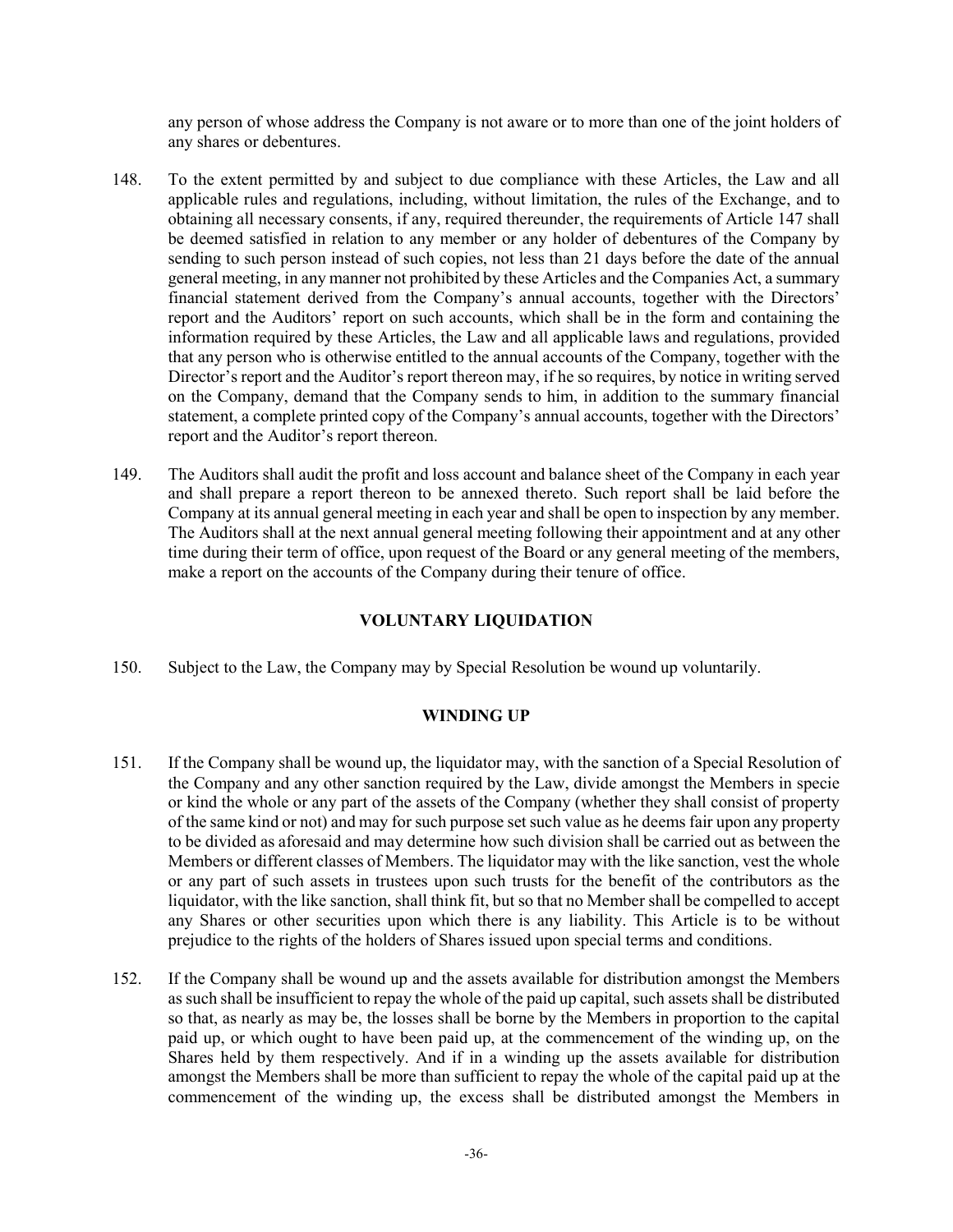proportion to the capital paid up at the commencement of the winding up on the Shares held by them respectively. This Article is to be without prejudice to the rights of the holders of Shares issued upon special terms and conditions.

# COMMUNICATION WITH MEMBERS AND DISCLOSURE

- 153. The Company shall comply with the Exchange Rules regarding shareholders' engagement.
- 154. The Company shall include the warning "A company controlled through weighted voting rights" on the front page of all its listing documents, periodic financial reports, circulars, notifications and announcements required by the HKSE Listing Rules, and describe its weighted voting rights structure, the rationale for having such structure and the associated risks for shareholders prominently in its listing documents and periodic financial reports. This warning statement shall inform prospective investors of the potential risks of investing in the Company and that they should make the decision to invest only after due and careful consideration.
- 155. The Company shall, in its listing documents and its interim and annual reports:(a) identify the holders of Class B Ordinary Shares (and, where a holder is a Director Holding Vehicle, the Director holding and controlling such vehicle); (b) disclose the impact of a potential conversion of Class B Ordinary Shares into Class A Ordinary Shares on its share capital; and (c) disclose all circumstances in which the weighted voting rights attached to the Class B Ordinary Shares shall cease.

# **NOTICES**

- 156. (a) Subject to these Articles, a notice may be given by the Company to any Member either personally or by sending it by post, telex or telefax to him to his registered address, or (if he has no registered address) to the address, if any, supplied by him to the Company for the giving of notices to him.
	- (b) Where a notice is sent by post, service of the notice shall be deemed to be effected by properly addressing, prepaying, and posting a letter containing the notice (by airmail if the address is outside the Cayman Islands) and to have been effected, in the case of a notice of a meeting at the expiration of three days after the time at which the letter would be delivered in the ordinary course of post.
	- (c) Where a notice is sent by telex or telefax, service of the notice shall be deemed to be effected by properly addressing and sending such notice through the appropriate transmitting medium and to have been effected on the day the same is sent.
	- (d) A member shall be entitled to have notice served on him at any address within Hong Kong. Any member who has not given an express positive confirmation in writing to the Company in the manner specified in the HKSE Listing Rules to receive or otherwise have made available to him notices and documents to be given or issued to him by the Company by electronic means and whose registered address is outside Hong Kong may notify the Company in writing of an address in Hong Kong which for the purpose of service of notice shall be deemed to be his registered address. Without prejudice to the other provisions of these Articles, nothing in this Article shall be construed as prohibiting the Company from sending, or entitling the Company not to send, notices or other documents of the Company to any member whose registered address is outside Hong Kong.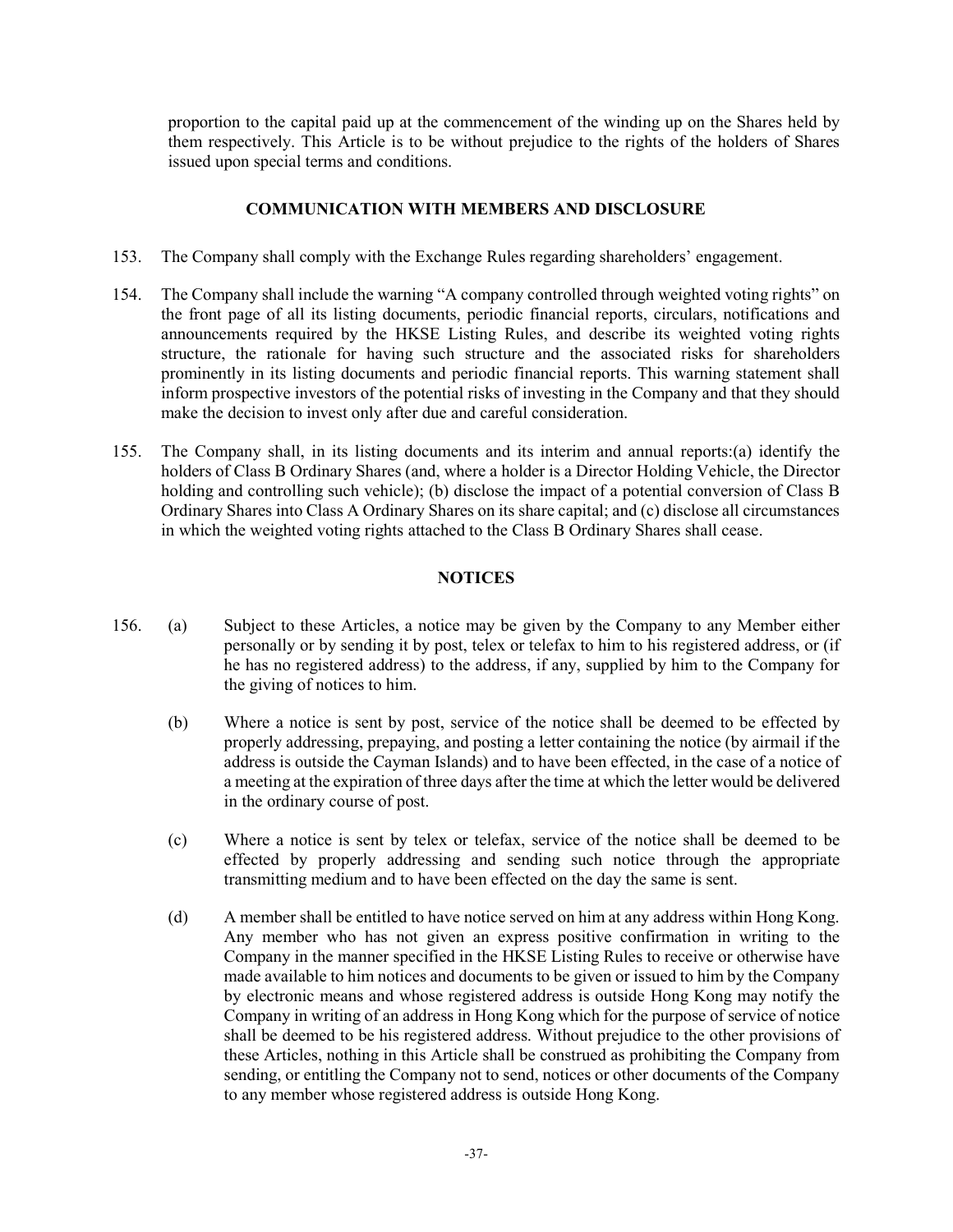- 157. If a Member has no registered address and has not supplied to the Company an address for the giving of notice to him, a notice addressed to him and advertised in a newspaper circulating in the Cayman Islands shall be deemed to be duly given to him at noon on the day following the day on which the newspaper is circulated and the advertisement appeared therein.
- 158. A notice may be given by the Company to the joint holders of a Share by giving the notice to the joint holder named first in the Register of Members in respect of the Share.
- 159. A notice may be given by the Company to the person entitled to a Share in consequence of the death or bankruptcy of a Member by sending it through the post in a prepaid letter addressed to them by name, or by the title of representatives of the deceased, or trustee of the bankrupt, or by any like description, at the address, if any supplied for the purpose by the persons claiming to be so entitled or (until such an address has been so supplied) by giving the notice in any manner in which the same might have been given if the death or bankruptcy had not occurred.
- 160. Notice of every general meeting shall be given in the same manner hereinbefore authorised to:
	- (a) every Member entitled to vote, except those Members entitled to vote who (having no registered address) have not supplied to the Company an address for the giving of notices to them; and
	- (b) every person entitled to a Share in consequence of the death or bankruptcy of a Member, who, but for his death or bankruptcy would be entitled to receive notice of the meeting.

No other persons shall be entitled to receive notices of general meetings.

# RECORD DATE

161. The Directors may fix in advance a date as the record date for any determination of Members entitled to notice of or to vote at a meeting of the Members and, for the purpose of determining the Members entitled to receive payment of any dividend, the Directors may, at or within 90 days prior to the date of the declaration of such dividend, fix a subsequent date as the record date for such determination.

# AMENDMENT OF MEMORANDUM AND ARTICLES

162. Subject to and insofar as permitted by the provisions of the Law, the Company may from time to time by Special Resolution alter or amend its Memorandum of Association or these Articles in whole or in part.

# ORGANISATION EXPENSES

163. The preliminary and organisation expenses incurred in forming the Company shall be paid by the Company and may be amortised in such manner and over such period of time and at such rate as the Directors shall determine and the amount so paid shall in the accounts of the Company, be charged against income and/or capital.

# OFFICES OF THE COMPANY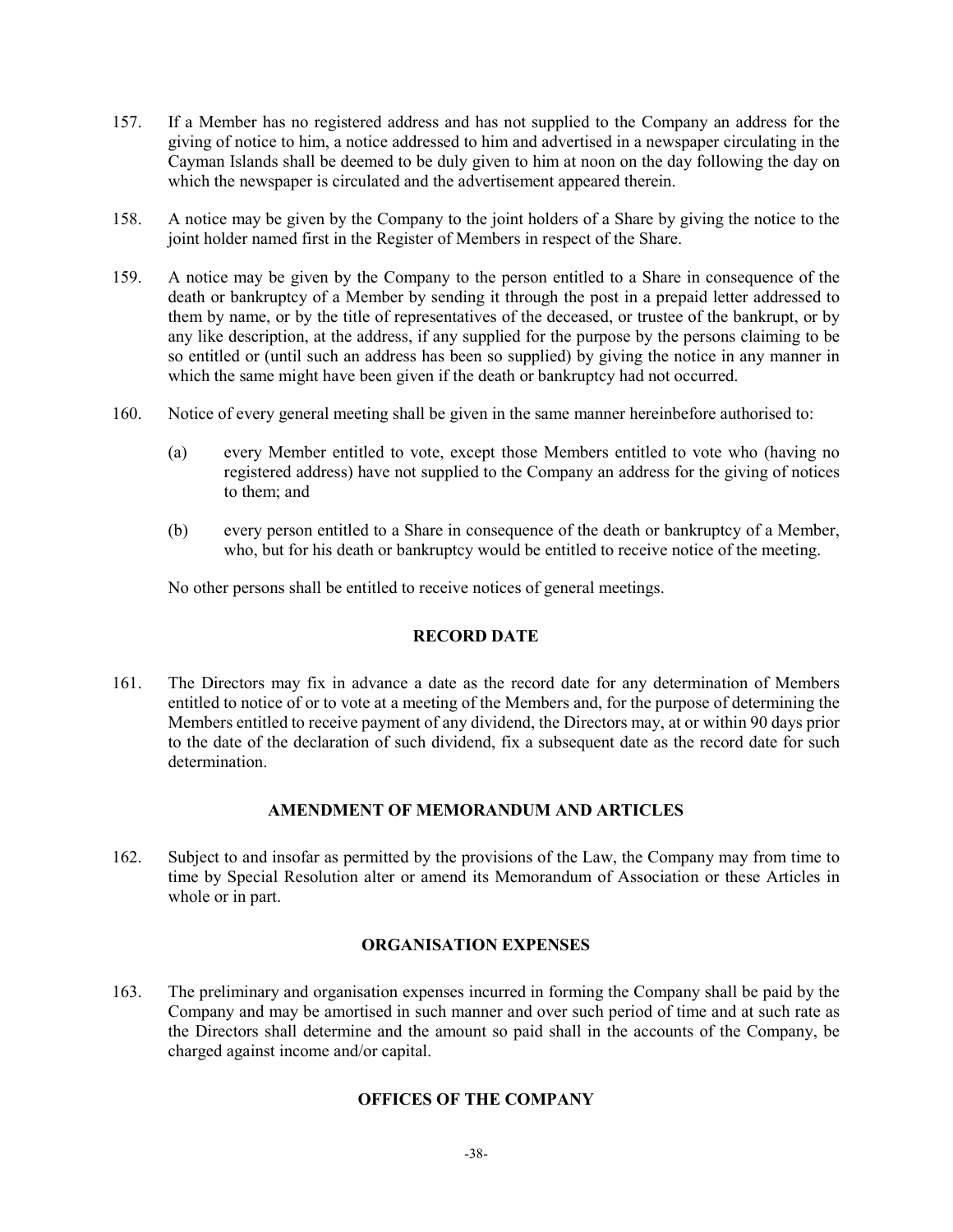164. Subject to the provisions of the Statute, the Company may by resolution of the Directors change the location of its Registered Office. The Company, in addition to its Registered Office, may establish and maintain an office in the Cayman Islands or elsewhere as the Directors may from time to time determine.

#### INFORMATION

- 165. Subject to the relevant laws, rules and regulations applicable to the Company, no Member shall be entitled to require discovery of any information in respect of any detail of the Company's trading or any information which is or may be in the nature of a trade secret or secret process which may relate to the conduct of the business of the Company and which in the opinion of the Board would not be in the interests of the Members of the Company to communicate to the public.
- 166. Subject to due compliance with the relevant laws, rules and regulations applicable to the Company, the Board shall be entitled to release or disclose any information in its possession, custody or control regarding the Company or its affairs to any of its Members including, without limitation, information contained in the Register and transfer books of the Company.

# FINANCIAL YEAR

167. Unless the Directors otherwise prescribe, the financial year of the Company shall end on December 31st in each calendar year and shall begin on January 1st in each calendar year.

# INDEMNITY

168. Every Director and officer for the time being of the Company or any trustee for the time being acting in relation to the affairs of the Company and their respective heirs, executors, administrators, personal representatives or successors or assigns shall, in the absence of dishonesty or fraud, be indemnified by the Company against, and it shall be the duty of the Directors out of the funds and other assets of the Company to pay, all costs, losses, damages and expenses, including travelling expenses, which any such Director, officer or trustee may incur or become liable in respect of by reason of any contract entered into, or act or thing done by him as such Director, officer or trustee or in any way in or about the execution of his duties and the amount for which such indemnity is provided shall immediately attach as a lien on the property of the Company and have priority as between the Members over all other claims. No such Director, officer or trustee shall be liable or answerable for the acts, receipts, neglects or defaults of any other Director, officer or trustee or for joining in any receipt or other act for conformity or for any loss or expense happening to the Company through the insufficiency or deficiency of any security in or upon which any of the monies of the Company shall be invested or for any loss of the monies of the Company which shall be invested or for any loss or damage arising from the bankruptcy, insolvency or tortious act of any person with whom any monies, securities or effects shall be deposited, or for any other loss, damage or misfortune whatsoever which shall happen in or about the execution of the duties of his respective office or trust or in relation thereto unless the same happens through his own dishonesty or fraud.

# FORUM SELECTION